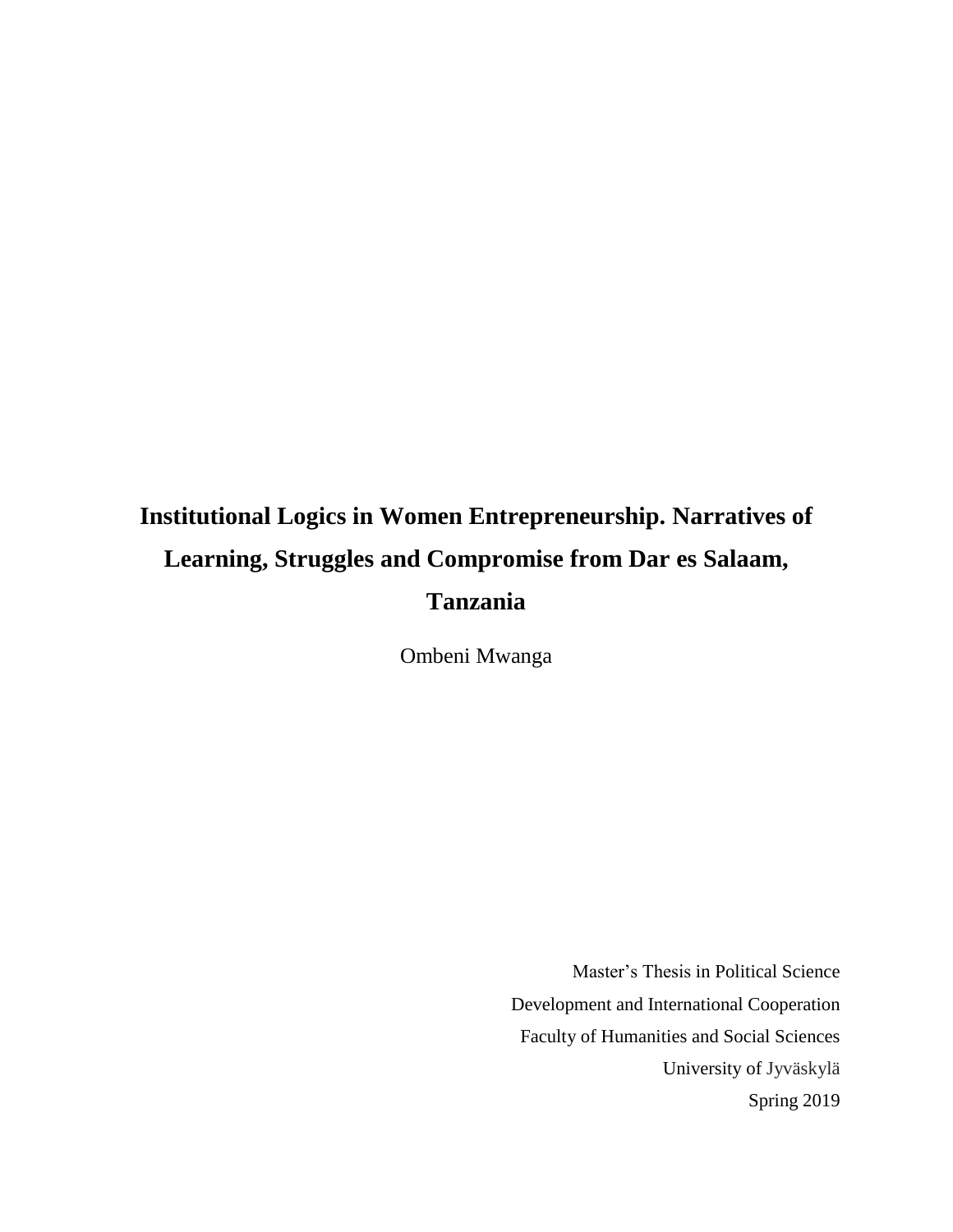## **ACKNOWLEDGEMENTS**

I would like to thank God for being with me in this learning journey. I would like to thank my supervisor Tiina Kontinen and the University of Jyväskylä for your continued support to my studies. Tiina, I want to say thank you for supporting me and for allowing me to be part of your project which has helped me to learn a lot, I am really grateful. I would also like to thank my fellow classmates who have become friends for being there for me from the beginning of the program, I appreciate you all. I am thankful to Tanzania Gatsby Trust which connected me to these wonderful women entrepreneurs with great stories. I am honored to be able to share your stories and thank you all for the kindness and love that you showed me during my visits. To my family, I thank you all for being by my side through every step of my study life here, thank you my lovely baba and mama for inspiring and praying for me. To Martha, Mildred, Linah, Berma, Elvis and all my friends here in Jyväskylä and in Tanzania, thank you all for your kind words and your loving support, I appreciate you.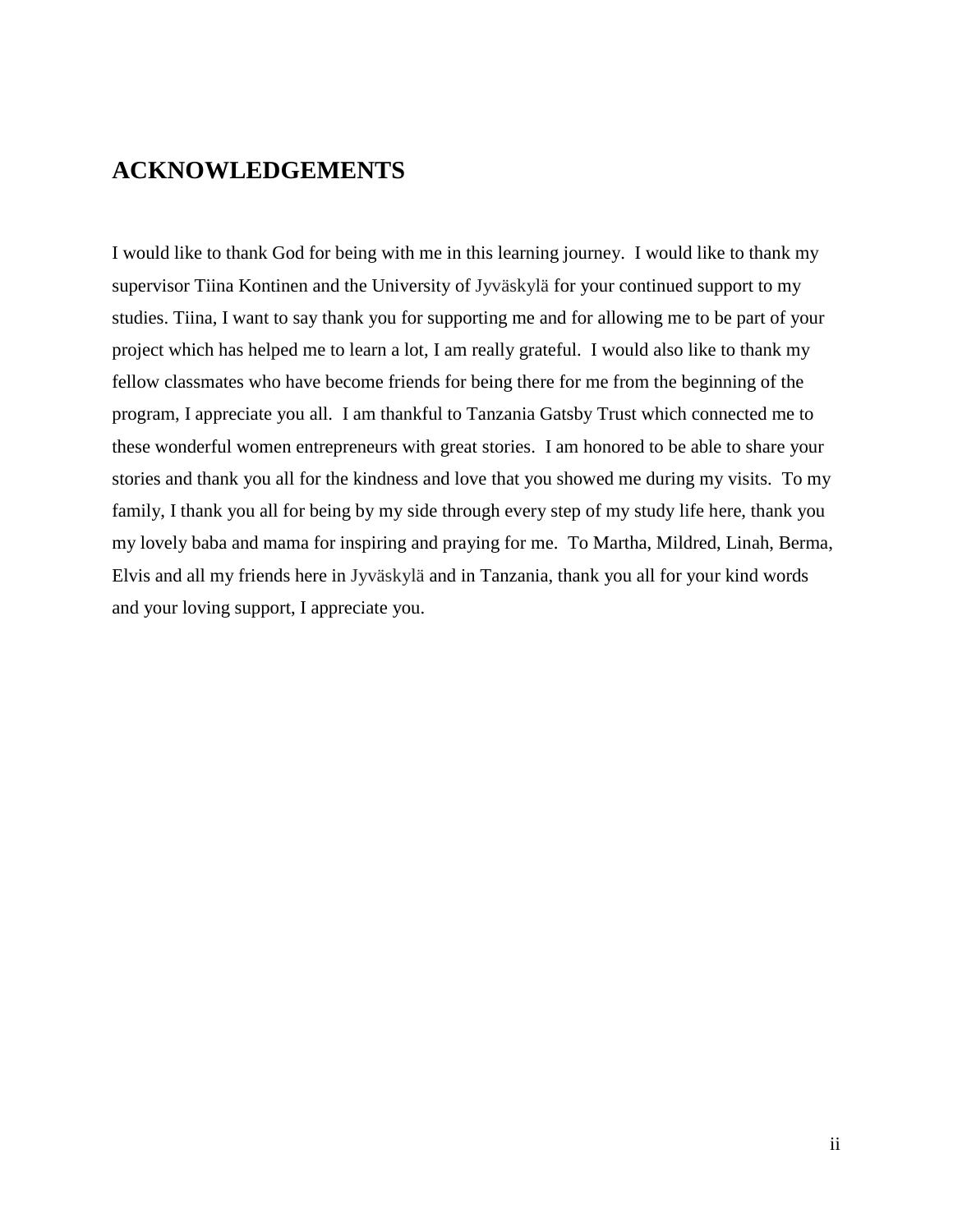## **ABSTRACT**

Institutional logics in women entrepreneurship. Narratives of learning, struggles, and compromise from Dar es Salaam, Tanzania. Ombeni Mwanga. Master's thesis in Political Science/Development and International Cooperation. Faculty of Humanities and Social Sciences. University of Jyväskylä. Spring 2019. Supervisor: Tiina Kontinen. 64 pages and appendices (7 pages).

This thesis explores institutional logics in women entrepreneurship in Dar es Salaam, Tanzania. It uses qualitative, narrative research methodology, and analyses different narratives from the women entrepreneurs on how they navigate their lives as women and as entrepreneurs. It brings about different stories from diverse experiences and encounters that they have gone through in the course of exploring entrepreneurship. The narratives were collected through 20 in-depth interviews conducted during the spring term of 2017. The data was based on their experiences as women entrepreneurs under MKUBWA program, which was facilitated by Tanzania Gatsby Trust in order to groom women entrepreneurs. After the data collection, the interviews which were conducted in Swahili were transcribed and thematically analyzed in dialogue with the institutional logics perspectives.

The study found the following institutional logics emerging out of women entrepreneurship: business logic, social logic, family logic, individual logic and religious logic. It was evident that, on one hand, there was an interaction of logics, and on the other hand, a clash between them. For women entrepreneurs, balancing their business responsibilities can be challenging when they have to perform their familial responsibilities. They learn to juggle different roles that they play as women entrepreneurs in order to be able to find that balance. However, there are cases where the support from the family can be helpful in their businesses. Therefore, for the better understanding and supporting of women entrepreneurship it is important to learn about their embeddedness in the society.

Keywords: women, entrepreneurship, logics, institutional logics, success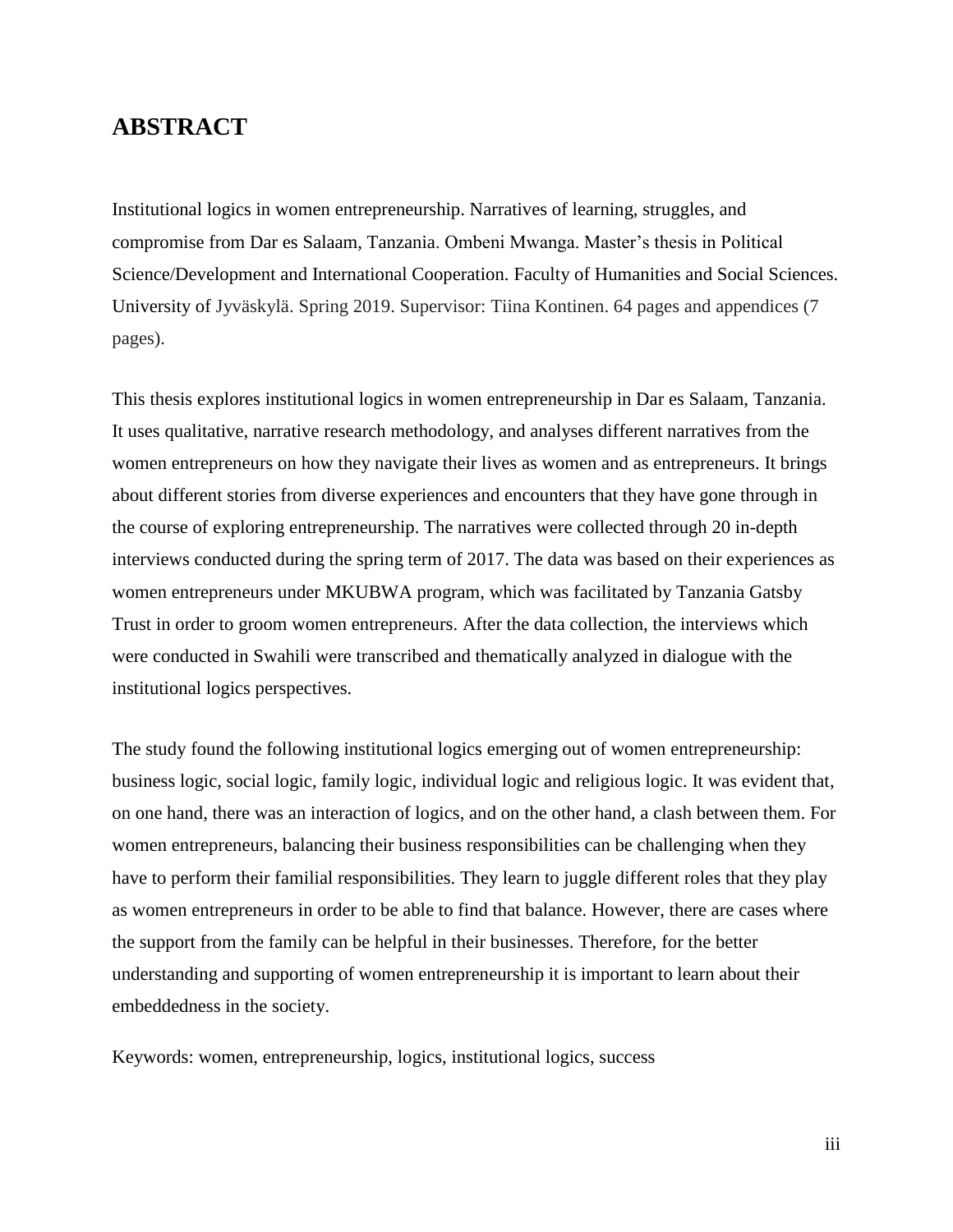## **CONTENTS**

| $\mathbf{1}$   |                                                 |    |  |
|----------------|-------------------------------------------------|----|--|
| 1.1            |                                                 |    |  |
| 1.2            |                                                 |    |  |
| 1.3            |                                                 |    |  |
| $\overline{2}$ |                                                 |    |  |
| 2.1            |                                                 |    |  |
| 2.2            |                                                 |    |  |
| 2.3            |                                                 |    |  |
| 2.4            |                                                 |    |  |
| 2.5            |                                                 |    |  |
| 2.6            |                                                 |    |  |
| 3              |                                                 |    |  |
| 3.1            |                                                 |    |  |
| 3.2            |                                                 |    |  |
| 3.3            |                                                 |    |  |
| 3.4            |                                                 |    |  |
| 3.5            |                                                 | 25 |  |
| $\overline{4}$ | FINDINGS: DEALING WITH MULTIPLE LOGICS IN WOMEN |    |  |
|                |                                                 |    |  |
| 4.1            |                                                 |    |  |
| 4.2            |                                                 |    |  |
| 4.3            |                                                 |    |  |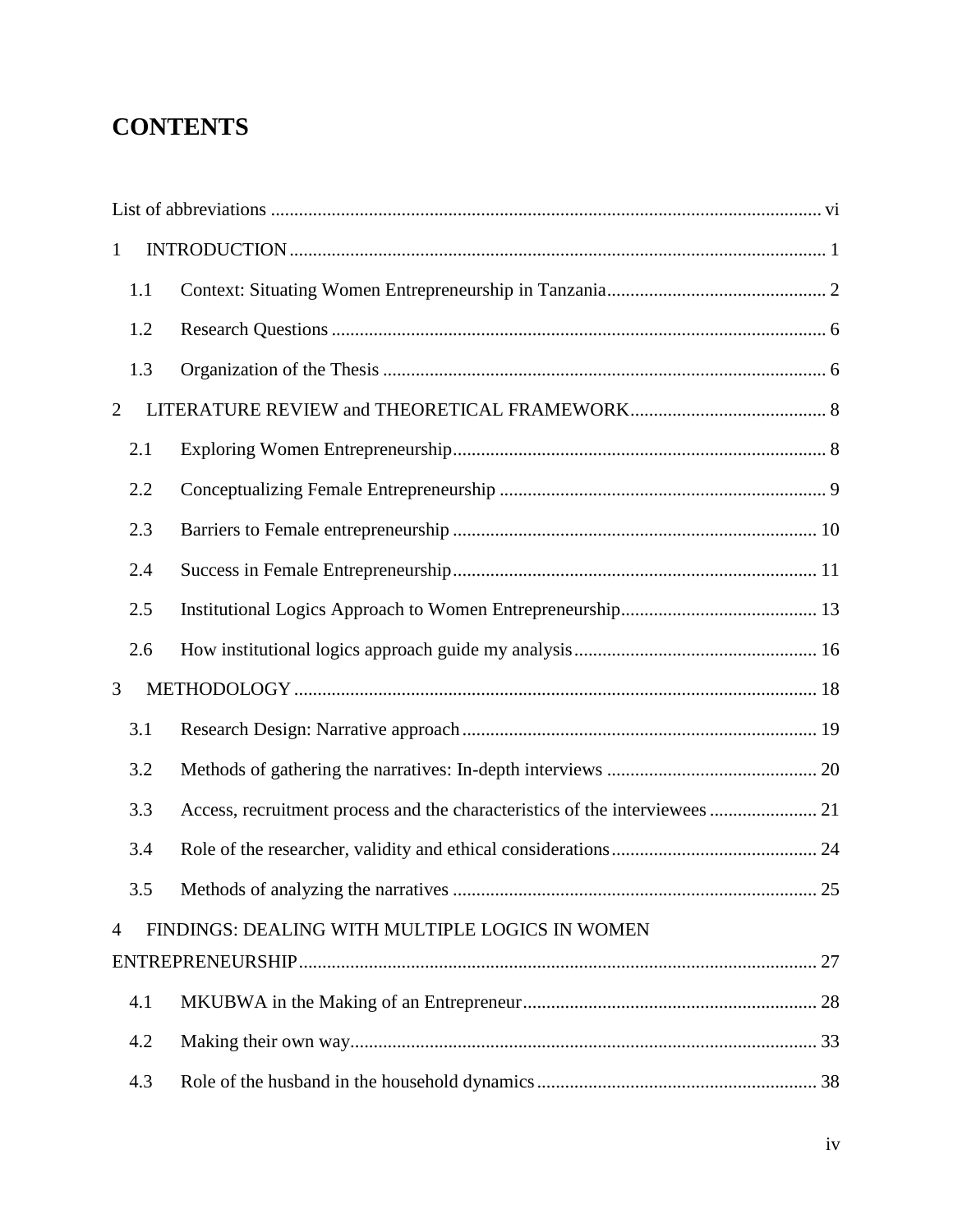|                                                                                | 4.4 |  |  |
|--------------------------------------------------------------------------------|-----|--|--|
|                                                                                | 4.5 |  |  |
| 5                                                                              |     |  |  |
|                                                                                | 5.1 |  |  |
|                                                                                | 5.2 |  |  |
|                                                                                |     |  |  |
|                                                                                |     |  |  |
| Appendix 1: Sociodemographic details of the interviewed women entrepreneurs 65 |     |  |  |
|                                                                                |     |  |  |
|                                                                                |     |  |  |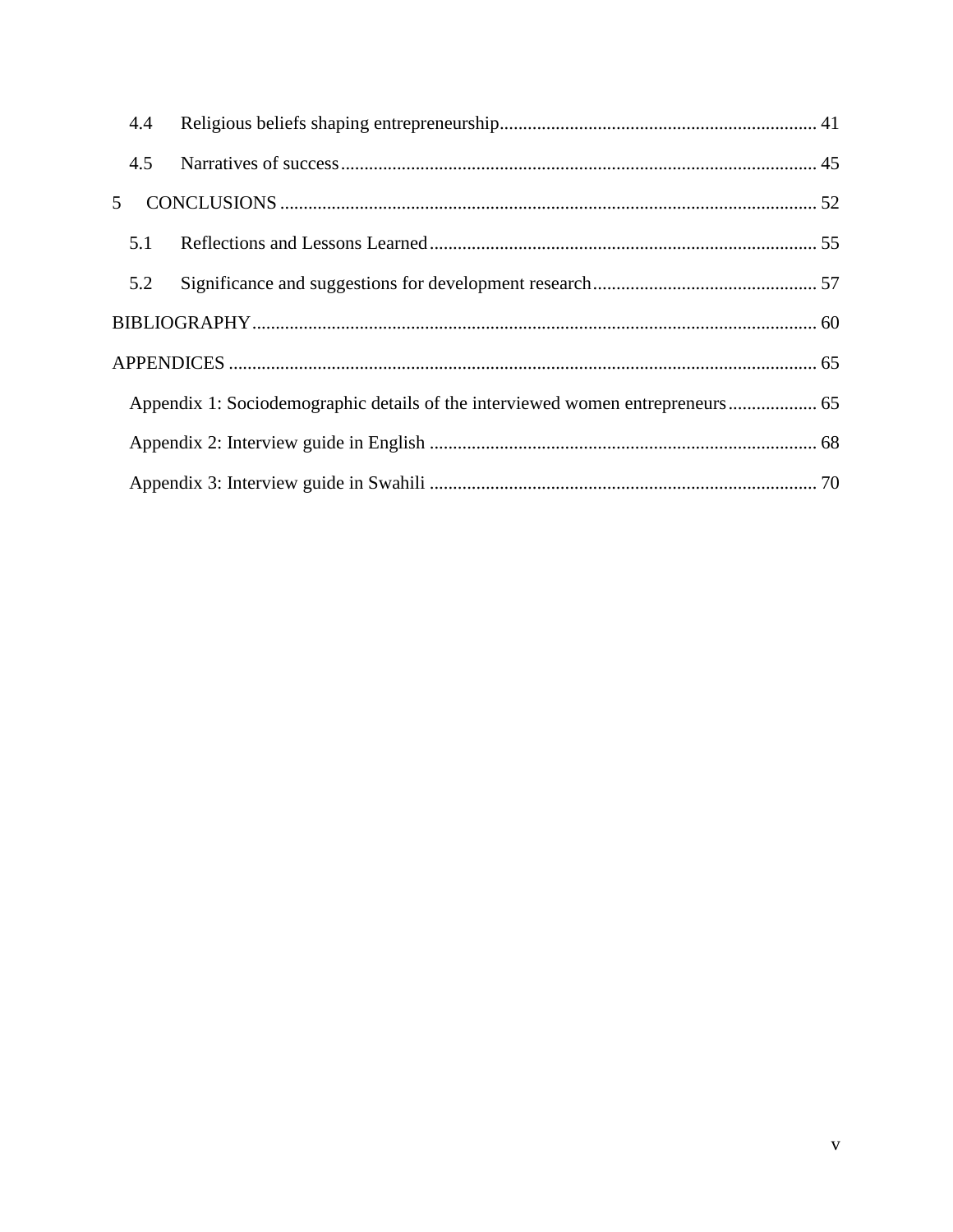## <span id="page-5-0"></span>**LIST OF ABBREVIATIONS**

| AKUZAMU       | Amri Kuu za Mungu                                      |
|---------------|--------------------------------------------------------|
| <b>GEM</b>    | Global Entrepreneurship Monitor                        |
| <b>MIT</b>    | Ministry of Industry and Trade                         |
| <b>MKUBWA</b> | Mpango wa Kukuza Ujasiriamali na Biashara kwa Wanawake |
| <b>MSME</b>   | Micro, Small and Medium Enterprises                    |
| <b>SAPs</b>   | <b>Structural Adjustment Programs</b>                  |
| <b>SME</b>    | <b>Small and Medium Enterprises</b>                    |
| <b>TGT</b>    | Tanzania Gatsby Trust                                  |
| <b>VICOBA</b> | <b>Village Community Banks</b>                         |
| <b>WOEs</b>   | <b>Women Owned Enterprises</b>                         |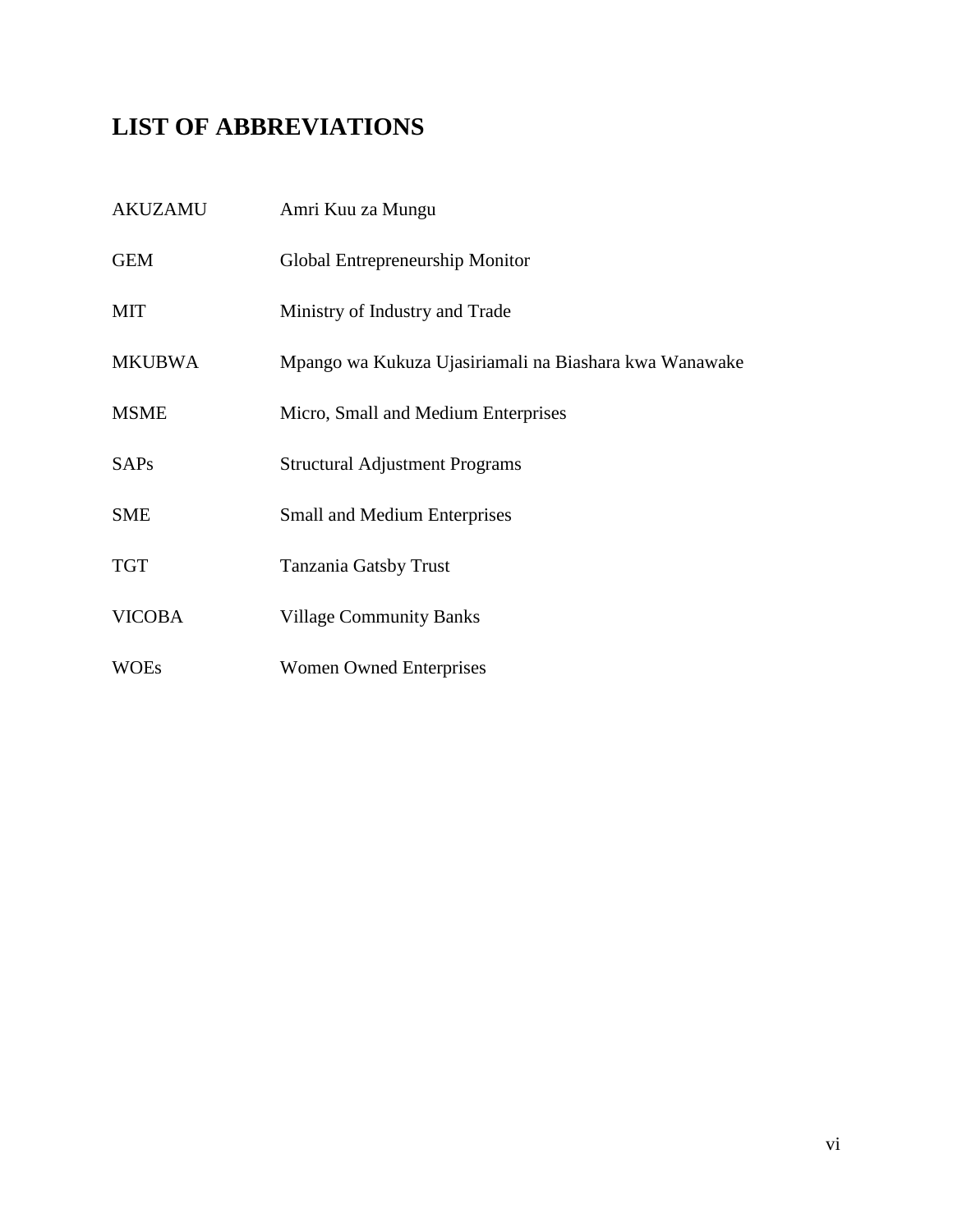## <span id="page-6-0"></span>**1 INTRODUCTION**

It is impossible to talk about countries with developing economies without touching on the subject of entrepreneurship, and particularly, women entrepreneurs. Entrepreneurship is an important sector of the economy, which provides avenues for people to start income generation activities, business ventures or self-employment outside the labor market where a lot of people compete for scarce employment opportunities. As a result, entrepreneurship has become the center of development projects and programs involving international, governmental and nongovernmental organizations. According to the research by Minniti and Naudé (2010), women have surpassed men when it comes to starting new businesses, which brings me to the focus of thesis, female entrepreneurs. Today, there are various kinds of women entrepreneurs all over the world in such a way that women entrepreneurs have been become known as among the drivers of economic development in the developing economy (Jamali, 2009).

It is interesting to find out how different kind of complexities emanating from how the societal gender roles and expectations being a woman influence a woman entrepreneur. This comes from the idea that because she is a woman, she has to justify her place outside of that which is expected of her. Traditional gender roles for example tend to associate a women with being a home maker, with motherhood, marriage and familial care. In this day and age, some people still judge a woman based on her lack of a husband, a child or a family of her own.

There are different dynamics at play in the everyday lives of women entrepreneurs and every day they find themselves dealing with the number of (often contradicting) rationalities and logics throughout their entrepreneurial encounters. Such trajectories call for an institutional logics perspective (Thornton & Ocasio, 2008) as a theoretical approach to capture such rationalities and logics surrounding women entrepreneurs from Dar es Salaam, Tanzania. As an approach institutional logics is suitable in examining the logics found in female entrepreneurship since it takes into account the wholeness of a person who is a woman entrepreneur who works within different institutional contexts such as family, market or professions. In that light, this thesis seeks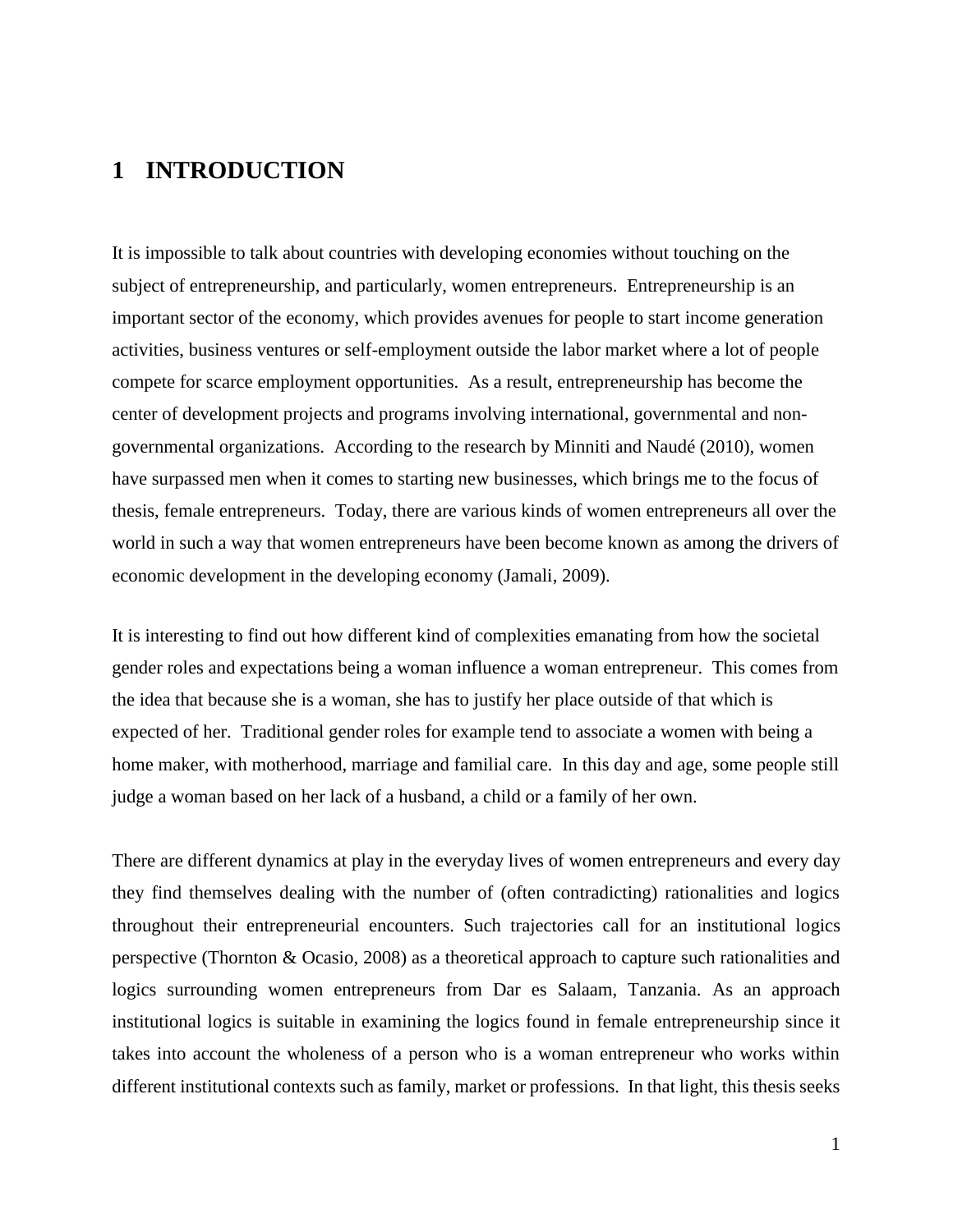to pursue the subject of female entrepreneurship with the purpose of shedding light on the dynamics, encounters and rationalities through a narrative style. This is because narrative approach has been known for giving people their voices for example by introducing marginalized voices into the record (Maynes, Pierce & Laslett, 2008).

#### <span id="page-7-0"></span>**1.1 Context: Situating Women Entrepreneurship in Tanzania**

For a start, it is important to explain why I chose Tanzania as the area of study, and not Kenya or any other African country for that matter. As a Tanzanian woman who was born and raised in Dar es Salaam, I am of the opinion that there is still a lot more that needs to be done to make Tanzania's development a reality. That is why I chose to conduct interviews in Dar es Salaam, one of the biggest cities in Tanzania which is known to be the hub of Tanzanian economy where all kinds of economic opportunities can be found or created. Apart from the fact that I am more familiar with the city which implied that my fieldwork was simplified as I was working alone, my choice was guided by the specific fact that in Dar es Salaam you can find people from different walks of life, with different socio-economic backgrounds and therefore creating room for a variety of life stories filled with diverse experiences. Some of the women that I interviewed were coming from middle class neighborhoods while others were coming from the slums and deprived areas of the city. This diversity enabled this study to gather a variety of knowledges, experiences and life encounters of the women entrepreneurs in Tanzania. Therefore, I expect that the outcome of this thesis will contribute in one way or another to my country's process of development by informing policy makers and development practitioners in the area of women entrepreneurship.

Tanzania is a country situated within the Sub-Saharan region of African continent; a region, which is largely characterized by majority of people living in poverty. According to Naudé (2010) Sub-Saharan Africa is the region with the highest proportion of the least- developed countries, and a region that is relatively neglected in the entrepreneurship studies. It is in this very region that many of the studies that have been conducted are concerned with constraints on entrepreneurship, or on its pathologies (Naudé, 2010). Recent evidence shows that prevalence rates of female entrepreneurship tend to be relatively higher in developing than in developed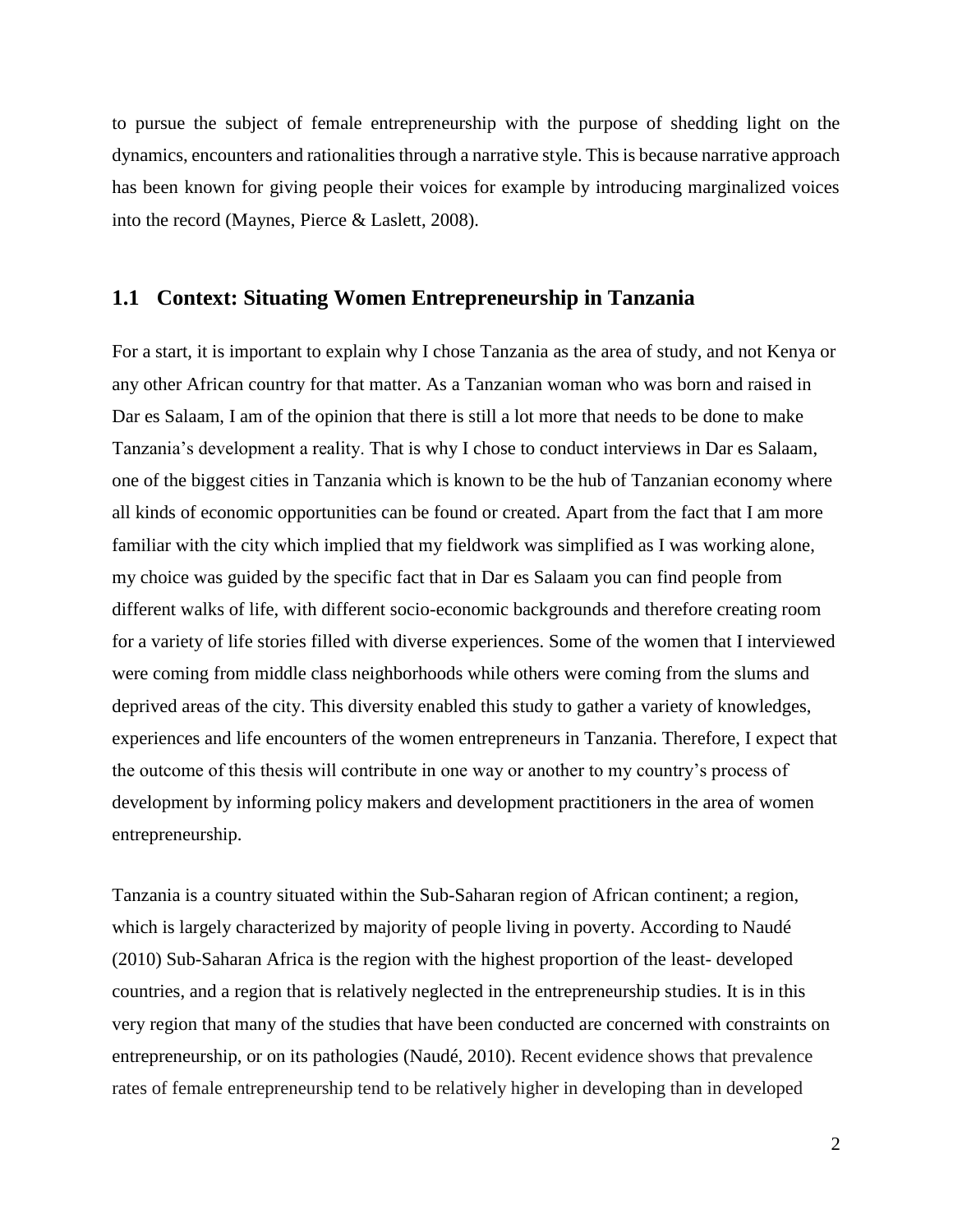countries (Minniti, Allen & Langowitz, 2006; Minniti & Naudé, 2010). This has traditionally been explained by the fact that in developing economies women face higher barriers to entry in the formal labor market and have to resort to entrepreneurship as a way out of unemployment and, often, out of poverty. McDade and Spring (2005) argue that the entrepreneurial landscape in Africa ranges from a multitude of micro-enterprises that provide marginal employment for a single individual to a small number of large corporations employing hundreds of people. In addition to that most women-owned enterprises are micro- and small- scale informal sector ones as opposed to men who own both large and small-scale enterprises (Kiggundu, 2002; Spring, 2009).

Although the term entrepreneurship has been synonymously used with self-employment in many studies, which mostly fall under the SME sector, in Tanzania the use of the term entrepreneurship has mostly been used hand in hand with any kind of initiative that is associated with self-employment as well as starting of a business known as '*Ujasiriamali*' in Swahili. Therefore, in my understanding, '*Mjasiriamali'* or an entrepreneur in Swahili can be any person who has managed to create or start a business which produces products or services such owning a shop, a hair dressing saloon, a soap making industry, or a food processing industry, as long as it is an income generating activity. That is why I was interested to learn more about the women entrepreneurs in Tanzania who are mostly situated in the informal sector of the economy as the result of many factors including the level of education, avoiding legal procedures and the amount of capital involved (Mori, 2014).

The Micro, Small and Medium Enterprises (MSME) sector in Tanzania covers non-farm economic activities including manufacturing, mining, commerce and services (Stevenson & St-Onge, 2005). The yardsticks used for defining MSMEs are the number of employees and capital investment. The 2003 SME policy defined MSMEs as follows: micro enterprises are those engaging up to 4 people or employing capital up to Tshs.5.0 million. The majority of micro enterprises are in the informal sector. Small enterprises are those engaging between 5 and 49 employees or with capital from Tshs.5 million to Tshs.200 million. Medium enterprises employ between 50 and 99 people or have capital from Tshs.200 million to Tshs.800 million (Mori, 2014).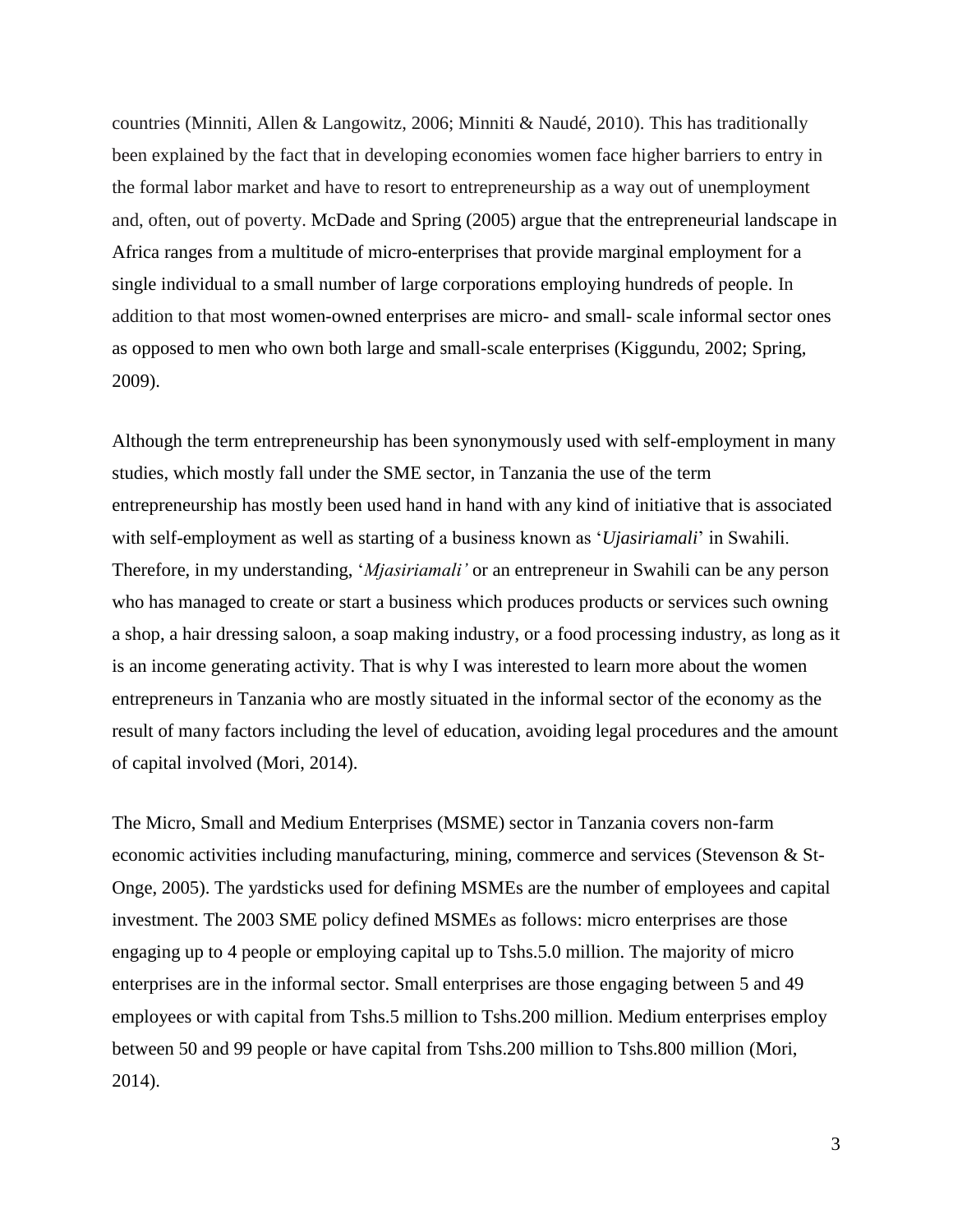Historically speaking, Tanzania has gone through a lot of changes economically and politically since its independence in 1961. Soon after independence, the first president and the founding father of the nation Mwalimu Julius Kambarage Nyerere embarked on the socialist ideology namely Ujamaa which has greatly influenced the foundations of Tanzania as a young nation (Saul, 2012). Ujamaa as an ideology emphasized on self-reliance and equality in which the government controlled the economy and any kind of capitalistic production for private gain or accumulation of wealth were forbidden. In that light, the political environment at that time did not make it possible for the making of entrepreneurs due to the notion that an entrepreneur produces for private (individual) gain while in the context of Ujamaa principles a citizen produces for the greater good of the nation.

However, the socialist ideology came under scrutiny and pressure from the IMF and World Bank due to its failure to address structural dependency leaving the country with no option but to adopt structural adjustment programs (SAPs) and consequently a shift from a centralized to a liberalized economy during the 1980's. The state had to downsize its expenditure in order to comply with the neo liberal conditions of the World Bank and IMF (Kamata, 2010). Ultimately, a lot of the government owned enterprises and companies were privatized since a number of them were characterized by ineffectiveness and low production (Ngowi, 2009) hence the neoliberalization of the economy in Tanzania. With the neo-liberal economy, private sector was gaining power over the public sector where a culture of private economy was re-introduced in the Tanzanian culture which had adopted a socialist ideology after independence. A lot government owned enterprises were closed down, sold and workers were retrenched. The working class were the ones who were mostly affected by these changes due to declining wages and fewer employment opportunities. This transition implied changes in terms of employment opportunities for those who were laid off or could not compete in the labor market after privatization had taken place.

Therefore, out of this complex challenges of the SAPs coupled with the economic crisis of the 1980s, the situation made Tanzanians open to other ways of making extra income to supplement their formal sector wages. People were looking for opportunities for self-employment and entrepreneurship which were mostly found within the informal sectors of the economy. From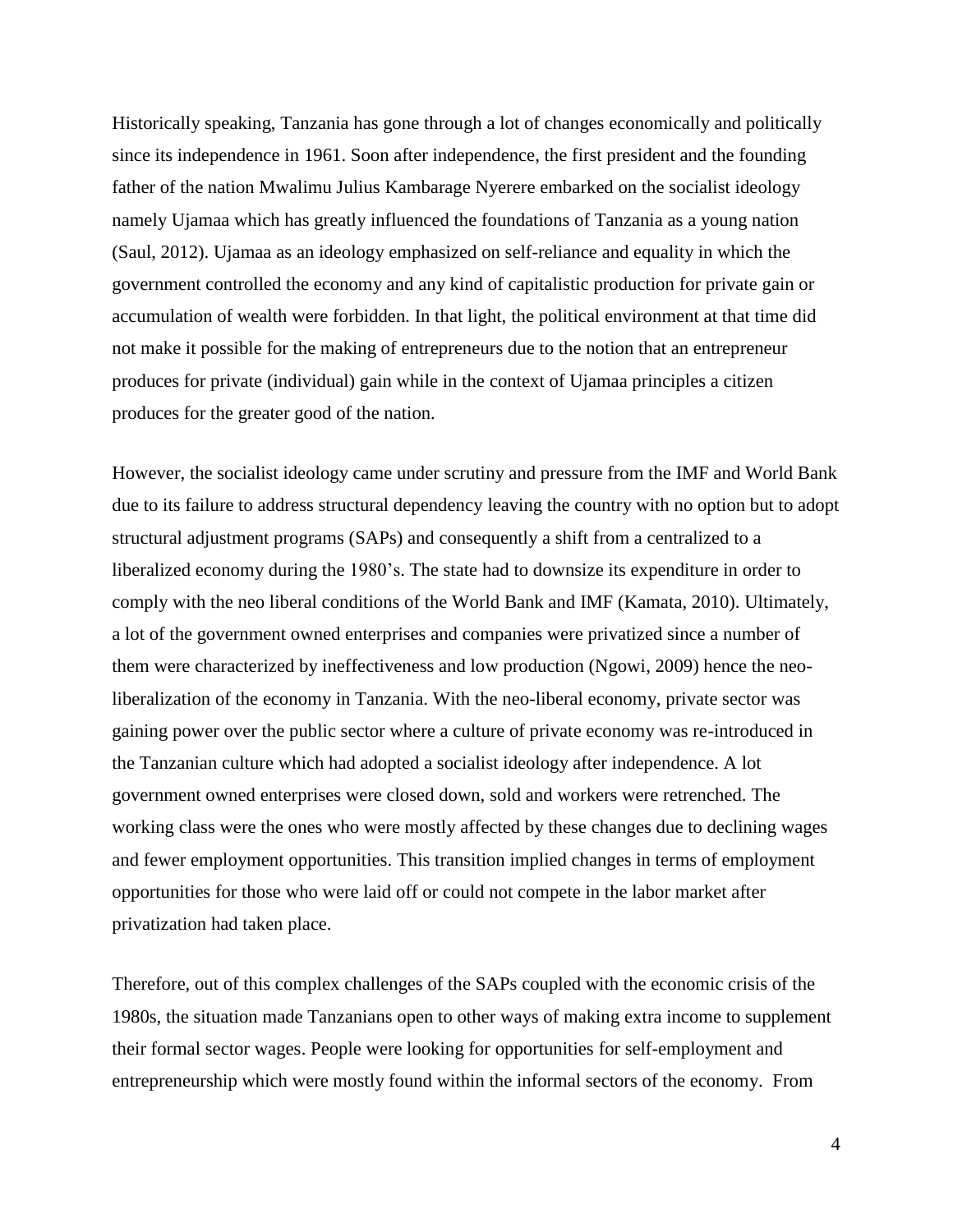the Ujamaa mentality to a neo-liberal mentality implied that people on their own had to now seek for ways of making income without depending on the state. Of all the groups of people, women were the mostly affected by the retrenchment processes, encumbered by their low levels of education and fewer employment opportunities in the formal and private sector, many of them resorted to entrepreneurship. Rutashobya (1995) argues that women's entry in business in Tanzania was still a new phenomenon by the end of 1990's. Currently there are increased numbers of women owned enterprises compared to the 1990's (Mori, 2014).

According to Jagero and Kushoka (2011) the entrepreneurial landscape in Tanzania has been uneven and dominated by men entrepreneurs from the very beginning. For Tanzanian culture which is patriarchal in nature, there are gender roles which create a number of expectations that men and women are supposed to fulfill. For example, women are expected to be mothers who nurture their children as well as take care of their families which implies that they will have to be around their homes to make that possible. That is why it becomes hard for them to get out of this circle of household responsibilities of a 'stay at home mom' unless an external help is offered by the 'relatives' who mostly come from the rural areas to search for employment opportunities in towns or by hiring 'housegirls' or nannies. So, it is either a woman is there present at home or she then finds somebody else to help her with her tasks so she can be out there working.

It is interesting to see that these gender roles have not been made in a negotiable manner because growing up in Dar es Salaam, I have seen how women can be shunned for not doing what is expected of them. For example, being a single woman without a desire to be married or have children can make a woman be viewed as incomplete or damaged goods, even if she may be successful in her business or life in general, she will still be incomplete in the eyes of the society. More so, even for men who tend to do household chores, people tend to make fun of them and call them names to degrade them for doing what they see as womanly tasks such as cleaning, cooking or changing nappies. It has never been the question of whether a man or woman would negotiate these familial responsibilities but it has always been implied that these are the responsibilities of a woman, and that to me is a problem.

In the culture where women are socialized to be submissive to men this encourages somehow the inferior complex among women especially because in the capitalist world, competition exists in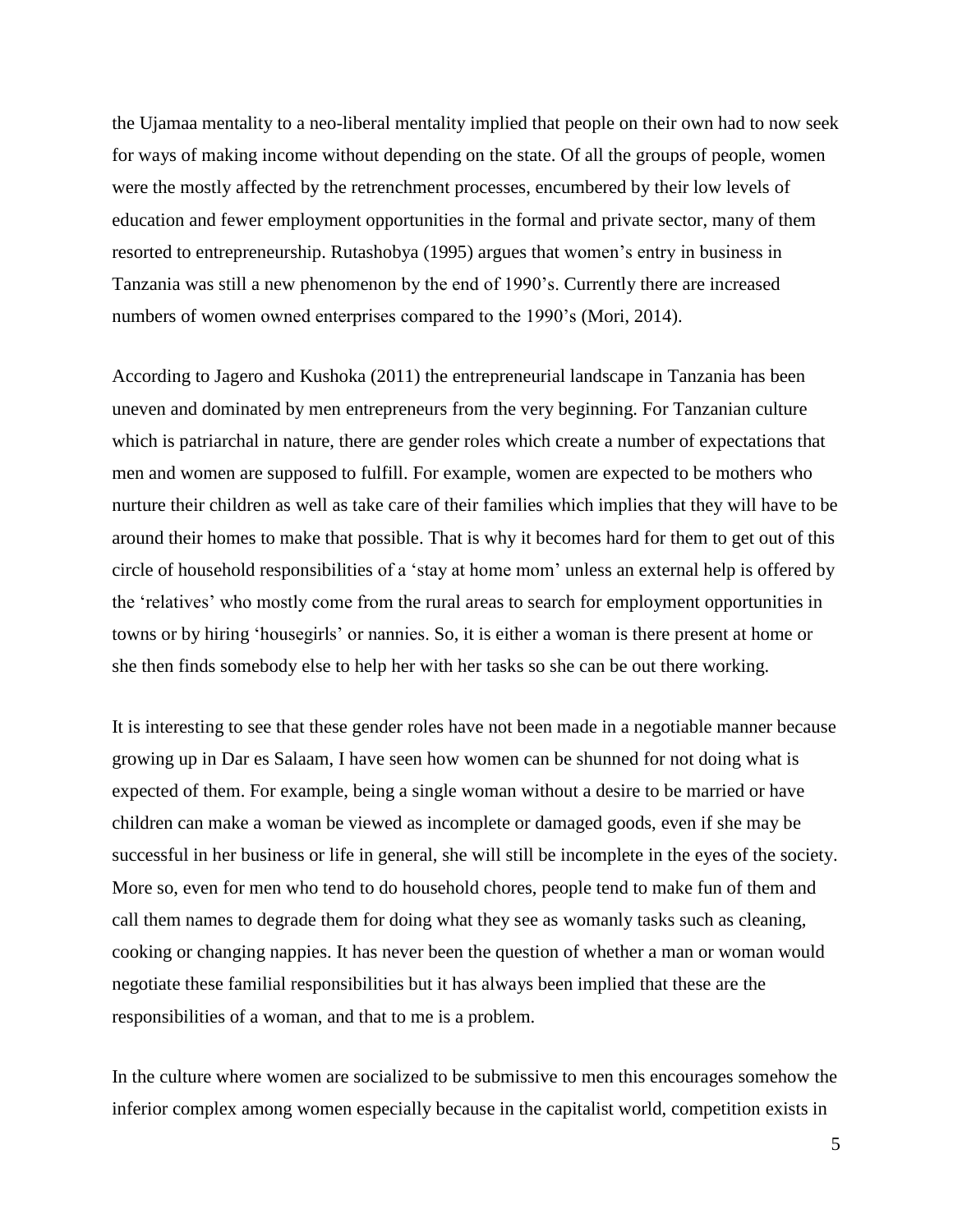every form. As a result, a woman can develop a fear to start business because she would not want to compete for opportunities against men because a lot of women have been socialized to depend on men as the ones providing for the family. This situation could rob them of the confidence to stand on their own especially financially as the man is the expected breadwinner of the family. It is therefore interesting to find out, in a society that has gone through transition from the centralized to the neo-liberal economy, how do women entrepreneurs juggle different issues that related to their gender roles and entrepreneurship at the same time.

#### <span id="page-11-0"></span>**1.2 Research Questions**

In order to find out different issues emerging from women entrepreneurship and make sense of their realities through an institutional logics approach introduced in next chapter, in this thesis, I ask the following questions:

How does dealing with the institutional logics show in women's success as entrepreneurs? a) How do different contestations of institutional logics manifest in women's performance as entrepreneurs?

b) How do women deal with different logics and succeed in their entrepreneurial activities?

From this particular theoretical perspective, the study points out that there are different logics that emerge out women entrepreneurship. It is, therefore, the purpose of the analysis to find out what kinds of logics emerge and how do the women entrepreneurs deal with these different logics. How do they make sense of their encounters while dealing with the logics, and their success in doing so?

#### <span id="page-11-1"></span>**1.3 Organization of the Thesis**

In the following chapter, I will be discussing the literature on the subject entrepreneurship particularly female entrepreneurship as well as explaining the theoretical underpinnings of institutional logics that guide the study. In chapter three, I will describe my methodological approach and position as a researcher. Chapter four offers the analysis of the narratives through the institutional logics perspectives in order to learn from the experiences and encounters of the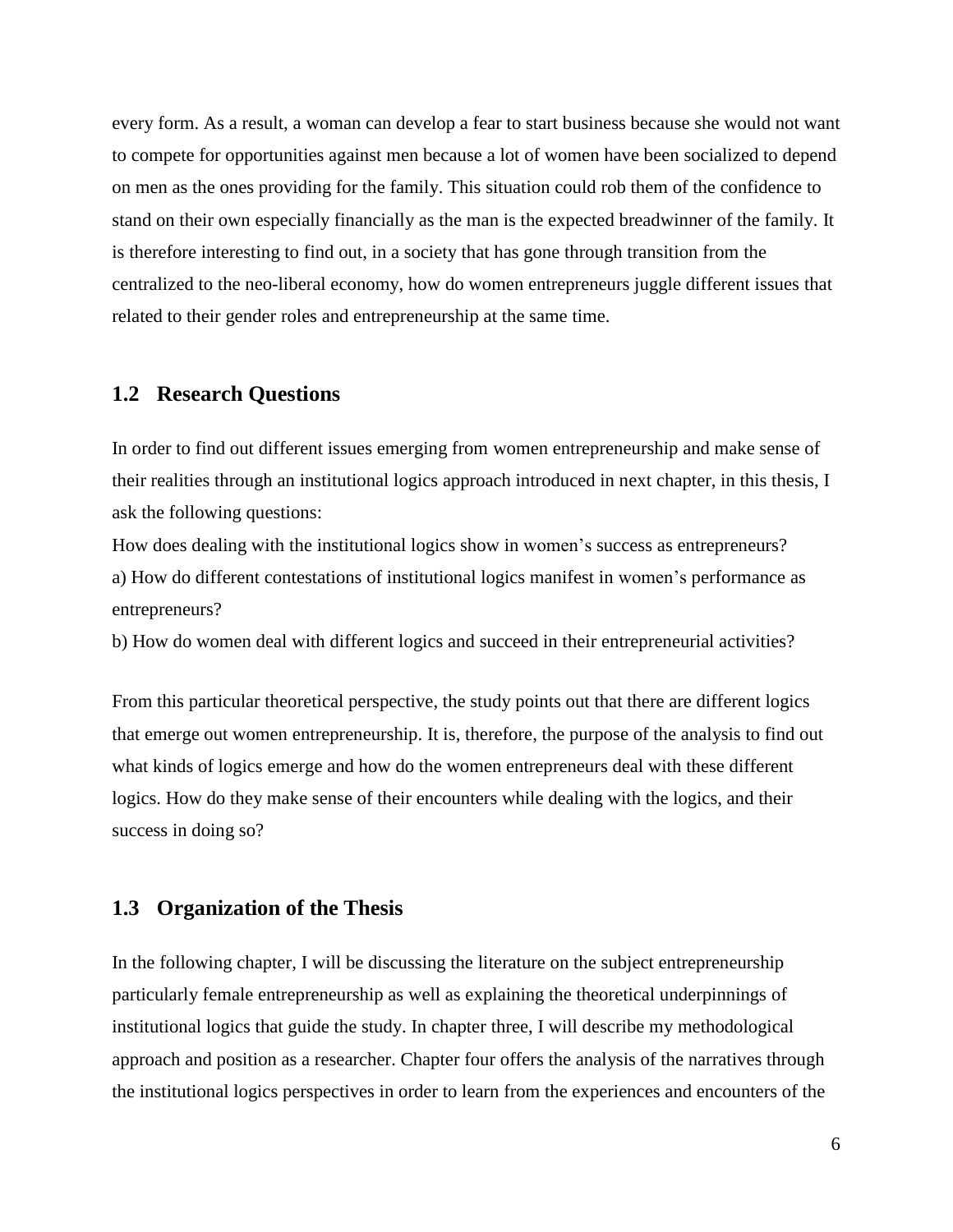women. Chapter five will include the conclusions, lessons learned and suggestions for further research.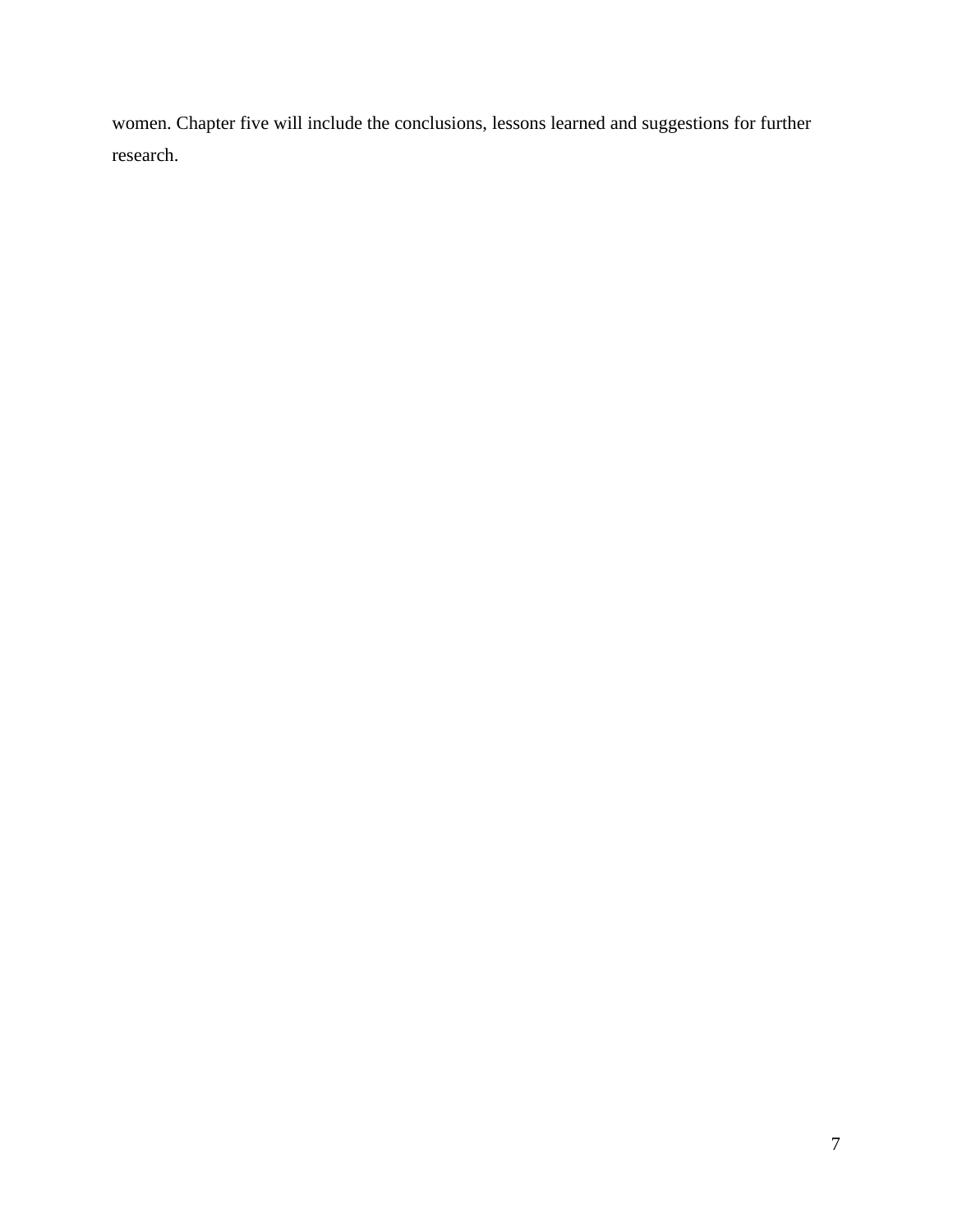## <span id="page-13-0"></span>**2 LITERATURE REVIEW AND THEORETICAL FRAMEWORK**

### <span id="page-13-1"></span>**2.1 Exploring Women Entrepreneurship**

Defining entrepreneurship has occupied scholars for many years and, indeed, up to this day there is still a lack of consensus on its exact meaning (Ahmad & Seymour, 2008). For example, the French economist Richard Cantillon is generally accredited with being the first to coin the phrase in the context of what we view today as entrepreneurship in about 1730. Loosely, he defined entrepreneurship as self-employment of any sort, and entrepreneurs as risk-takers, in the sense that they purchased goods at certain prices in the present to sell at uncertain prices in the future. Other eminent economists who tended to define the term are Adam Smith, Jean Baptiste Say, Alfred Marshall, Frank Knight and, Joseph Schumpeter who in 1934 defined entrepreneurs as innovators who implement entrepreneurial change within markets. Although there has been a shift in the definition of the concept from the Schumpeterian definition, it is obvious that one of the key features that have been used to define an entrepreneur among other things is innovation (Ahmad & Seymour, 2008).

According to the Global Entrepreneurship Monitor (GEM) entrepreneurship is defined as "any attempt at new business or new venture creation, such as self-employment, a new business organization, or the expansion of an existing business, by an individual, a team of individuals, or an established business". In studying about entrepreneurial activity, GEM emphasize that entrepreneurship is a multi-faceted phenomenon that manifests itself in many ways and, so, it cannot be measured with a solitary indicator but rather a basket of indicators. Most common factors that are used to measure entrepreneurship are the rate of self-employment, business ownership or the rate of new start-ups (Naudé, 2010).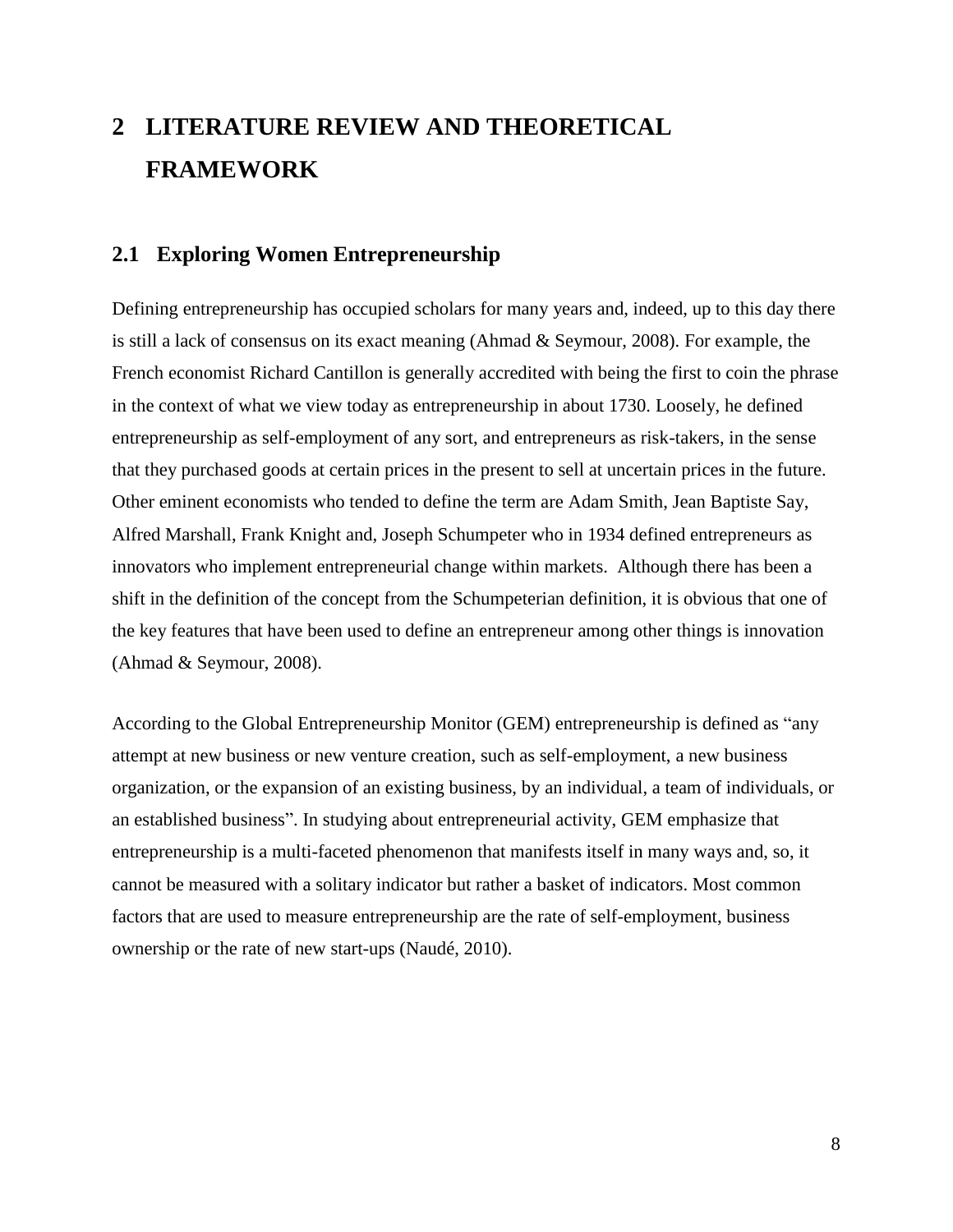#### <span id="page-14-0"></span>**2.2 Conceptualizing Female Entrepreneurship**

The past 30 years have seen significant changes in the status and political weight of women entrepreneurs, as well as a rapid increase of interest and research on the topic. Female entrepreneurship matters for individuals, for communities and for countries (Minniti and Naudé, 2010). With the recognition of entrepreneurship as a key driver for economic development, both as drivers and main beneficiaries of this growth, female entrepreneurs especially have been identified as the "new heroes of the developing economy" (Vossenberg, 2014). Recent evidence shows that women have surpassed men when it comes to starting new businesses (Minniti et al, 2006, Minniti & Naudé, 2010), however, women's businesses tend to be smaller and to grow less than those owned by men (Minniti & Naudé, 2010).

However, female entrepreneurship has been side-lined in research compared to male entrepreneurship. Mainstream entrepreneurial literature has still a lot do with the way female entrepreneurs have been studied and represented. In the attempt to deconstruct discursive practices that have shaped the entrepreneurial discourse, (Ahl, 2006) observes that several authors have pointed out that entrepreneur and entrepreneurship are male-gendered concepts, i.e., they have masculine connotations. Ahl (2006) insists that this was due to the manifested use of the male pronoun (which was standard in science until the 1980s) but also the way the entrepreneur was described. Given the fact that the masculine discourse informing entrepreneurship has been taken as normative leads to the representation of those outside this norm as the others, i.e., the female entrepreneurs (Ahl, 2006; Ahl & Marlow, 2012; Bruni, Gherardi & Poggio, 2004). In addition to that, those others such as women who cannot fit into this discourse, require 'fixing' through specific interventions to address this assumed deficit (Ahl & Marlow, 2012). This suggests the need to deal with these silences of surrounding the female entrepreneurship by changing the narrative as well as giving voice to the women entrepreneurs through telling their stories themselves.

For example, female entrepreneurs have been portrayed as people whose decisions to undertake entrepreneurial activities are mostly driven by constraints or necessities rather than opportunities (Bruni et al., 2004). The Global Entrepreneurship Monitor (GEM) classifies the "necessity" entrepreneur as a person who is self-employed because of the lack of wage employment, while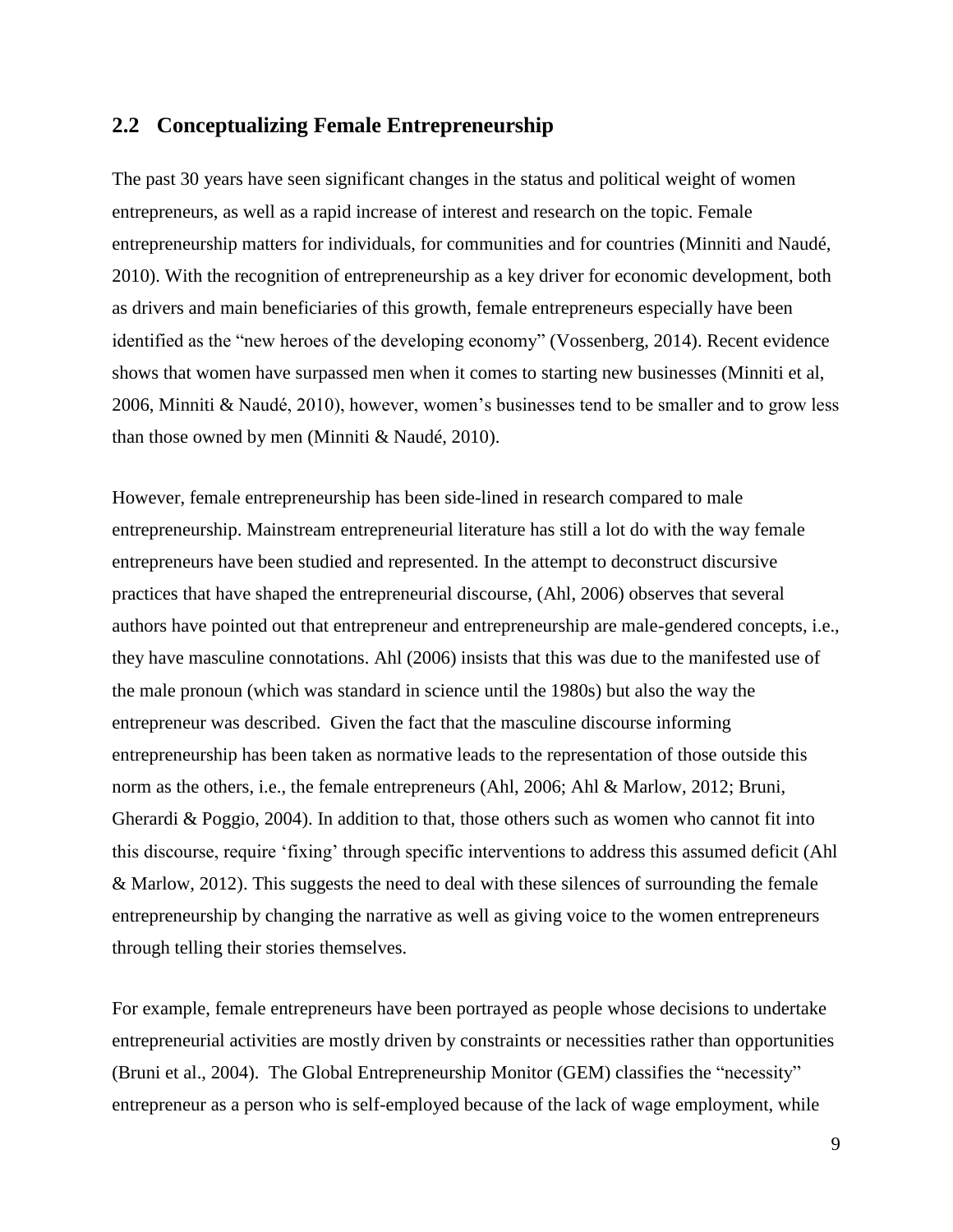the opportunity entrepreneur as the one who is self-employed by choice, in order to exploit some perceived "opportunity" (Bosma & Levie, 2009). This kind of representation is partly due to how women have been socialized through their gender roles as caregivers, mothers and housewives whose ability to undertake can sometimes be affected by those very gender roles. Thus, they end up doing family care responsibilities while at the same time making time for their businesses, which are mostly around their homes. These kinds of tensions explain why women entrepreneurs are in the periphery, the ghettos within entrepreneurship, that is, people who do not have much skills and therefore find their way in sectors that are much easier to enter like tertiary sector involving commerce especially services (Ahl & Marlow, 2012; Bruni et al., 2004) or the fact that they opt for entrepreneurship out of need.

#### <span id="page-15-0"></span>**2.3 Barriers to Female entrepreneurship**

When female entrepreneurship is compared to male entrepreneurship, it has been found to be facing a number of challenges. Ahl (2006) argues that female entrepreneurship is failing to demonstrate the expected benefits. Findings from the cross-country survey made by GEM suggest that while the number of female entrepreneurs is increasing and their possible impact is considered widespread, the sustainability of female owned businesses and the incomes they provide are still insufficient (Bosma & Levie, 2009). Based on the cross-country data Minniti and Naudé (2010) observe that globally, women still own and manage significantly fewer businesses than men, although the startup rate of female owned businesses has outpaced that of men. It also goes on to indicate that businesses managed by women are less profitable and the exit rates among them tend to be higher. So, what is the reason for this situation?

Different studies have been conducted to find out the barriers facing female entrepreneurs and the following have been explained. Women entrepreneurs face challenges from the family responsibilities due to societal gender roles; lack of entrepreneurial culture and socialization among women, the women themselves i.e, their beliefs and feelings, limitations of support for the administration and/or external funding (Pérez-Pérez & Avilés-Hernández, 2016). Bruni et al. (2004) identify factors impeding female entrepreneurs as those related to the social cultural status of women and the related access to corporate networks, whether information or business.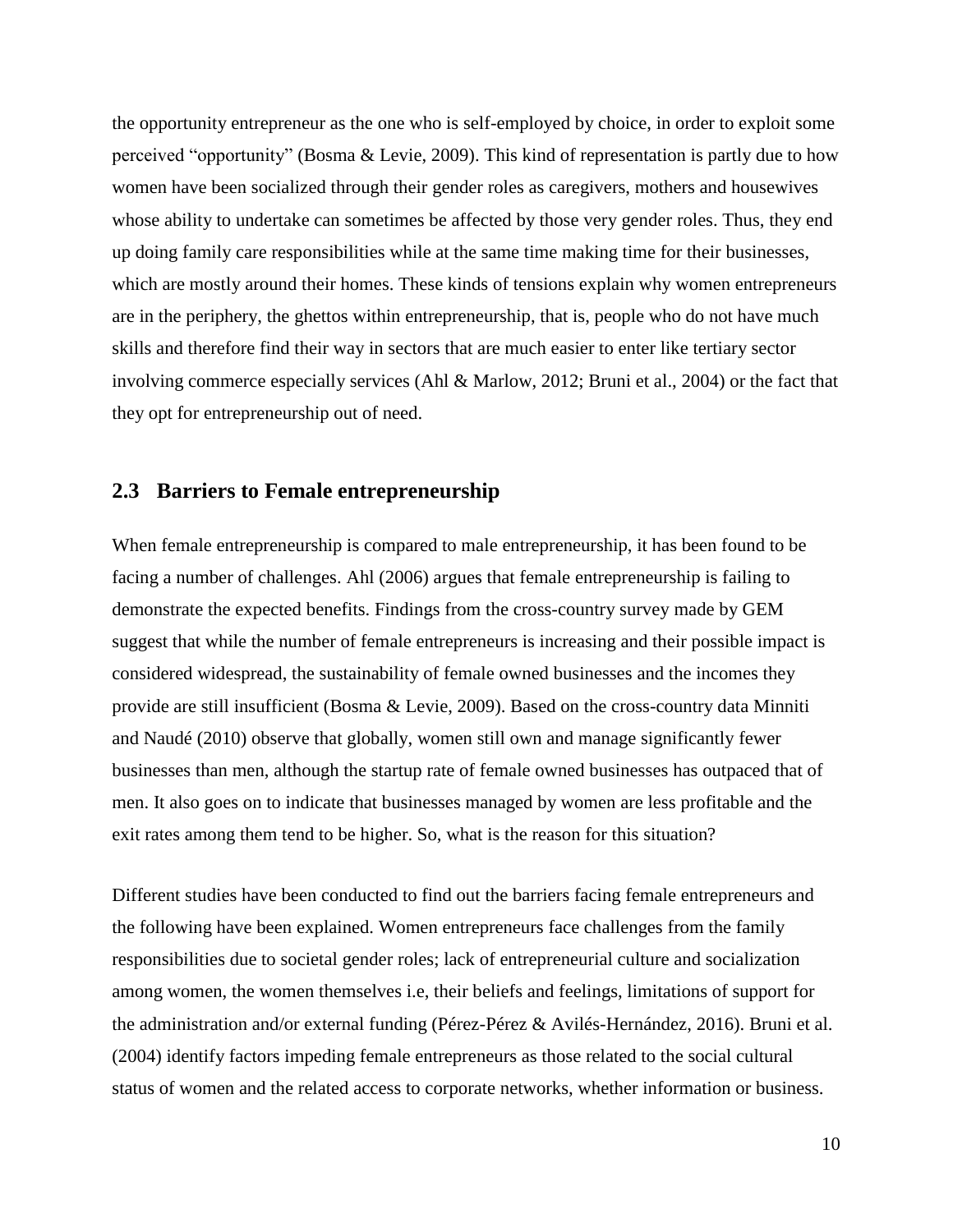In addition, Vossenberg (2014) argues that major constraints to female entrepreneurship include less access to financial resources, inadequate training, poor or limited access to information, the work-family interface (such as the difficulties of combining business and family responsibilities), safety and gender based violence, lack of societal support (in terms of normative constraints and societal attitudes that are not supportive of female entrepreneurship), and discriminatory barriers and procedures such as inheritance and land rights.

#### <span id="page-16-0"></span>**2.4 Success in Female Entrepreneurship**

The position of women in the society situates several challenges that female entrepreneurs face in their undertakings. Looking at those factors impeding female entrepreneurs, it is clear that women within this discourse are portrayed as people are always "lacking in or having less of" status, networks, credibility and so forth (Bruni et al., 2004). Whether these "lacks" may be the reason or not, the question is in comparison to whom or what? What would then explain the success of a woman entrepreneur, how is her performance and success measured? Since male entrepreneurship has been the norm, Ahl (2004) argues that the recognition of the efforts and successes of female entrepreneurs is likely to be sidelined when compared to the experienced and competent male counterparts.

Ahl (2004) elucidates that the term entrepreneurship has been referred to as an instrument for economic growth, as something positive, leading to improvement, which fits nicely into the grand narrative of modernity in which development not only implies change but also progress. Suggesting that female entrepreneurship is good or successful only because it leads to economic growth creates room for a narrowed understanding. This tends to make research on women entrepreneurs to focus only on performance and growth issues while ignoring issues such as gender equality and gender or power relations (Ahl, 2004; Caron & Margolin, 2015).

To understand an entrepreneurial event Buryat and Julien (2001) as quoted by Anderson (2015) assert that in order "to understand an entrepreneurial event, we must first understand the individual and the project, and the links between them throughout the start-up, survival and/or development process and finally the influence of environment, and hence of other entrepreneurs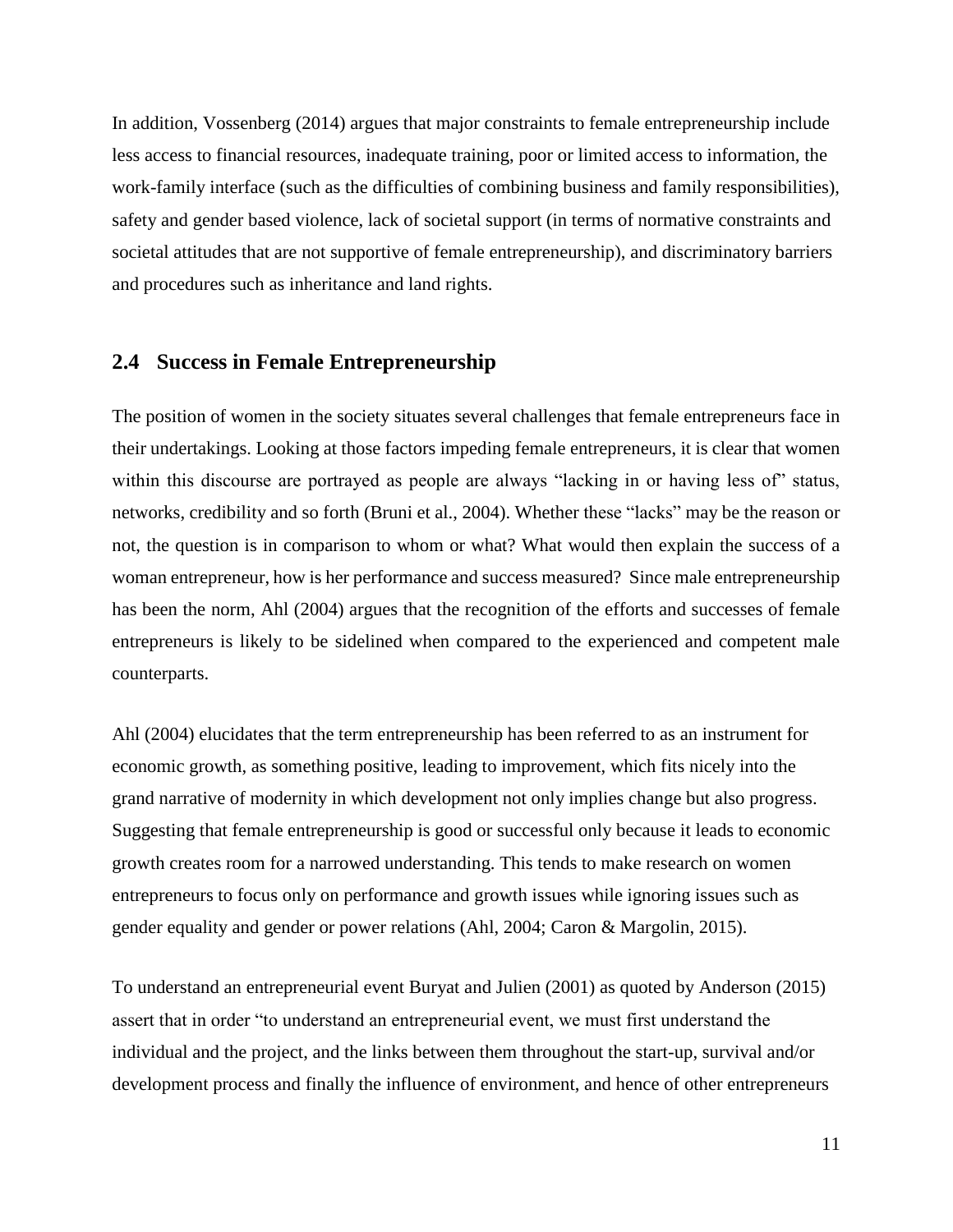and the various resources provided by the environment" (Anderson, 2015 p, 148). This statement brings to light very critical issues in relation to the study and understanding of female entrepreneurship. First, there must be an individual (an entrepreneur) who has her own history, comes from a certain social and economic background and is driven by certain motivations. After recognizing this person, there comes the project, business or activity that this person is undertaking as an entrepreneurial activity. Then there is a connection between the individual and their project throughout the start-up, survival and if they managed to take off or not. In addition to that the environment that this person is working and his or her relationship to other entrepreneurs. Therefore, to be able to explain how one succeeds as an entrepreneur there are several factors to be considered; not just the 'economic' variables like how much profit one has made. This statement captures the main idea of this thesis, drawing from the narratives of female entrepreneurs to understand and be able to explain the success of female entrepreneurs as defined by their own point of view.

Furthermore, Anderson (2015) argues that the obsession with the economic explanation for everything to justify whether it is useful or not, misleads us from realizing that entrepreneurship rises in the social sphere and is enacted socially. Drawing from the study by Ssendi and Anderson (2009) regarding women entrepreneurs, Anderson (2015) explains that the motivations of these women ranged from the need for livelihood to sustain self and family, but this livelihood was as much about social status and position as economic well-being. This implies that the pursuit of economic motives goes hand in hand with non-economic goals such as sociability, approval, power and status. Therefore, looking at entrepreneurship from the economic lens not only obscures the bigger picture about entrepreneurial events but also narrows down the explanation and renders a half-empty rather than a half-full understanding of what is happening on the ground. I think we need to understand the success of women entrepreneurs from a broader outlook of their social sphere as facilitated by their economic sphere through their entrepreneurial stories. As Sen argues that human beings and their flourishing should be the 'end' or objective of development (Alkire, 2005; Sen, 1999) rather than an increase in economic growth meaning that development should be more about the people, their flourishing as a whole not just merely increase in economic/financial growth. That is why this study intends to tell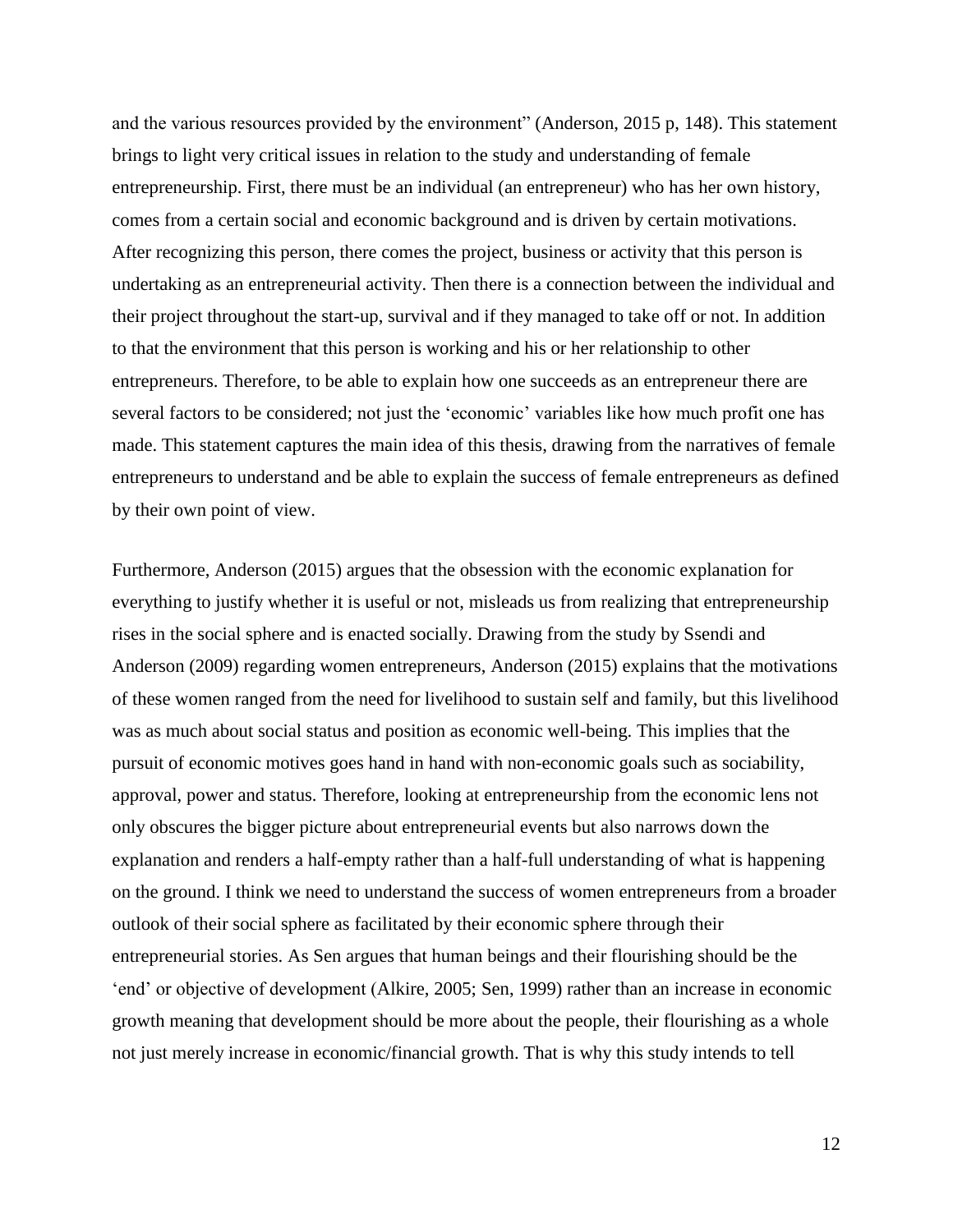women's stories through their narratives and focus on their experiences and meanings of success and development in general.

### <span id="page-18-0"></span>**2.5 Institutional Logics Approach to Women Entrepreneurship**

After going through the literature on women entrepreneurship, I will discuss the institutional logics perspective, which comes in as the theoretical framework that is used to make sense of the women entrepreneurs' narratives. I am going to explain some of the concepts in institutional logics perspective that are relevant to this this study. This is because as a theoretical approach, institutional logics is a large framework with a number of important, overarching concepts and theoretical ideas that can be applied to different issues. However, in this study, I will focus on the selected concepts such as institutional logics, embedded agency and society as an interinstitutional system.

According to Thornton and Ocasio (2008) institutional logics theory was developed by Friedland and Alfred (1985) to describe the contradictory practices and beliefs inherent in the institutions of modern western societies. The institutional orders they focused on at the time were such as capitalism, state bureaucracy and political democracy, which they saw as having different practices and beliefs that shape how individuals engage in political struggles. The theory was later developed by Jackall in 1988 who expanded the meaning of institutional logics to describe 'the complicated, experientially constructed and thereby contingent set of rules, premiums and sanctions that men and women in particular contexts create and recreate in such a way that their behavior and accompanying perspective are to some extent regularized and predictable' (Thornton & Ocasio, 2008).

I apply in this study institutional logics as defined by Thornton and Occasion (2008) who understand it as 'the socially constructed, historical patterns of material practices, assumptions, values, beliefs and rules by which individuals produce and reproduce their material subsistence, organize time and space, and provide meaning to their social reality'. Institutional logics as a concept provides for a means to understand individual and organizational behavior, situated in the social and institutional context. Interests, identities, values and assumptions of individuals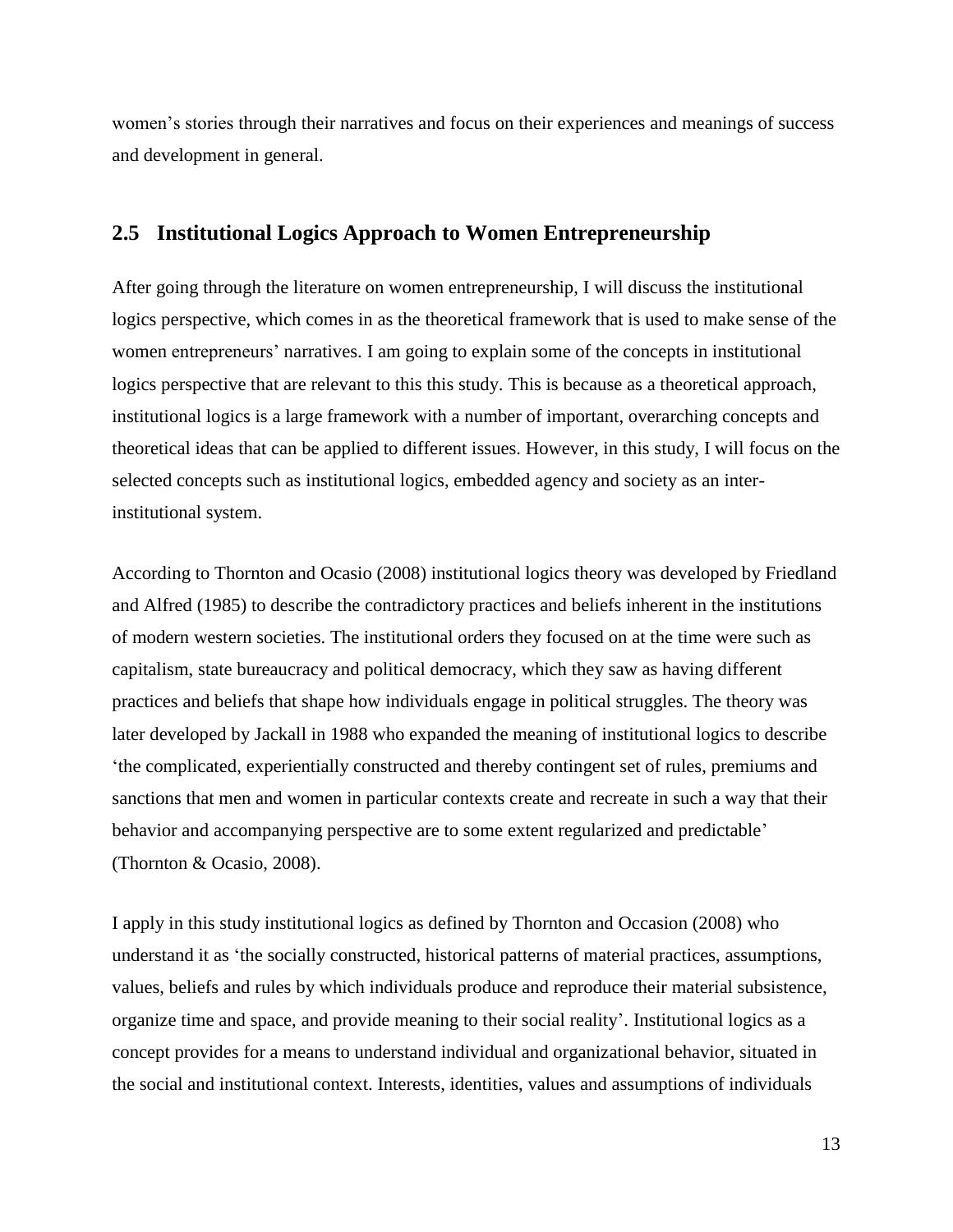and organizations are embedded within prevailing institutional logics. Decisions and outcomes people make a result of the interplay between individual agency and the institutional structure they are situated in.

Embedded agency is a concept that implies that the interests, identities, values and assumptions of individuals and organizations are embedded within prevailing institutional logics (Thornton  $\&$ Ocasio, 2008). This means that the agency of individuals is connected to the institution he or she is attached to. Their behavior, expectations, decisions, interests of individuals are constrained and enabled by the institutional context they are situated in. Institutions are socially constructed and therefore constituted by actions of individuals and organizations. Therefore, institutions develop and change as the result of the interplay between the material and the cultural forces (or characteristics).

In this thesis, the concept of embedded agency is used to describe how the agency of women entrepreneurs is embedded within their context. I will look at the women entrepreneurs from the point of view of that they are a result of and belong to several institutional contexts that are involved in shaping them as entrepreneurs. One does not simply become an entrepreneur from a vacuum, but one is motivated by different interests, values and identities that are embedded in the institutional logics like family logics or business logics.

Society as an inter-institutional system refers to the way in which a society is seen as a system of sectors, which interact and represent different sets of expectations for social relations and human organizational behavior (Thornton & Ocasio, 2008). As an inter-institutional system, society allows for sources of heterogeneity and agency to be theorized and observed from the point of view of the contradictions between the logics of different institutional orders. Therefore, individuals are located within a diverse range of high-level institutions like family, market, religion, professions and corporations. Female entrepreneurship, for example, as a context (or a sector) is potentially influenced by contending logics of different societal sectors such as the market, religion, gender, family, profession and culture. In addition to that, institutional logics approach views culture as both a motivation as well as a justification of action (Thornton  $\&$ Ocasio, 2008).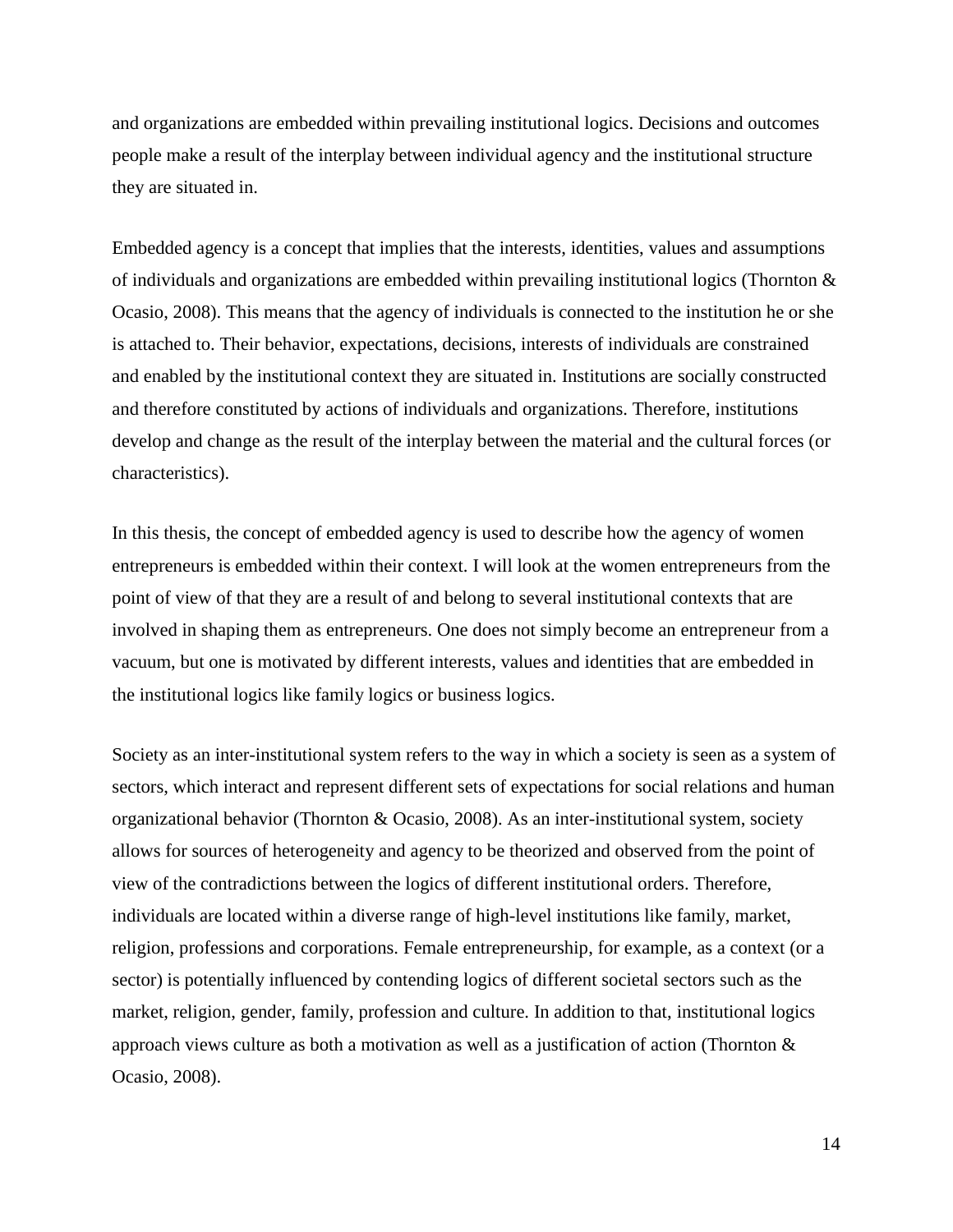Entrepreneurship is a phenomenon that has been usually explained as an economic phenomenon, located in the realm of the "private sector". However, I would like to explore this subject from more of a sociological perspective, inspired by Anderson (2015) who views entrepreneurship as a social phenomenon. That is the why institutional logic approach is employed; in order to understand and make sense of the experiences of women entrepreneurs as it takes into account the "wholeness" of the life of an entrepreneur as a person but also understanding this person through paying attention to their perspectives shaped by societal institutions. Instead of looking at an individual entrepreneur, this approach seeks to understand how this individual entrepreneur works in the interaction with her society which is she attached to and not only just focus on her as an individual "entrepreneur".

There have been different approaches that have been used in the economic and development discourses to explain women entrepreneurship. However, these kinds of approaches reduce the understanding of the entrepreneurial process by focusing only on the individual entrepreneurs and their either good or bad, economic outcomes. As influenced by the functionalist approach, entrepreneurship has been situated in the economics realm (Anderson, 2015) and as the result the entrepreneur has been viewed as a kind of individual who is expected to possess particular traits, make certain decisions and achieve desired outcomes. This kind of outlook not only risks reducing the focus of the person through quantifying of processes but also renders a narrow understanding of the subject of entrepreneurship. Such kind of focus according to Anderson (2015) denies the impact that entrepreneurship and the society have on each other and that is why I am interested on the sociological outlook on the topic as offered by the institutional logics approach.

Institutional logics approach is an overall theoretical framework and for this study, I have chosen to use some of its concepts that are relevant in the understanding of women entrepreneurship. My focus is particularly in the interaction between the individual entrepreneur and the institutional logics. I am interested to identify some of the logics that emerge out of women entrepreneurship and understand the relationship between them. Moreover, I also want to explore how the women interviewees experience entrepreneurship and what kinds of issues they draw from different institutional logics, and how they become subject to different logics and the expectations that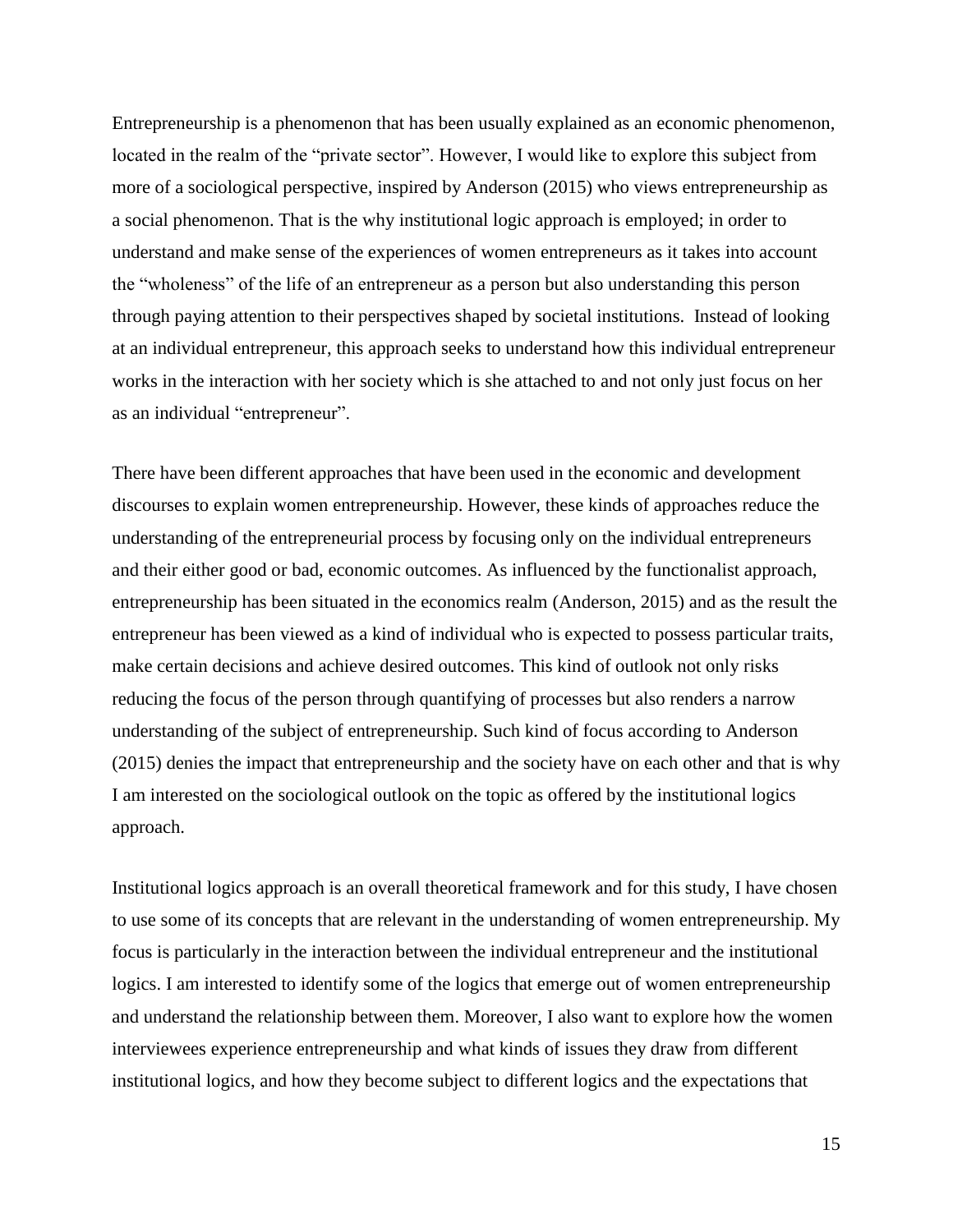they bring. The institutional logics approach argues that there are several levels of analysis such as societal, organizational and individual levels and these levels are intertwined. The connection between these levels makes the concept of institutional logic important.

Institutional logics perspective brings into light the concept of embedded agency (Thornton & Ocasio, 2008) which means that when looking at entrepreneurship only from the individual or economic point of view, one will not be able to capture the entire holistic experiences of the entrepreneur who is a person who comes from a particular societal context. Though embedded agency, I learned that when studying about women entrepreneurship, first of all, I need to acknowledge that it is about a woman who is embedded in the society and she does not exist in a vacuum. Therefore, I cannot isolate her from her society and look at her just as an individual with a set of qualities such as an entrepreneurial mind, performance of economic tasks like investing, making profits and so forth. Rather when looking at the entrepreneur, you need to see her as a part of the society, embedded in that context. She is not only an individual entrepreneur but she also a woman who is situated in the society that has shaped her life which is surrounded by conflicting demands and rationalities. That is the reason why I have chosen the theoretical approach that bridges the individual into the societal context.

#### <span id="page-21-0"></span>**2.6 How institutional logics approach guide my analysis**

Institutional logics approach aids researchers to investigate how individual and organizational actors are influenced by their situation in multiple social locations in an interinstitutional system for example the institutional orders of the family, religion, state, market, professions and corporations (Thornton, Ocasio & Lounsbury, 2012, p 2-3). As an approach, it offers concepts that can be applied to explain about individuals and their effect on individuals can be drawn from when they identify with collective identities of an institutionalized group. Collective identities emerge out of social interactions and communications between members of a social group. For example, once one identifies as a woman entrepreneur, they are basically part of the multiple identities as a result of belonging to different social groups such as professions and occupations, gender roles (being a Tanzanian woman), ethnic groups and individual organizations.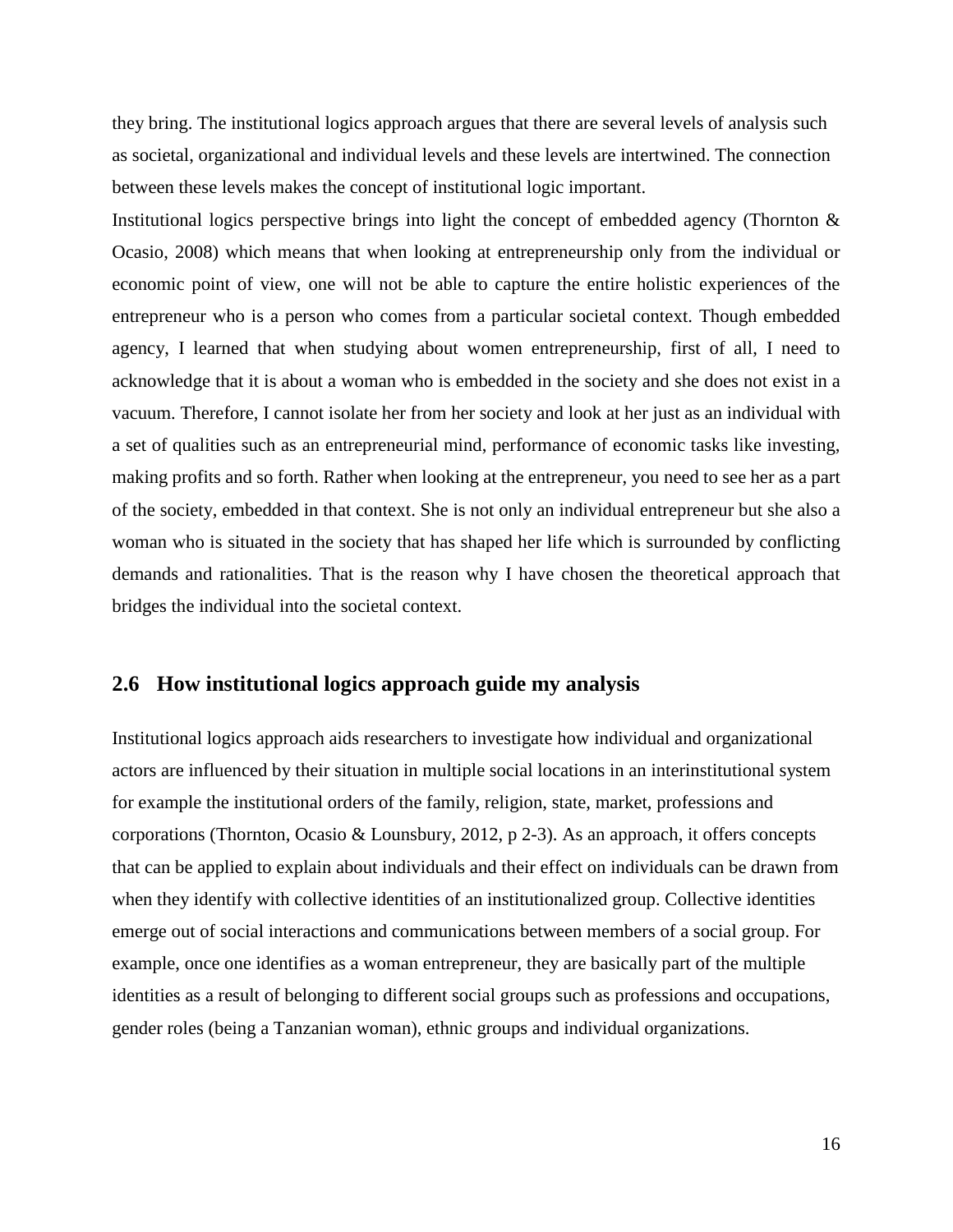As collective identities become institutionalized, they develop their own distinct institutional logics and these logics prevail within the social groups (Thornton & Ocasio, 2008, p 111). Meaning that, women entrepreneurs as they develop their identities and become institutionalized (who, what and how an entrepreneur is supposed to be), they develop their own distinct institutional logics (behavior, patterns, practices, values, beliefs) which prevail within the social group. Therefore, studying about women entrepreneurs (as a social group), it involves learning about their different logics which they have developed over time which includes their practices, values, beliefs, behavior. In that knowledge it will be interesting to use the approach in order to identify what kind of logics will emerge from women's entrepreneurial encounters. To find out for example what kinds of institutional logics do women draw from in order to construct their logics.

According to Thornton and Ocasio (2008, p 112), "each institutional logic shapes and creates the rules of the game, the means-ends relationships by which power and status are gained, maintained and lost". Therefore, the prevailing logic will determine how power and status are gained, maintained and lost. In terms of explaining/understanding a particular logic it is best to analyze how power/status differences are associated with the particular institutional logic. For example, when understanding the narrative of a woman entrepreneur, who is also a mother and a wife as well as a businesswoman in this context, it is important to look at a family as an institutional order which has a set of principles and symbols that shape how reasoning takes place, how rationality is perceived and experienced different from the market, religious, state or professional institution. Each institutional order has its own ways of influencing individual and organizational behavior. That is why, for example, the ways in which a person interacts with his or her family at home is different from how they do in their office or at a business environment. In this Chapter, I have introduced my theoretical approach to women entrepreneurship. In the following Chapter, I will proceed to the introduction of the methods of data collection and analysis used in order to explore the institutional logics as emerged in the women entrepreneurship.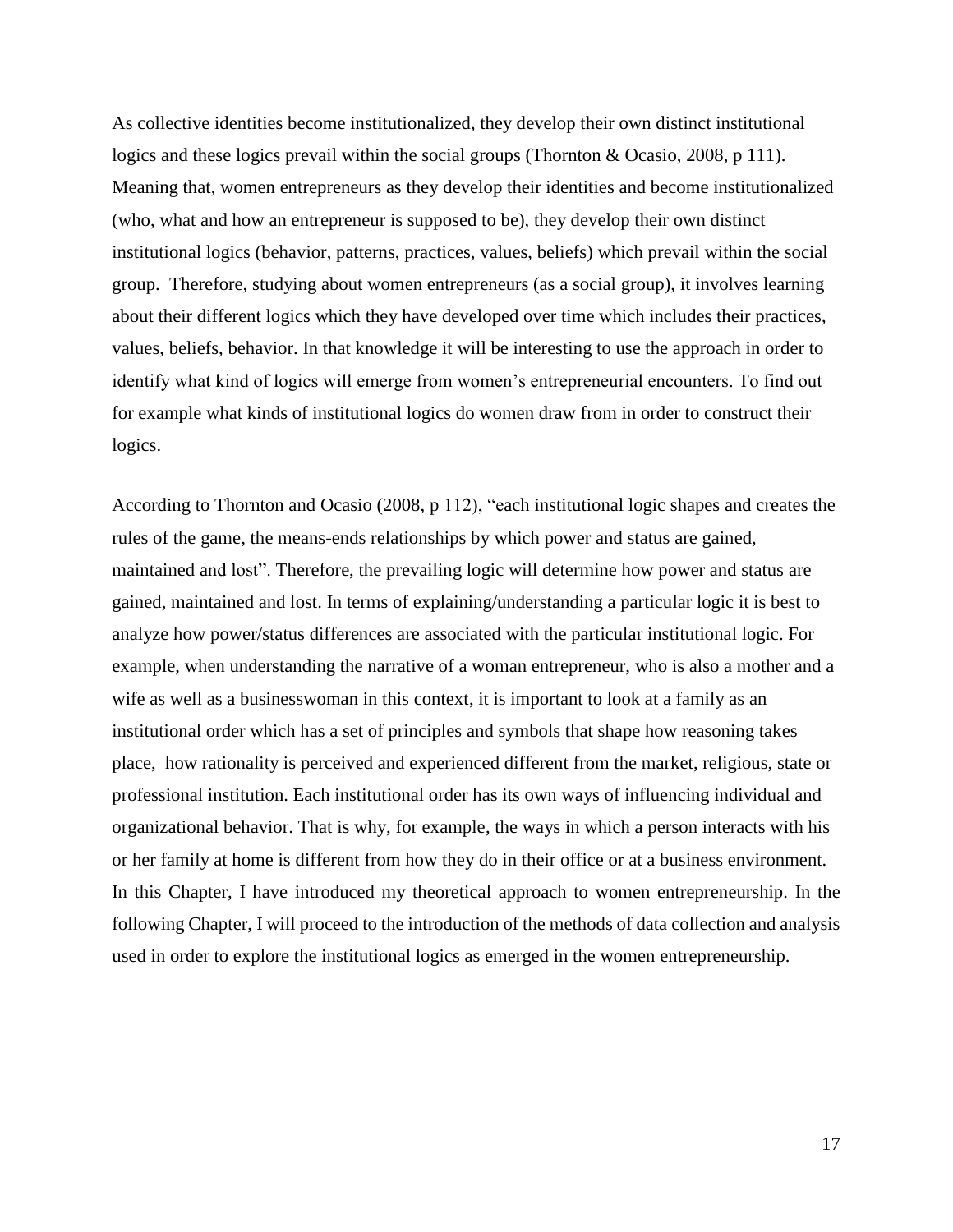## <span id="page-23-0"></span>**3 METHODOLOGY**

Being a researcher in the field was not just a learning journey but also a journey through which I learned how the choices and decisions I make have an impact on the data collected. In this chapter, I will explore my own methodology and the dynamics at play from the choices made to their implications to the research process, and to what that means to me as a researcher. Methodology has been defined as a way of thinking that determines one's direction towards the study of a certain phenomenon. Strauss and Corbin (1998) clearly define a methodology as not just a set of procedures but rather as a way of thinking about and studying social realities. Methodology defines how a person will go about studying any phenomenon. It is about exploring one's own practice and performance with a view to change or to refine them in terms of the direction taken in the research (Bold, 2012).

Before going to the field, I did review different types of literature on female entrepreneurship and found a lot of interesting insights on how the woman entrepreneur is perceived by the society. It was at this stage when I learned that there is still a lot to be researched about women entrepreneurs from the African countries, as most of the studies conducted have been mainly focusing on the 'problems' as one among the discursive practices within the entrepreneurial and development discourse (Ahl, 2006). As a result, many of the stories/perspectives/experiences of women entrepreneurs are either neglected or reduced to quantifiable elements to analyzed in terms of being successfully (economically) or not.

With this in mind, I was interested in the stories of women entrepreneurs, their life-histories that would facilitate a better understanding of a female entrepreneur since the male entrepreneur has been the norm. According to my judgement, the appropriate methodology to tap into such knowledges and experiences of women entrepreneurs is qualitative methodology. That is why this research broadly based on the qualitative approach. Qualitative approach is the suitable approach for my study primarily due to the nature of my research questions. This approach is useful in bringing about intricate details about phenomena such as feelings, thought processes and emotions that are difficult to extract or learn about through more conventional research methods (Strauss & Corbin, 1998). Since my research questions attempt to understand the lived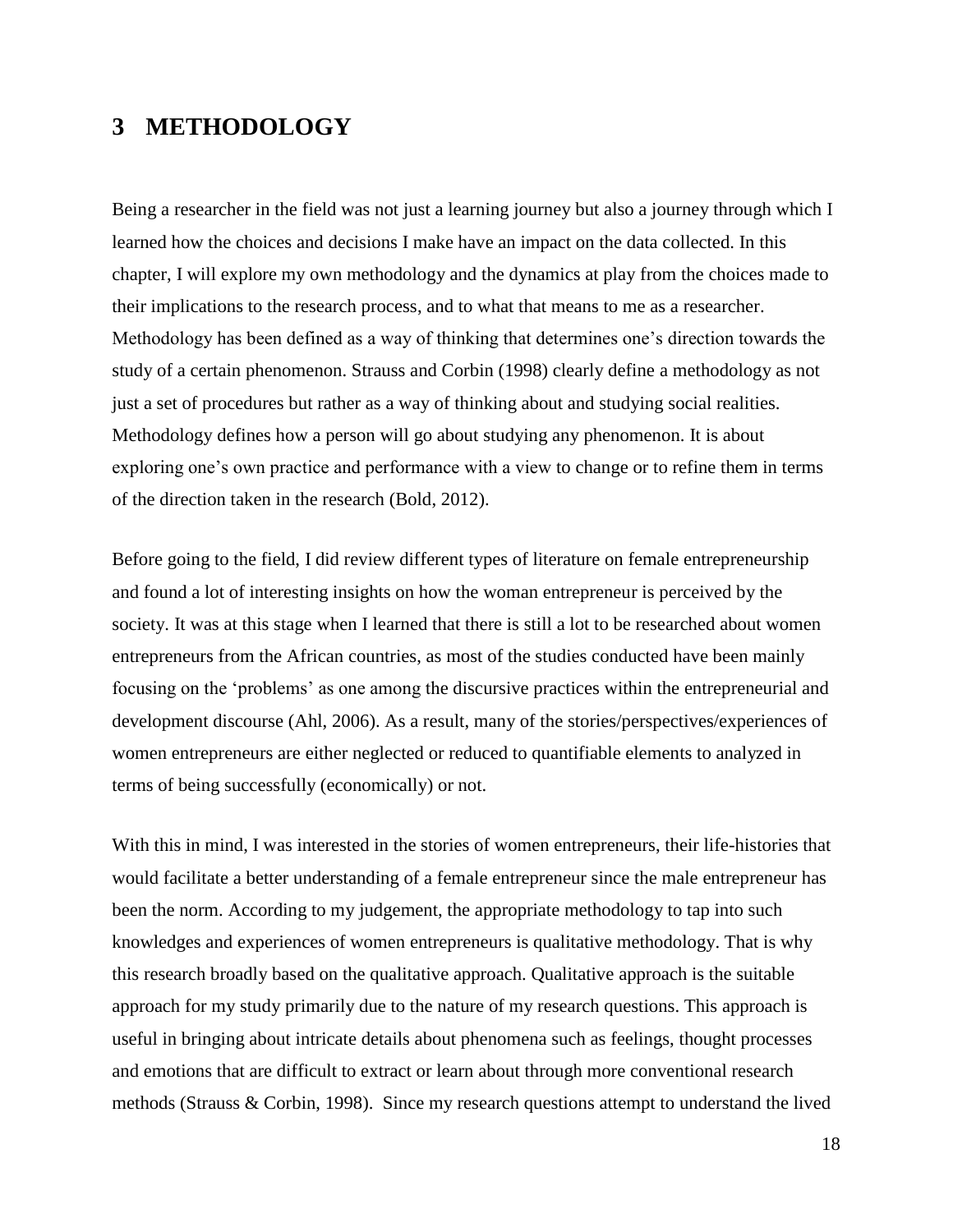experiences of women entrepreneurs, taking a qualitative direction would facilitate the execution of the study.

A methodology implies the use of certain kinds of methods that are suitable for the study in question. The methodology applied in this study is a qualitative one which includes a qualitative design as well as techniques used in the process of collecting and analyzing data. Strauss and Corbin (1998) define qualitative research as any type of research that produces findings not arrived at by statistical procedures or other means of quantification. It's the kind of research that studies about persons' lives, lived experiences, behaviors, emotion, feelings as well as organizational functioning, social movements, cultural phenomena, and interactions between nations (Strauss & Corbin, 1998). Therefore, the qualitative research is employed as a way to exploring and tap into the narratives of stories, experiences and encounters of women entrepreneurs.

### <span id="page-24-0"></span>**3.1 Research Design: Narrative approach**

Unlike a quantitative design through which respondents fill in the questionnaires for instance in a survey; a narrative design as used in this research enables a researcher to acquire a wide range of details through people's stories that would not be accessed through a survey. Bold (2012) expounding on Polkinghorne's (1988) definition of narrative as a story, considered that a researcher was interested in both the storying process and the final product. With time Bold (2012) argues that the use of narratives has broadened in the sense that narratives are not just 'stories' but stories that are embedded in a social context. In my design, I do not consider women's narratives only as their personal stories only but look at the women's stories as embedded in their social contexts.

On the other hand, Andrews, Squire and Tamboukou (2008) argue that the use of narrative research stems from the shared tendency of treating narrative as modes of resistance to existing structures of power. In relation to that Maynes, Pierce and Laslett (2008) elucidate that personal narrative analyses have been designed to introduce marginalized voices into the record. Tracing the history of personal narrative in research (Maynes et al., 2008) explain that feminists have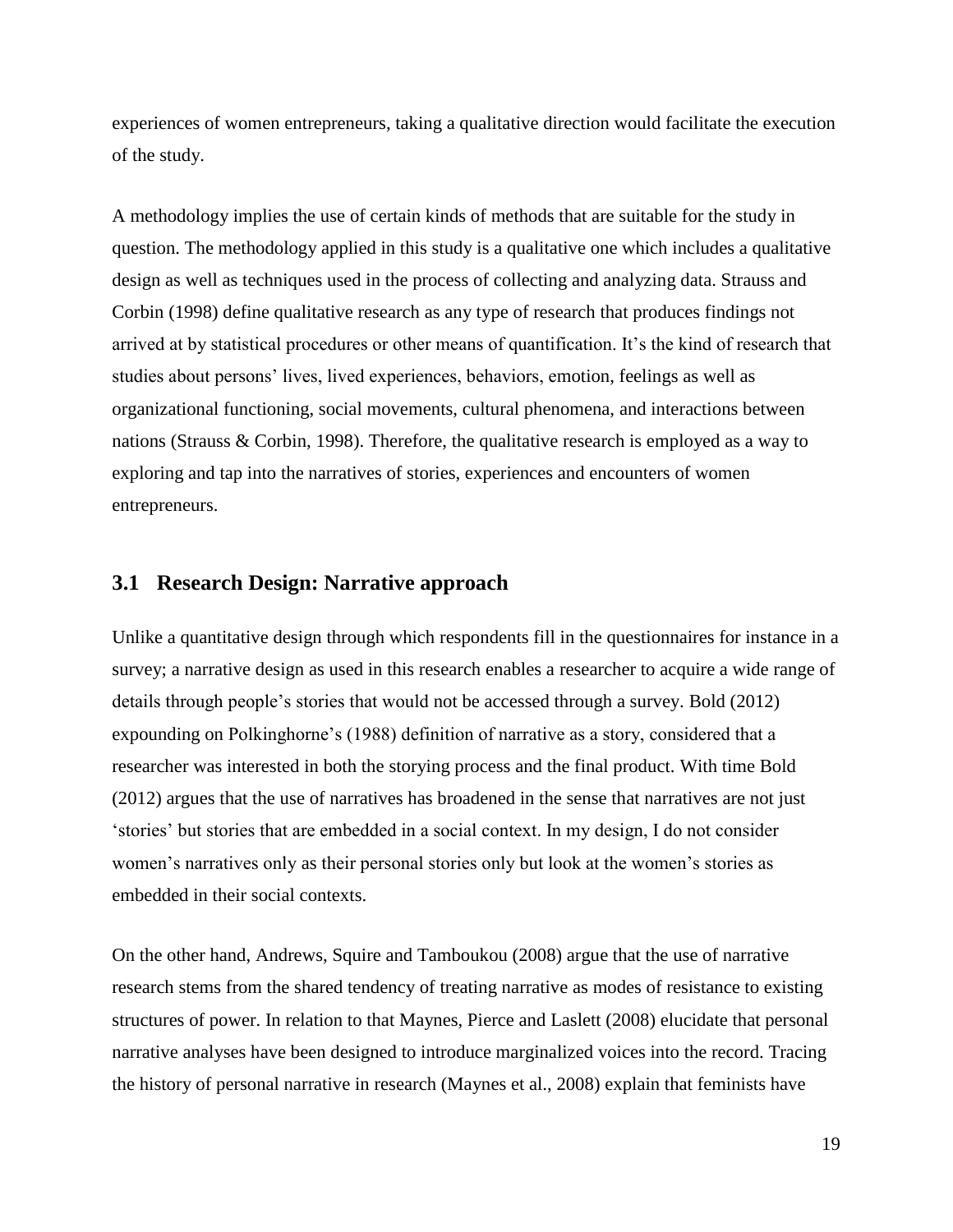been widely known for employing narrative research to 'bring women's voices and perspective to light'. As a result, many scholars who use personal narrative analysis make claims based on the feminist epistemological grounds. "At the core of feminist epistemology is the claim that new insights about gender relations and power emerge from women telling stories about themselves and their lives and the process of telling reveals past oppressions that had been suppressed or unrecognized" (Maynes et al, 2008, p. 6). The idea of narrative as a mode of resistance has inspired me to focus on the narratives of those women whose voices tend to be sidelined by different structures of power such as the patriarchal tendencies within the Tanzanian culture.

Personal narrative design is also fundamental in not only giving people their voices but also in contributing to critique and counter/alternative narratives. Maynes et al (2008) point that some studies deliberately use personal narratives as sources of counter narratives to undermine misleading generalizations, correct commonly misused analytic categories or refute historical claims based in other types of evidence or other modes of inquiry. This is to say that personal narratives point out truths that lie beyond the reach of more commonly used techniques for example the surveys that are done worldwide to entrepreneurs.

Therefore, my overall research design comes from a point of seeking understanding from the perspective of women entrepreneurs how they have come to be and how they continue to be entrepreneurs in the face of the gender roles that the society has assigned for women to stay at home and take care of their families. It fits within the qualitative approach as it sets up the assumptions that people's stories are important, they make meaning. Through stories we can learn different things which are useful to the society as stories are social products, they are the product of the society.

### <span id="page-25-0"></span>**3.2 Methods of gathering the narratives: In-depth interviews**

Methods are those specific set of procedures and techniques for gathering and analyzing data (Silverman, 2001; Strauss & Corbin, 1998). One of the main methods employed in order to capture women's narratives is in-depth interview. While short answer questions (in a survey) in would provide me with the necessary responses, but it would not tap into the lived experiences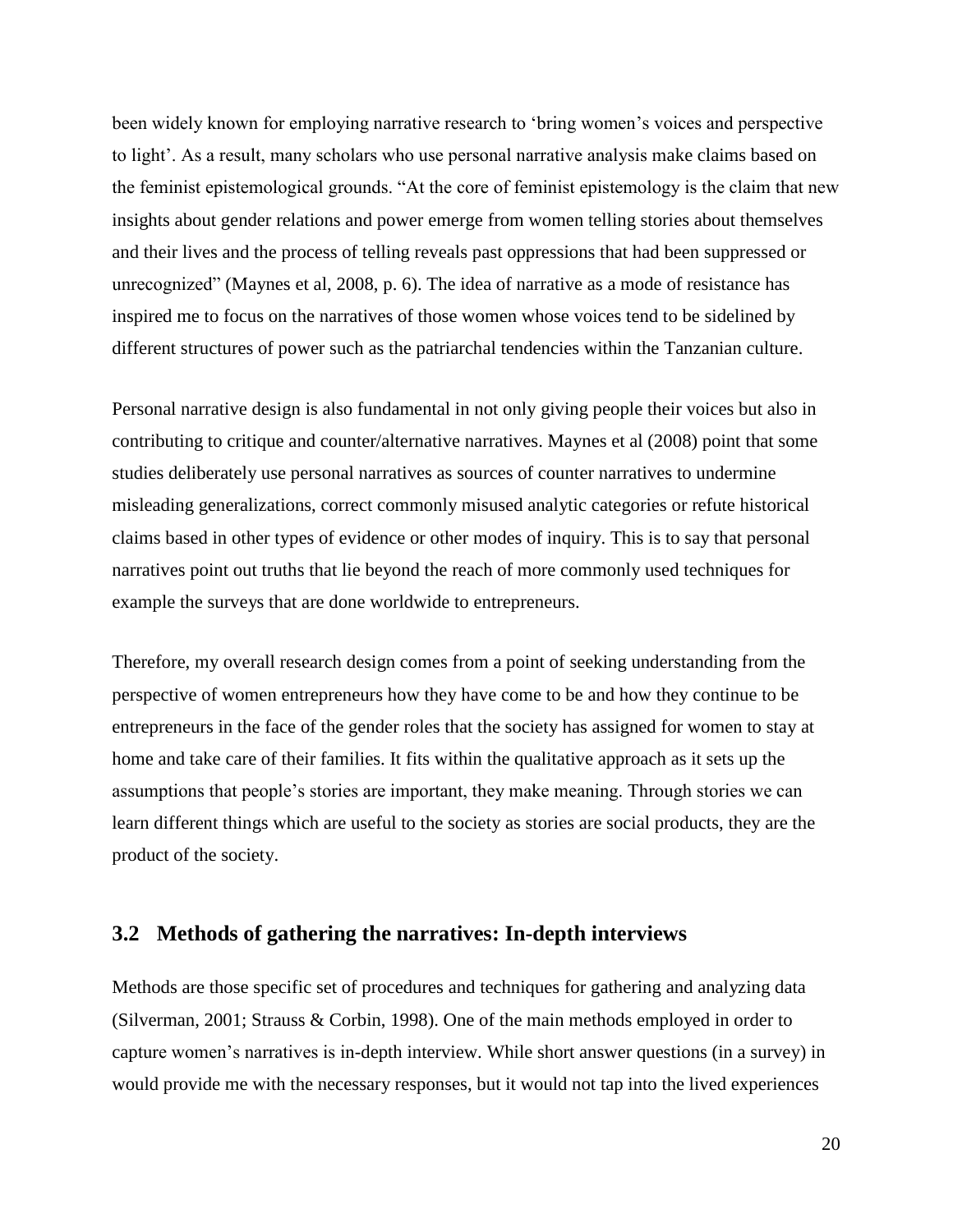and encounters that these women were able to narrate through their stories. Interview method was designed to overcome the common tendency to decontextualize and disconnect the respondents' meaning making efforts from the concrete setting for which they originally were designed and from the larger sociocultural grounds of meaning production (Bamberg, 2011).

It is within the context of an interview process that respondents are able to make meaning of the world around them as a person's narratives are embedded in social relationships and structures and they are expressed in culturally specific forms. Furthermore, personal narratives result into forms of knowledge that are accessible through intersubjective or dialogic process meaning the knowledge is realized through provoked feelings or emotions during the interview. It is during the interview process that certain type of questions or follow up questions would trigger certain emotional responses and that would not be told otherwise (Maynes et al, 2008).

One of the tools used in the research was an interview guide. It was a list of questions that I was using to interview the entrepreneurs. After going through the literature, I came up with a number of questions that I wanted to ask the participants. They were open ended questions which were in English at first but then after being approved by supervisor I translated them to Swahili. (Appendix 2 and 3 for these interview guides). The interviews were semi-structured interviews and they were conducted in Kiswahili language which is the native language. The respondents were asked a set of questions in relation to their entrepreneurial activities and experiences with their involvement with the MKUBWA program (see the appendices 2 and 3). The questions were open ended in order to create a room for follow-up questions or probes that structure the histories. The interview conversations were taped in the sound recorder with their consent and the audios were transcribed. I was also taking some important notes in my reflective diary. The notes were taken during and after the interviews to mark certain things but also to show that what they were saying was important to be noted, at least that made them express themselves more.

#### <span id="page-26-0"></span>**3.3 Access, recruitment process and the characteristics of the interviewees**

I chose to collect data through a program of MKUBWA which was conducted by Tanzania Gatsby Trust (TGT). Since 2010, the Tanzania Gatsby Trust has been implementing the Project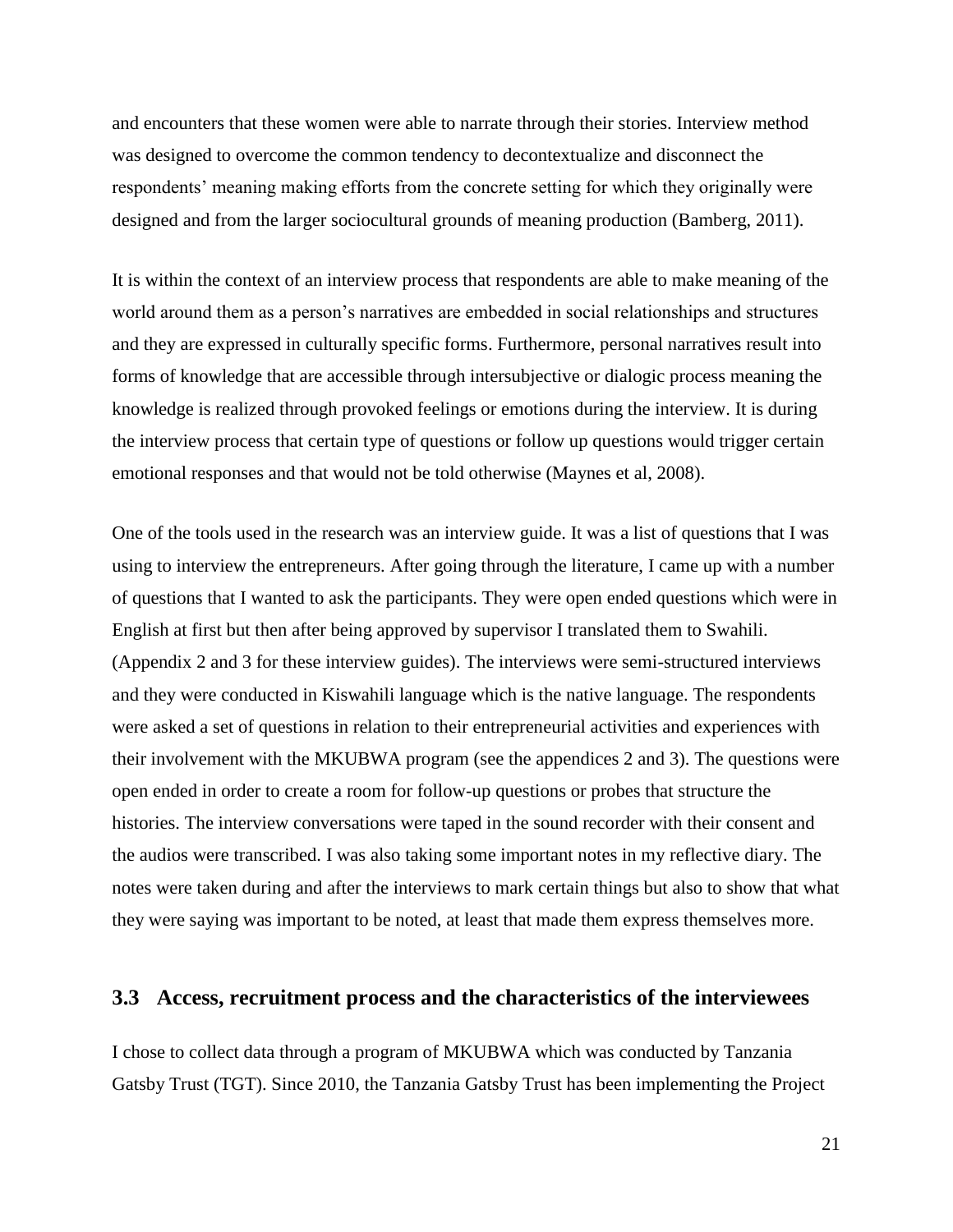"Tanzania Virtual Business Incubator" or (MKUBWA in Kiswahili) with funding from the World Bank and technical assistance from AIDOS (Mori, 2014). MKUBWA is an innovative business development program, specially designed to respond to the needs of women entrepreneurs. By the end of phase one in 2012, MKUBWA had trained more than 1,000 women entrepreneurs. Out of these, 240 were offered advanced specialized business development services, which were coaching, mentoring, market exposure visits, technical classes, product/development design and financial services linkage (TGT, 2012). The program also supports women entrepreneurs in formalizing their businesses and in the course of phase 1, 40 per cent of specialized participants were assisted in registering.

My fieldwork in Dar started with meeting the TGT organization to get acquainted with the program. On 6<sup>th</sup> March 2017, I met with the Chief Operations Manager and the Project Manager to discuss the details of my research and how to get the respondents. Considering that it was a Women's week, the best way to get access to a variety of respondents was through attending women exhibitions on the international women's day  $(8<sup>th</sup> March)$ . I attended one of the exhibitions that was part of a Women's Conference organized by an NGO called AKUZAMU Women of Courage.

I was able to identify some of the women under MKUBWA project and requested the opportunity for interviews. I managed to get some interviewees and through them I recruited other interviewees. Some of the interviewees were obtained through making phone calls from the list of MKUBWA participants that I was given by the MKUBWA program coordinator to request for an interview. So, although I was given a list of the participants of the program, I mixed my approaches of recruiting the interviewees in the sense that I contacted some of them and some of them were referred to by their fellows. A total of 20 women agreed to participate in the interviews and I was able to interview them. Their details and whereabouts can be seen in figure 1 (see the appendix 1).

The whole process during the fieldwork to a great extent was successful except the unpredictable rainfalls which would sometimes start in the middle of the interview and make it hard to transcribe. All in all, I was able to locate the respondents who either were at work, in their office spaces or at home depending on their choice of location. For almost each of them that I was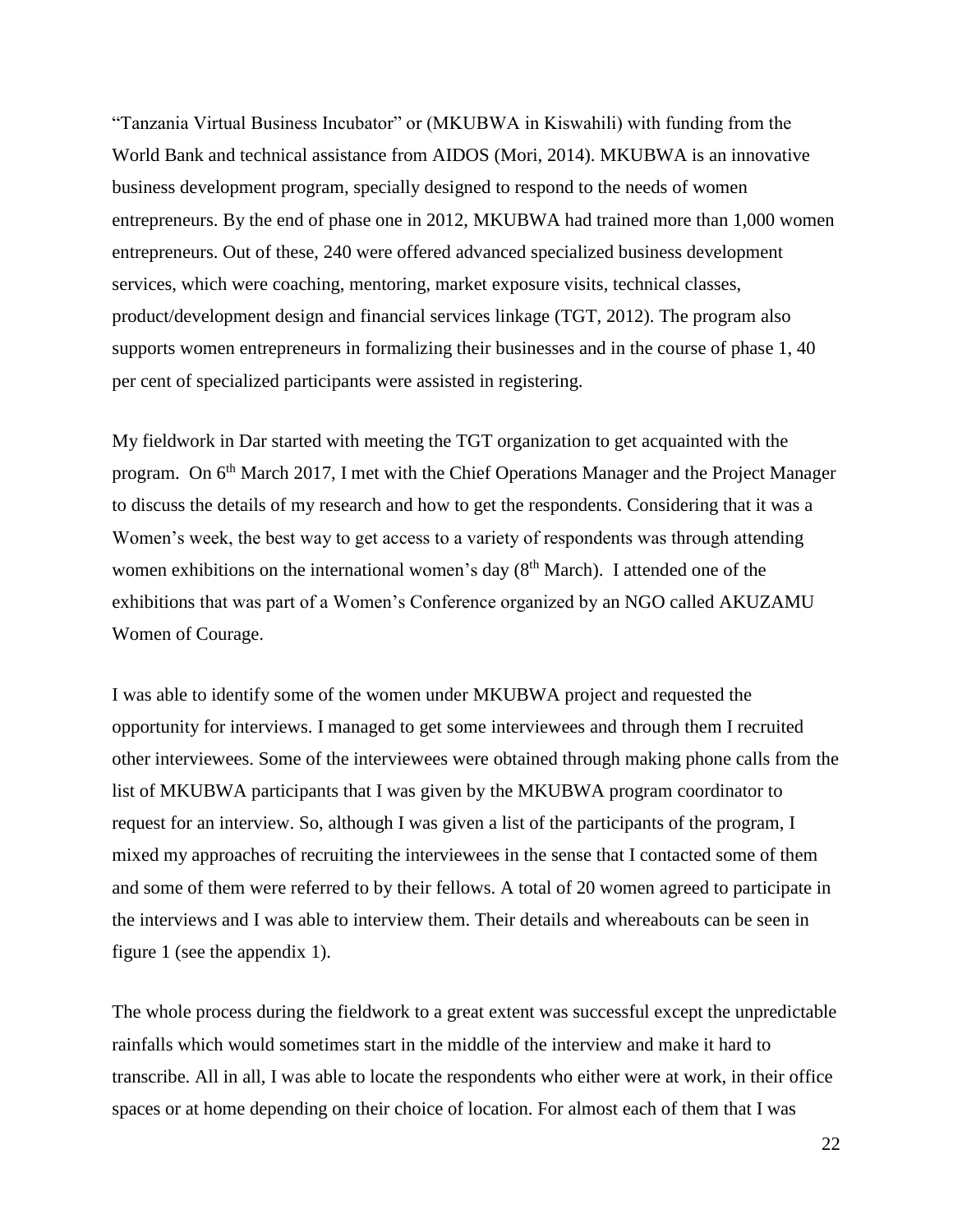interviewing, I was supporting their works by buying their products and if there was not product at the moment, then I would give her some small allowance to compensate the time although some were reluctant to receive it, and some accepted it. In spite of the prior introductions that I made during the phone calls, some of them were still thinking that I was a TGT officer going to evaluate them and they would showcase their products waiting for my opinion or others would worry about not having enough to show for.

Summary of the socio-demographic characteristics of the interviewed women as presented in the table found in the appendix 1:

- Age ranges from 38 to 69 years
- Education ranges from Standard (Std) 7 (primary education) to university degree
- Capital ranges from 10,000 TSh (around 5 euros) from savings to 3 million TSh (around 1300 euros) from a loan
- Years in business ranges from 1 year to 20 years
- Many (13) are married while others are widows
- Many of them find themselves juggling with two different businesses to supplement income, so there is no sustainability and consistency of a particular kind of business. They have either tried to do more than one kind of business before settling with one or others are still doing more than one
- All of them are working around their homes but some have offices or shops to sell their products somewhere else
- They are members of one or more different VICOBA (Village Community Banks)
- Most of them were housewives before starting their businesses but about 4 of them left their employment opportunities to start their own businesses and 3 of them did it as their retirement program. In this sense, being a housewife in Tanzania, one is considered being among the non-employed people since being a housewife entails doing traditional roles a woman is expected to do at her home and therefore they do not earn any income out of it although the tasks they perform could have been paid work.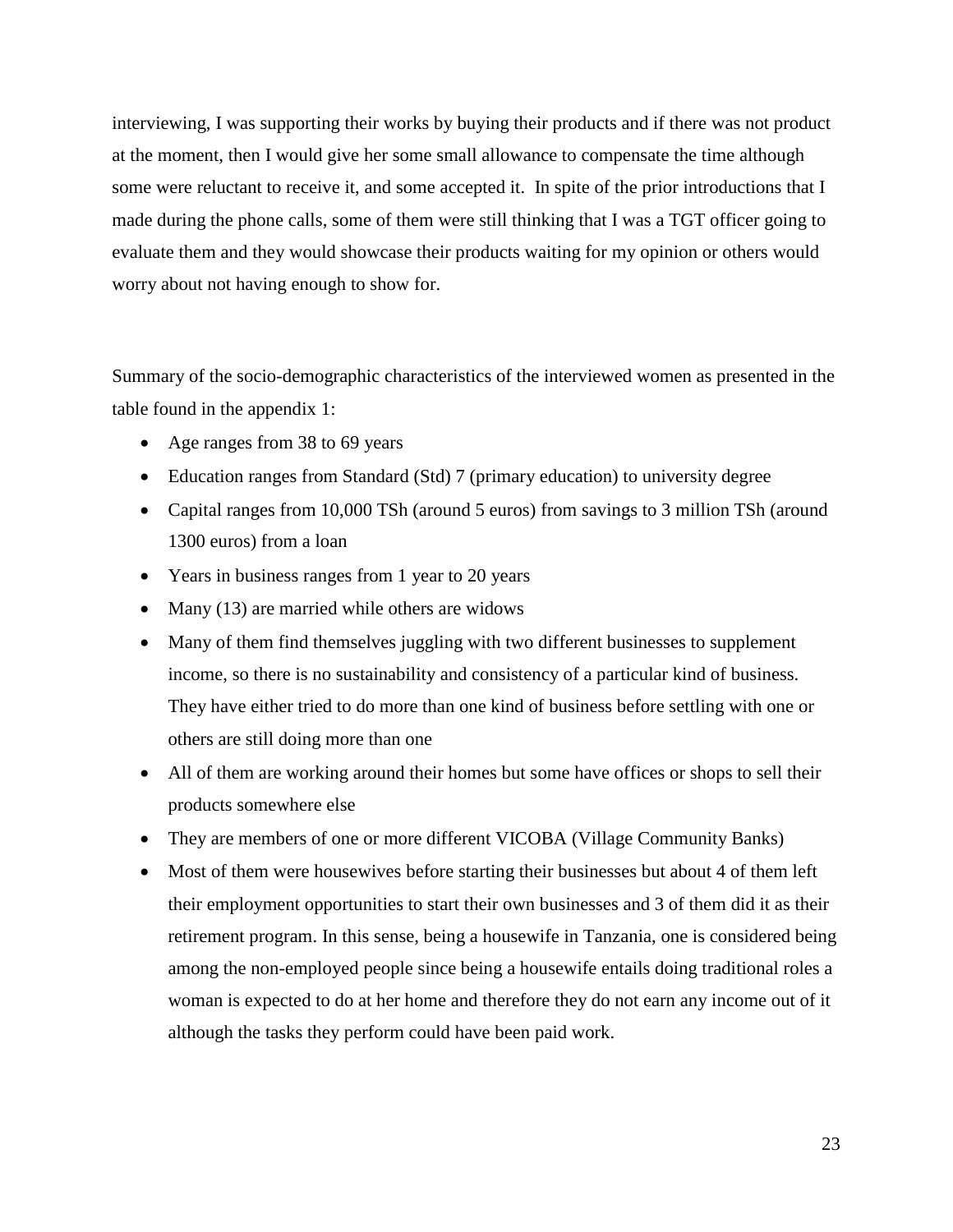#### <span id="page-29-0"></span>**3.4 Role of the researcher, validity and ethical considerations**

As a researcher, I played a number of roles in this research. I am a Tanzanian woman doing research about Tanzanian women entrepreneurs. My interest and inclination towards this topic has been motivated by the situations of life in my neighborhood. Born and raised in Dar es Salaam, in a working-class neighborhood, witnessing dire poverty and the vulnerabilities it brings upon women and children, I developed a desire to want to change that situation. My beliefs and viewpoint of the world have an influence on this research on way or another. Bold (2012) argues a very important point that many researchers fail to acknowledge adequately the values and beliefs they bring to the research project. This is almost a prerequisite since the ways in which you collect and analyze data will reflect on these. Reflecting this back to my own research, I can totally agree that my values and belief in the empowered role of women in the society has influenced the choice of the research topic and how I was involved with these women during the process of data collection. Coming from a working-class family and raised within the deprived neighborhoods makes me wonder if I had been from the different socioeconomic background would I be interested on the same topic or focus.

Silverman (2001) explains that it is important for a researcher to consider the responsibilities that come with asking people questions or studying their behaviors. This is because a qualitative researcher tends to engage closely with private and public lives of individuals being studied which can lead to different kinds of ethical concerns during the course of the research. Understanding that, the research process was carried out by considering a number of research ethics such as informed consent.

Informed consent entailed explaining what the research is about to the participants including an introduction about who am I and what I would do with the data. The participation was voluntary by one's spoken consent to participate and to be recorded as well. It also involved agreeing to their location of choice to conduct the interviews, which was mostly at the areas of work. Another consideration was in the anonymization of the respondents. Although all of them seemed to be agreeing to their names being used, in line with the ethical standards, they will be not be mentioned in the thesis. Instead, I use pseudonyms to protect the identity of the women.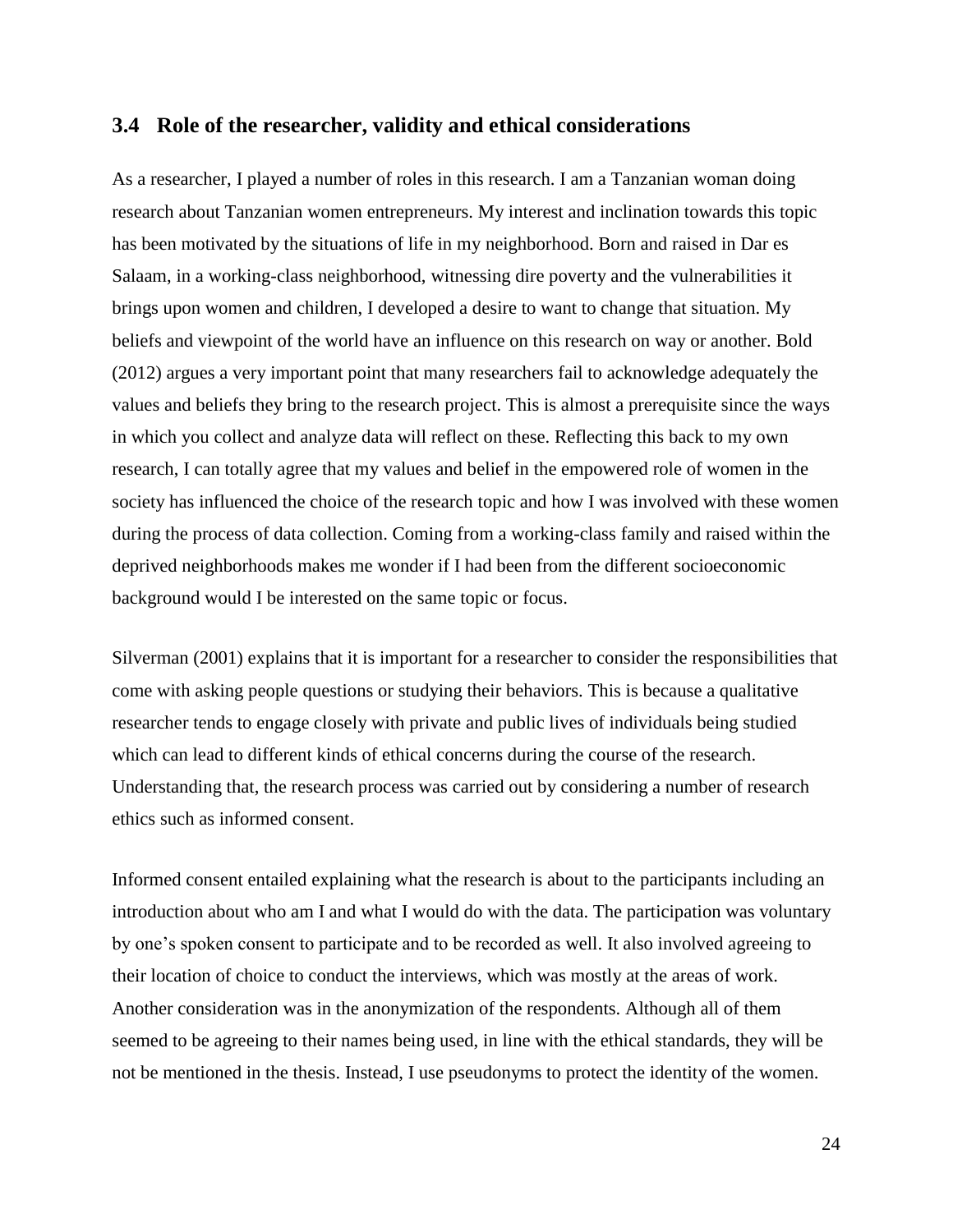#### <span id="page-30-0"></span>**3.5 Methods of analyzing the narratives**

For my thesis, the process of analysis started retrospectively after all the data collection was complete. I started reviewing bits by bits of data for reoccurring themes of interest and of relevance to my research question. However, the process of analysis can be a mixture of both retrospective analysis as well as iterative analysis (Bold, 2012). With narrative data, like mine, Bold (2012) argues that the transcription process and the analysis cannot be separated because the transcript is arranged in ways to support the researcher's thinking about the meaning of the interview.

How the data is organized affects the analysis. Data analysis is therefore a complex process not easily described as having particular structure or following a rigid method since there will be much revisiting and reshaping before the final write up. From my experience I can say that my analysis process has been a series of back and forth interaction with the data and the theoretical concepts. It was not one-way transcription and then analysis, because sometimes I have to go back to the data to make sure I had captured the essence of what was communicated by the interviewees. Then again, find the proper themes to group the narratives because they all related to one another in the making of the whole story.

Since the interviews were conducted in Swahili, which is my mother tongue, it was easy for me to understand everything, especially because I myself conducted and transcribed. I have not translated all the transcripts but only the direct quotes that were excerpted to be used for reporting purposes in the following chapter. In doing the analysis of these narratives, a thematic approach was employed whereby themes were developed.

First, I read the transcripts to identify different narratives that were connected to the research questions. After sorting out the narratives and reading through them, I was making notes of the emerging codes. When I started to identify codes, which represented the important concepts that come out of the dialogues, there were so many of them. The codes were quite practical, for example: role of MKUBWA, being a businesswoman, role of husband and family support, religious beliefs in entrepreneurship, becoming an entrepreneur and making their own way, success narratives and challenges of a being woman entrepreneur just to mention a few. After listing through a number of codes, which were a lot, the next step was to group them according to their relationship to each other. Then I developed different themes, which were more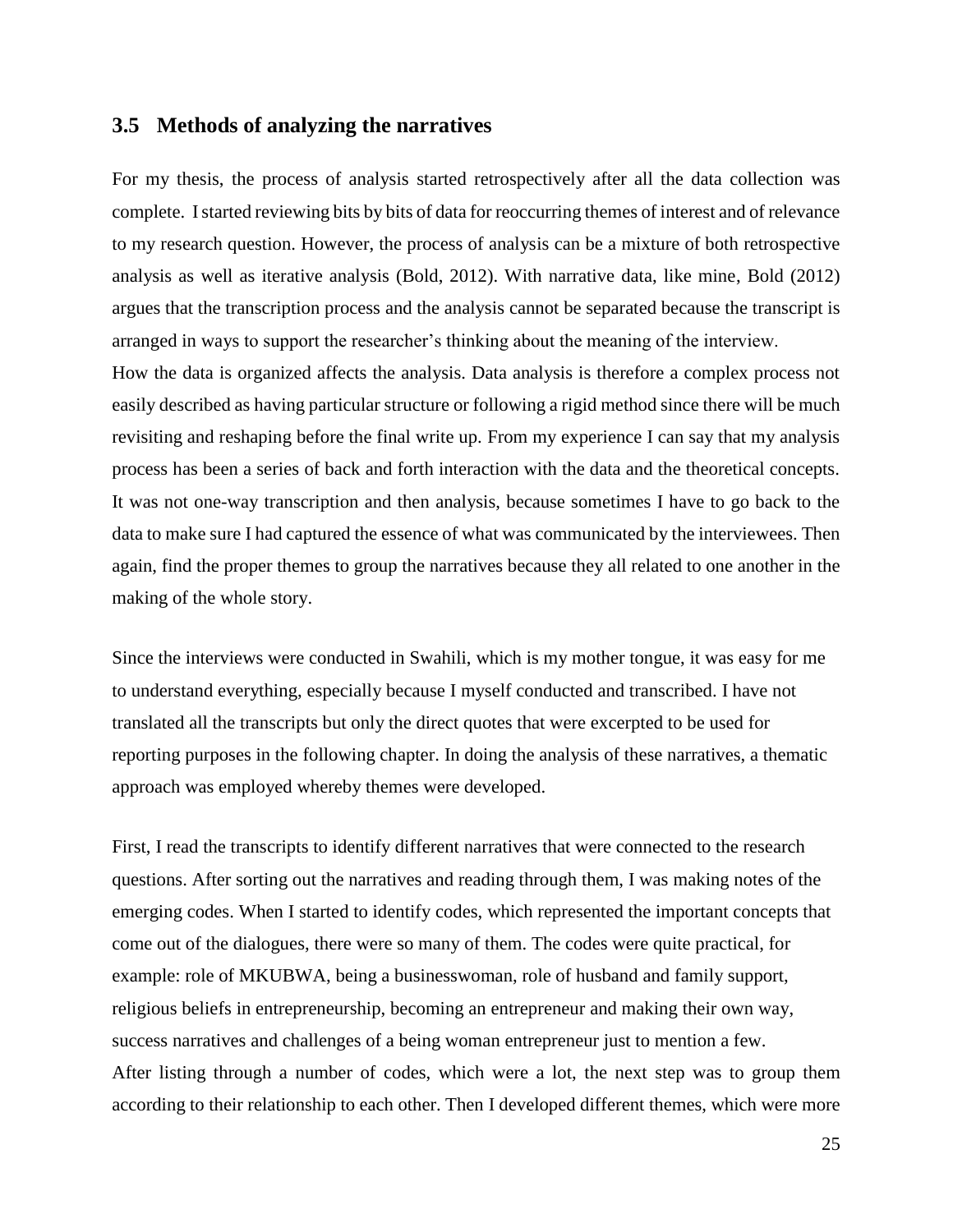abstract but captured the sense of what the groups of codes were representing. The themes included were such as MKUBWA in the making of an entrepreneur, making their own way, the role of the husband in household dynamics, religious beliefs shaping entrepreneurship and the narratives of success. These themes will be clearly explained the next chapter.

The themes were then analyzed through a theoretical lens of the institutional logics perspectives. In practice, this means that looked through the narratives with the focus on the themes they discuss, and the logics that emerge out of women entrepreneurship to be able to understand the experiences of women entrepreneurs. There will be a number quotes that will be used to go alongside the themes and the analysis. Therefore, in the following Chapter, I will present the results of my analysis focusing on the prevalent themes and the ways in which they connect with different institutional logics.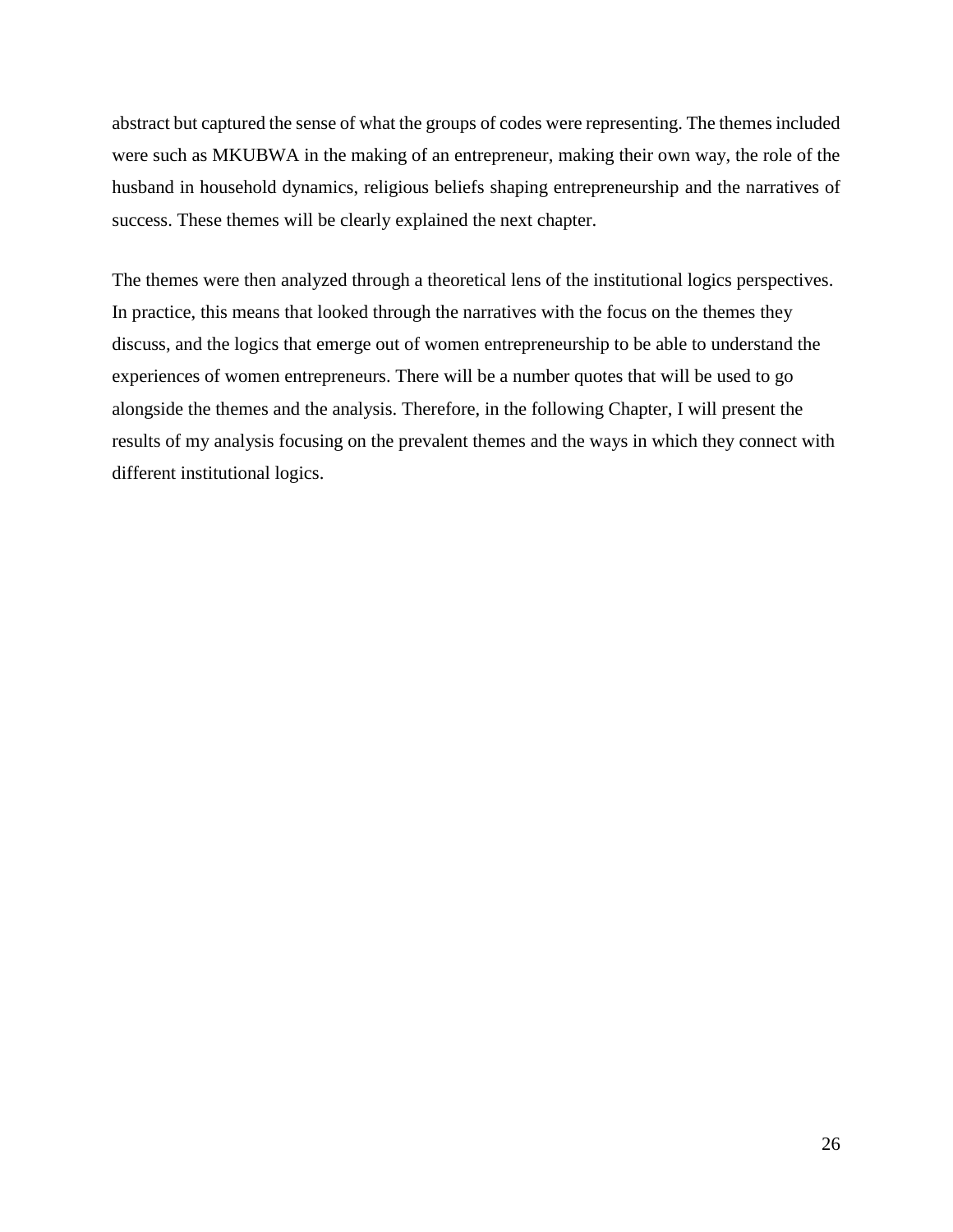## <span id="page-32-0"></span>**4 FINDINGS: DEALING WITH MULTIPLE LOGICS IN WOMEN ENTREPRENEURSHIP**

This chapter consists of a dialogue between the narratives and the theoretical perspective of the study. There is a number of quotes that have been excerpted from the original transcripts and then translated them from the Swahili to English language to bring out the essence of their stories and capture the dynamics that were portrayed in the interviews. The narratives of the women entrepreneurs are then discussed and themed accordingly by focusing on the response to the research question guiding the thesis: How does dealing with the institutional logics show in women's success as entrepreneurs? How do different contestations of institutional logics manifest in women's performance as entrepreneurs? How do women deal with different logics and succeed in their entrepreneurial activities?

Using the institutional logics perspective, I have been able to analyze and make sense of the narratives that I first grouped into the following themes: MKUBWA in the making of an entrepreneur, making their own way, the role of husband in household dynamics, narratives of success and religious beliefs shaping entrepreneurship. I will describe the content of each theme and explain how these themes are related to the wider entrepreneurship discussion through the theoretical concepts of institutional logics.

In the theme *MKUBWA in the making of an entrepreneur*, I am focusing on how MKUBWA has influenced women's journey of adaptation into their entrepreneurial selves. In relation to that in the theme *making their own way,* it is about their efforts in making their own private economies. In the *role of husband in household dynamics,* I am looking at the significance of the position and the role that a husband plays in the dynamics and how it influences the woman entrepreneur in that household. In the *narratives of success* theme, this is meant to find out how these particular women entrepreneurs define success, what does success mean to them and how do they make sense of their achievements. Finally, in the *religious beliefs shaping entrepreneurship*, I am interested to see how religious beliefs play out in their entrepreneurial lives.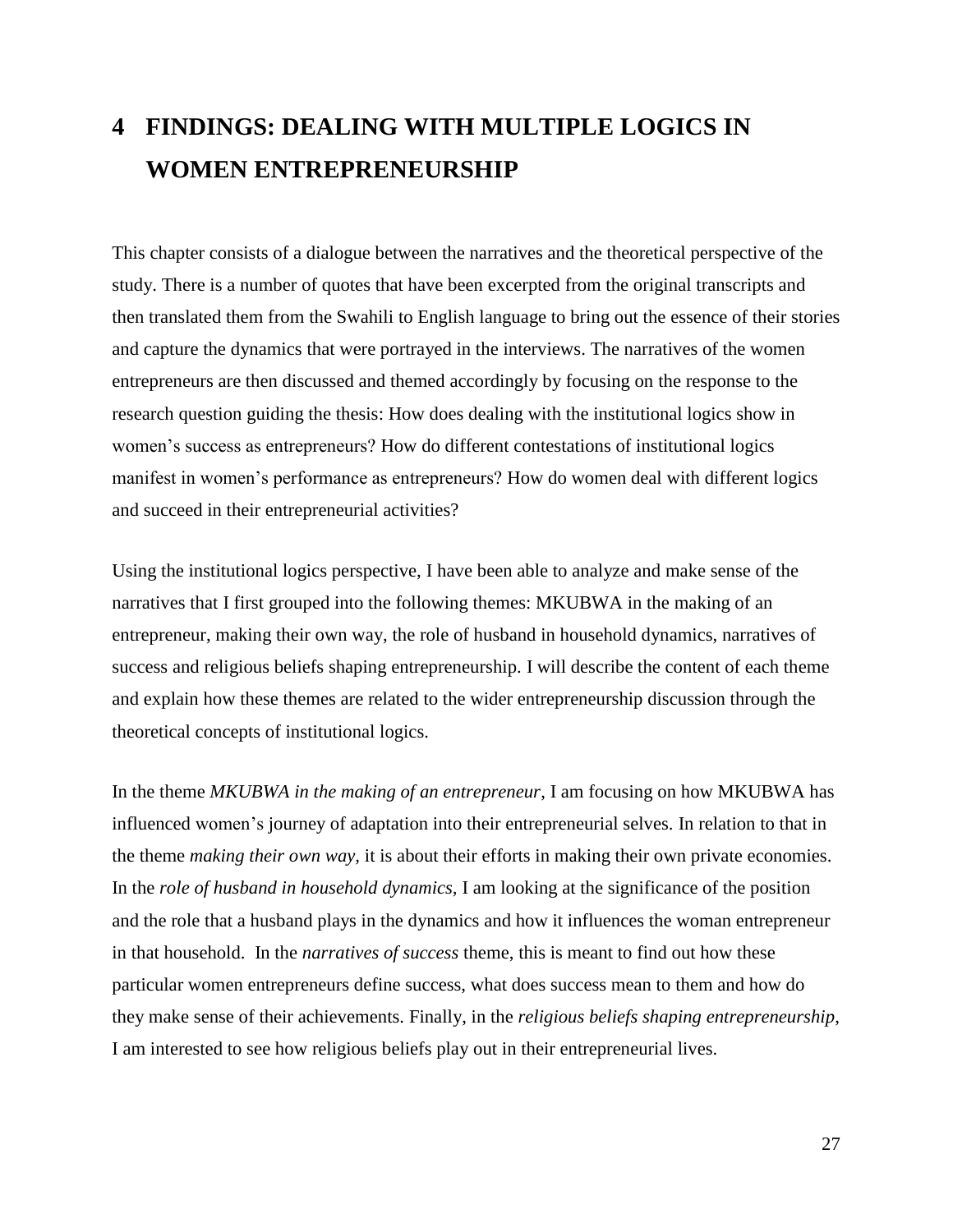#### <span id="page-33-0"></span>**4.1 MKUBWA in the Making of an Entrepreneur**

This theme encapsulated how MKUBWA as a program that was offered by TGT has shaped the interviewees as entrepreneurs. Throughout the interviews, MKUBWA was mentioned by these women as being instrumental in making them entrepreneurs while they were involved in the program. On the one hand, there are those who would credit it for the knowledge and skills it imparted in them, while on the other hand, there were those who credited it for the values and attitudes it instilled in them.

It is important to learn about MKUBWA's contribution in the making of their entrepreneurial selves. Individuals under this program learned and got accustomed to certain practices and ways of doing things throughout the course of the program. These ways of life, thinking and acting were the result of participating in this program, and that is why it was common to hear about MKUBWA in each of their stories. The relationships that they made within the program are reflected in their values, behaviors and expectations as entrepreneurs and how the relationship has facilitated their success. The program introduced different skills to them such as pricing and branding, it imparted knowledge in terms of character building such as self-confidence and risk taking, gave them opportunities like marketing of their products and linked them to several networks which all supported an adaptation of the entrepreneurship logic. They learned and experienced different ways in which entrepreneurs are supposed to act and do things contrary to their ways before the training.

Looking at the skills they acquired some skills were more specific and others were more general. For instance, they got skills about what kind attributes an entrepreneur is supposed to possess that is, the entrepreneurial attitude and identity. Due to a number of structural, cultural and economic barriers that have hindered women's individual self-actualization, being in this program provided the women with avenues of worth and self-actualization which are crucial in the process of shaping the entrepreneurial mentality. For one to be creative and think bigger, one needs to be confident in one's abilities, which requires positive reinforcement. To my knowledge that is something which seemed to be inadequate in the environment where these entrepreneurs were operating as many of them were part of the household relations where a man is positioned as the desired breadwinner and a woman as the housekeeper. That kind of set up already creates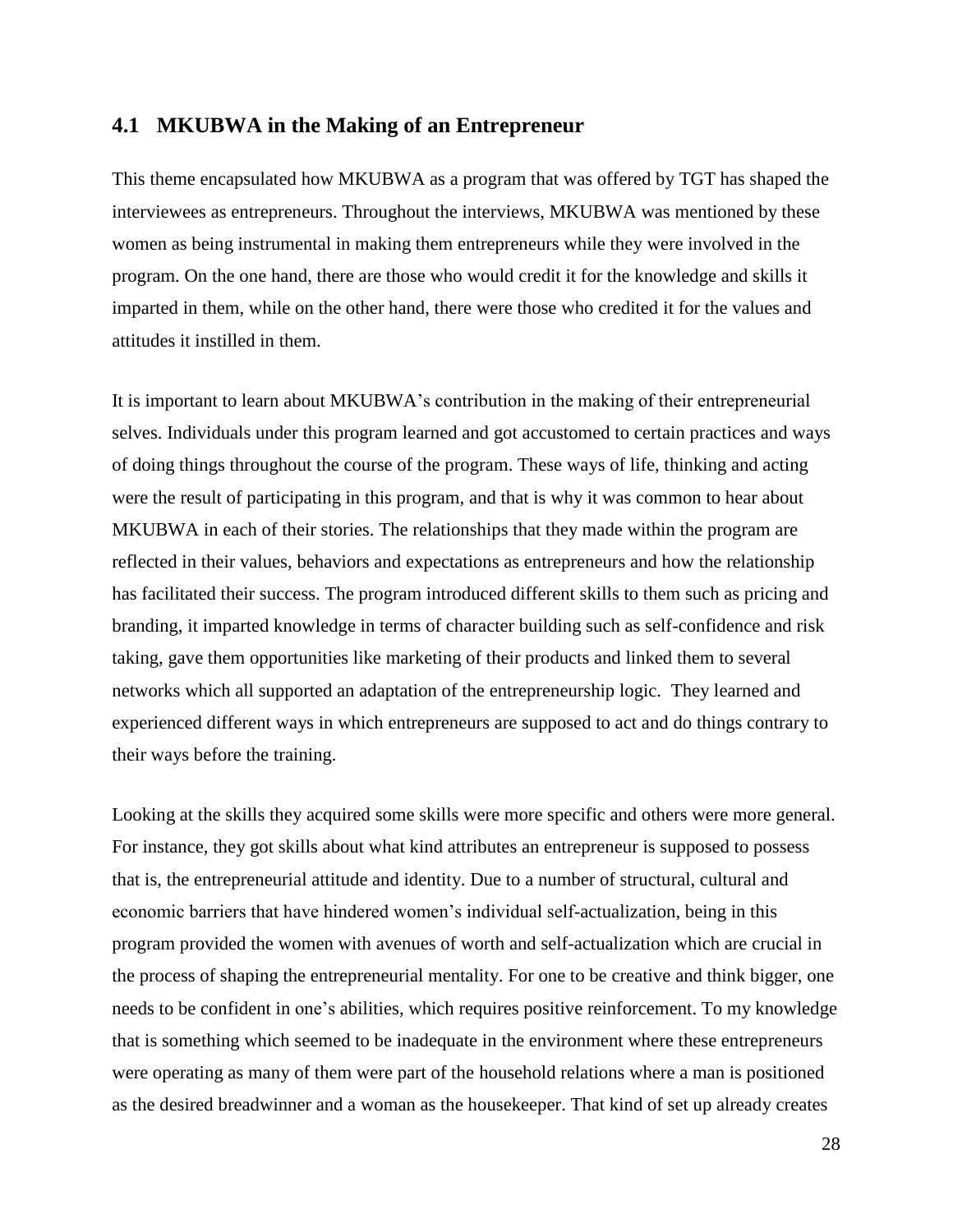a mindset that makes women dependent and focus their attention to whatever that is confined within the household. Starting a business or an income generating activity becomes the other world is hardly navigated within the spaces of the stay at home mom or a housewife.

For example, one woman who I call Maria who bakes and runs a kiosk selling different food items had been struggling with the market for products. She said the following:

*"MKUBWA means a lot to me because it has lifted me up. It has helped me to get to the market". (Maria's interview)*

Maria expressed her gratitude in the sense that the program has helped her to access markets. So being part of the program has been a positive reinforcement in terms of her getting out and knowing the business world and how the market operates.

Mbonile is another woman who explains about what role MKUBWA has played in teaching them about being confident:

*"I really thank MKUBWA. MKUBWA has built confidence in us…In the past I couldn't say that I have my own business, I used to hide it. I didn't have the confidence to present it to others, saying to you maybe, this here is what I do… but I thank MKUBWA that they gave us confidence". (Mbonile's interview)*

For Mbonile, MKUBWA has inculcated different values, more of a sense of belonging and believing in oneself and one's undertakings. A number of participants attested to the confidence they had gained as the result of being part of the program and learning from it. Self-confidence is something that is something crucial for every person especially an entrepreneur. How can one start something new that involves taking risks and pushing her boundaries without having the confidence to do it? Making a first step requires confidence and that is why this program was instrumental to Mbonile and others in terms of solidifying their characters.

Doroth is another entrepreneur. She had a university education but had been seeking for proper knowledge on chicken farming since it was something she liked to do as her retirement project. She said: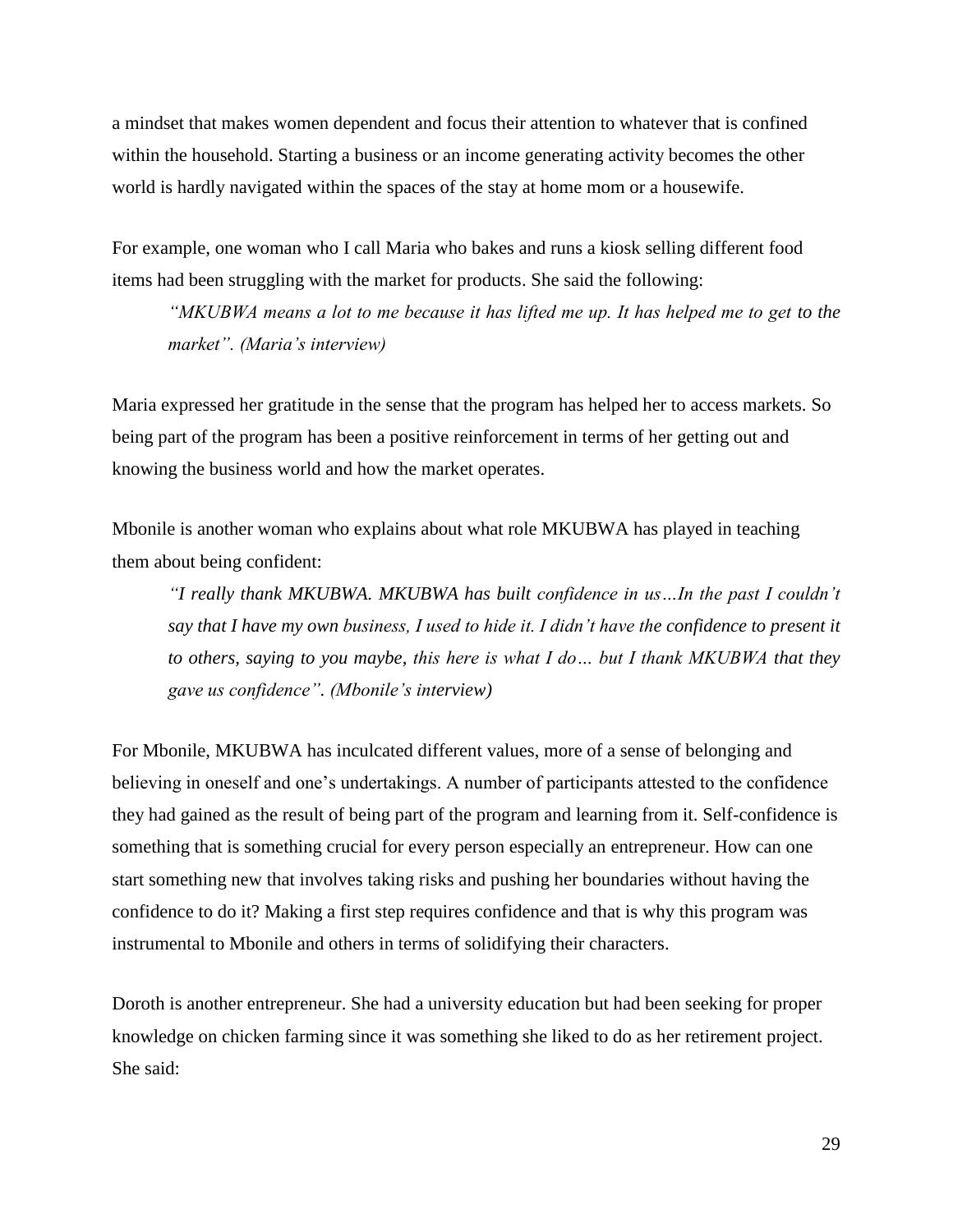*"…We are thankful we got knowledge because without knowledge it becomes difficult to implement a lot of things. But once you know that if I do this, it will lead to that then that's a good thing". (Doroth)*

Doroth explained the role of MKUBWA in terms of the entrepreneurial knowledge production. For her, it was about the knowledge to conduct her chicken farming project. She was interested to learn more how to improve the quality and quantity of the chicken business. Being situated in this program facilitated her access to the knowledge that she required for her business.

Emiliana, who was working a tailor and making food alongside, seemed to be excited to be part of MKUBWA although she had joined later than the others had. She said the following remarks:

*"MKUBWA has opened up my mind to know that that I can do certain things if I learn about them. If you can learn and understand well then you can start your own thing…" (Emiliana's interview)*

Emiliana credited MKUBWA as giving her the courage to pursue her goals in an environment where self-doubt and being a woman can be the forces that lag one behind. She opened up to me that she had come to a self-realization that she could do whatever kind of business she wants as long as she learned about it. The process of becoming an entrepreneur within this program was accentuated by creating awareness of one's strengths and abilities.

Tumaini was an entrepreneur who manufactures food items like mangle pickle, jam, chili sauce peanut butter and supplies those products to different retail shops. She also runs a shop around her home where we did the interview. She had the following to say about what the program meant to her:

*"Perhaps I should say MKUBWA has helped me in a lot of things that I didn't know in the operation of my businesses and issues of record keeping as well as making of a business plan. These are things that I didn't know in detail before, though I haven't been an expert in making a business plan, but I got that from MKUBWA". (Tumaini's interview)*

Tumaini also explained how she managed to learn different business knowhows from MKUBWA which makes it easy to admit that some of the consequences of this program were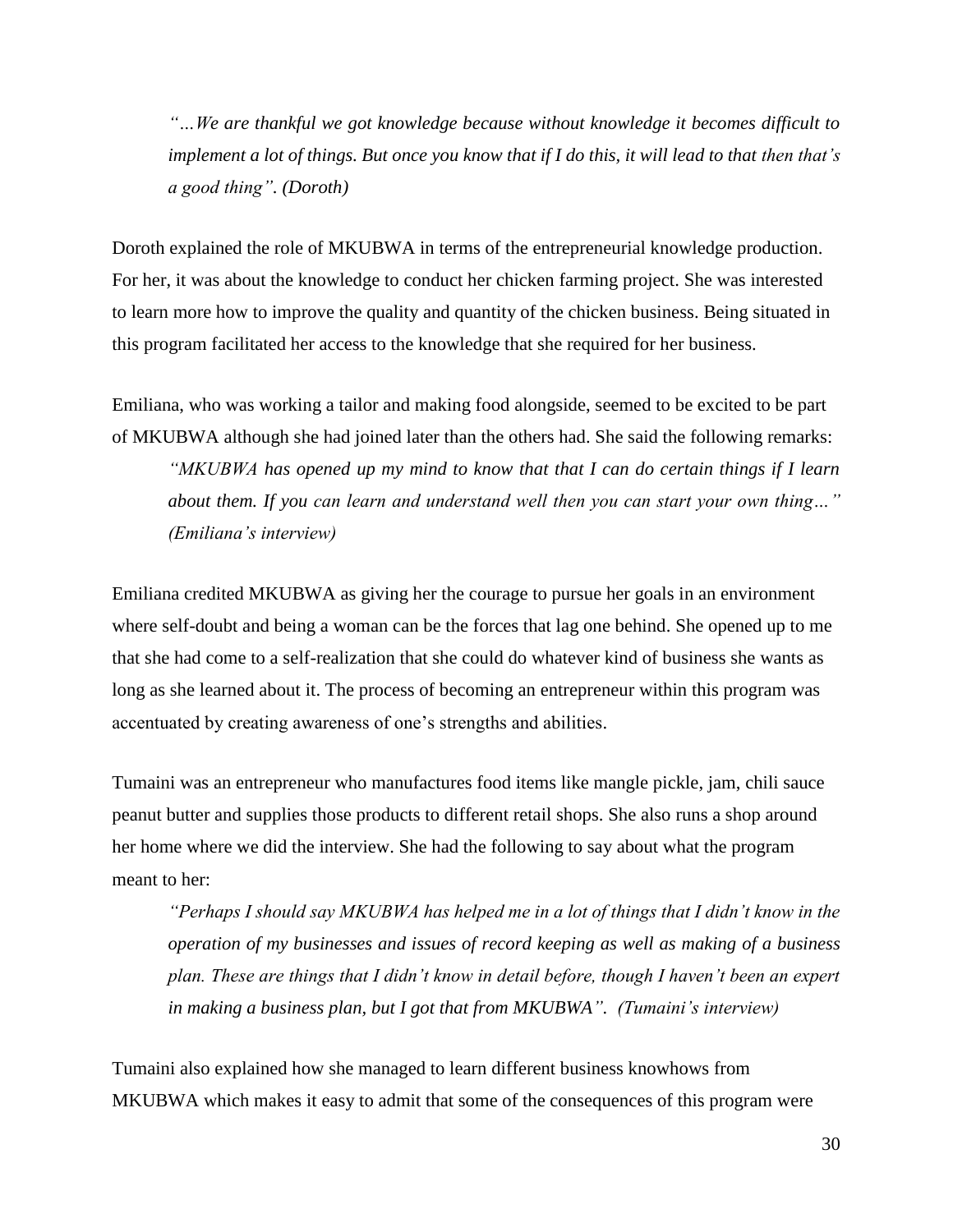not just entrepreneurial in terms of profit making and access to markets but some were social outcomes in relation to their beliefs and attitudes as women. Being embedded in this program added an interesting dynamic to their adaption of entrepreneurial logic.

Here again we see the business logics alongside social logics coming up through these narratives of influence. In this sense these women had gotten used to doing business for the sake of making enough to feed their families and fulfill their social responsibilities but when they were exposed to MKUBWA training they learned that running business is more than just making enough money to feed your children. It is about starting something and having the confidence to see it through no matter the challenges they face along the way.

That is why Mama Duda, another entrepreneur summarized the situation as a change from 'doing business as women' to doing business as businesswomen.

*"MKUBWA has opened our eyes because we were doing business as women, earning income just enough for feeding ourselves".* (Mama Duda's interview)

Mama Duda brought up one of the challenges that women entrepreneurs face in terms of separating domestic income and business capital. This is one of the attribute which has characterized women entrepreneurship for not been strict to the business conduct and hence the phrase "doing business as women". Meaning that a woman is most likely to draw her sense of business from the social (or even family) logics because it is the part which is important for her first, and then, she can think of the other business part later. If a family member gets sick or any other emergency emerges, it is easy and a natural thing for a woman to take some of money from her business capital to deal with the situation. But in the business world one is expected to separate the domestic income from the business income for it to grow. Therefore, MKUBWA teaches them to have the discipline to separate the business capital from the profit that can be used as household income and not to interfere with the business plan.

Family logics and business logics emerge out of female entrepreneurship which is different from male entrepreneurship. According to Bruni et al (2004) representations of female entrepreneurship seem to portray that there is no division between business plans and personal plans and if women were to succeed they would need to draw boundaries between the two

31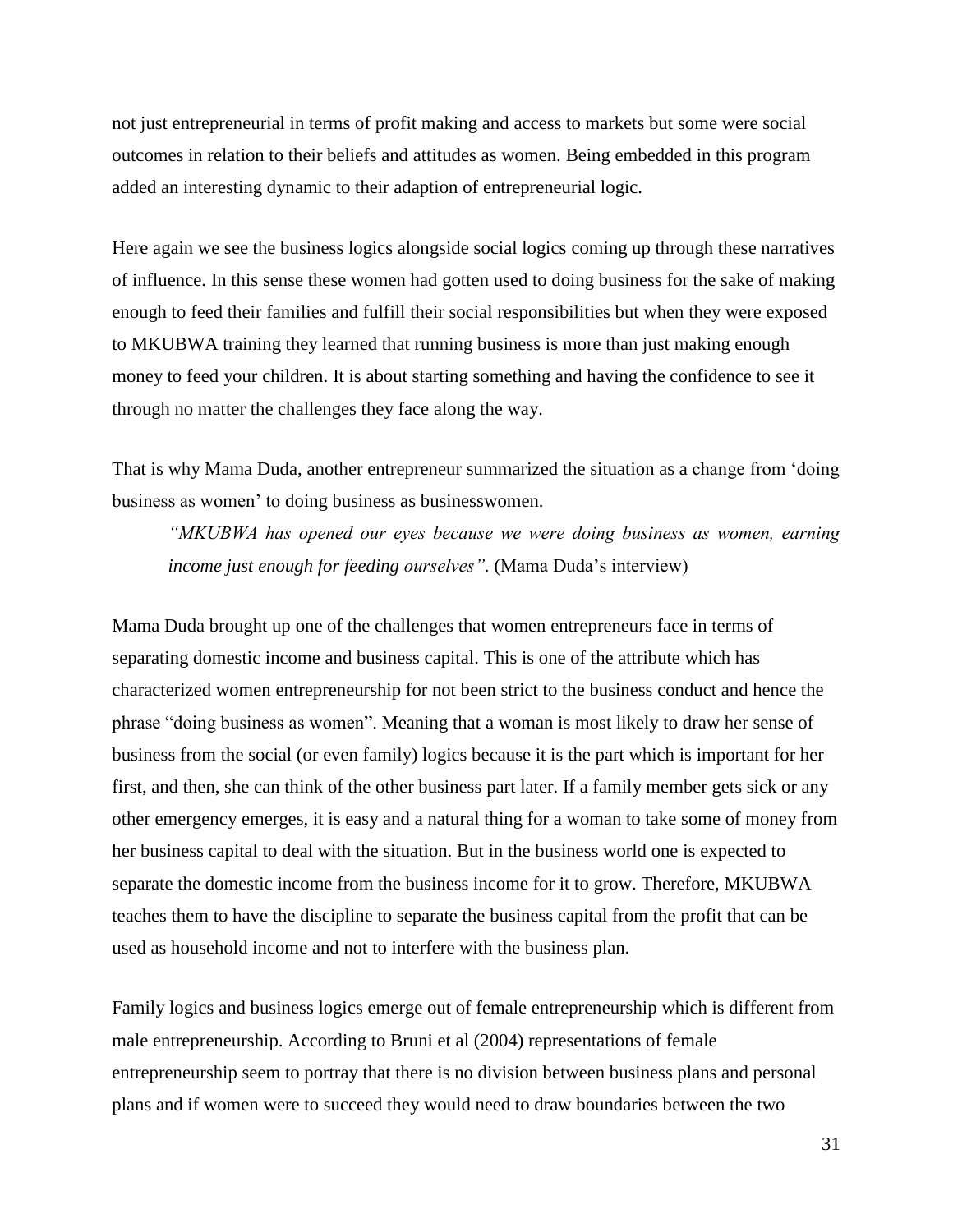domains like their male counterparts. However, the question here should not be whether or not she should separate these domains (since different institutional sectors can interact) but rather it should concern the culturally constructed gendering processes that assume that motherhood and extended familial care are the main or only responsibilities of a woman.

A culture where a man is considered 'responsible' as long as he provides for his family, for his wife, for his children to eat and go to school, projects a limited view of a woman. This kind of a system already positions a woman in such a way that she cannot be 'responsible' unless she performs her expected familial responsibilities (since the man takes care of the income) without exception, regardless of any other kind of responsibilities she might have. It limits woman's chances of starting up a business or any undertaking for that matter because who will take care of the family? What if there is the situation where both a man and a woman are working or involved in income generating activities, and so, both of them have to be away from the house; which is common nowadays. Why is it that a woman is the one who is still expected to perform her familial duties simply because it is a womanly thing to do but not so for a man? How about creating an environment where the two people can be able to pursue their dreams, careers, ventures without the pressure of their gender roles. Therefore, until that change happens in the society, I think this kind of clash between family and business logic is bound to happen in such contexts unless the deep-rooted assumptions of gender and social relations are brought into question.

It was clear that in MKUBWA's programs they had this entrepreneurial logic that they were emphasizing about because they wanted to make women stronger, confident, aggressive and successful entrepreneurs. However, throughout their encounters that transformation process revealed the clash between the different logics that emerged out this interaction. The social logics that shaped a woman and how she is expected to be appeared to be clashing with the business logics. This is an example of the need to understand the person from the point of view of how they are embedded in their society.

Although MKUBWA was trying to mold them into becoming the best entrepreneurs they could be, one cannot ignore their embeddedness and how that characterizes their decisions and outcomes. How they had to find within themselves to negotiate their position as women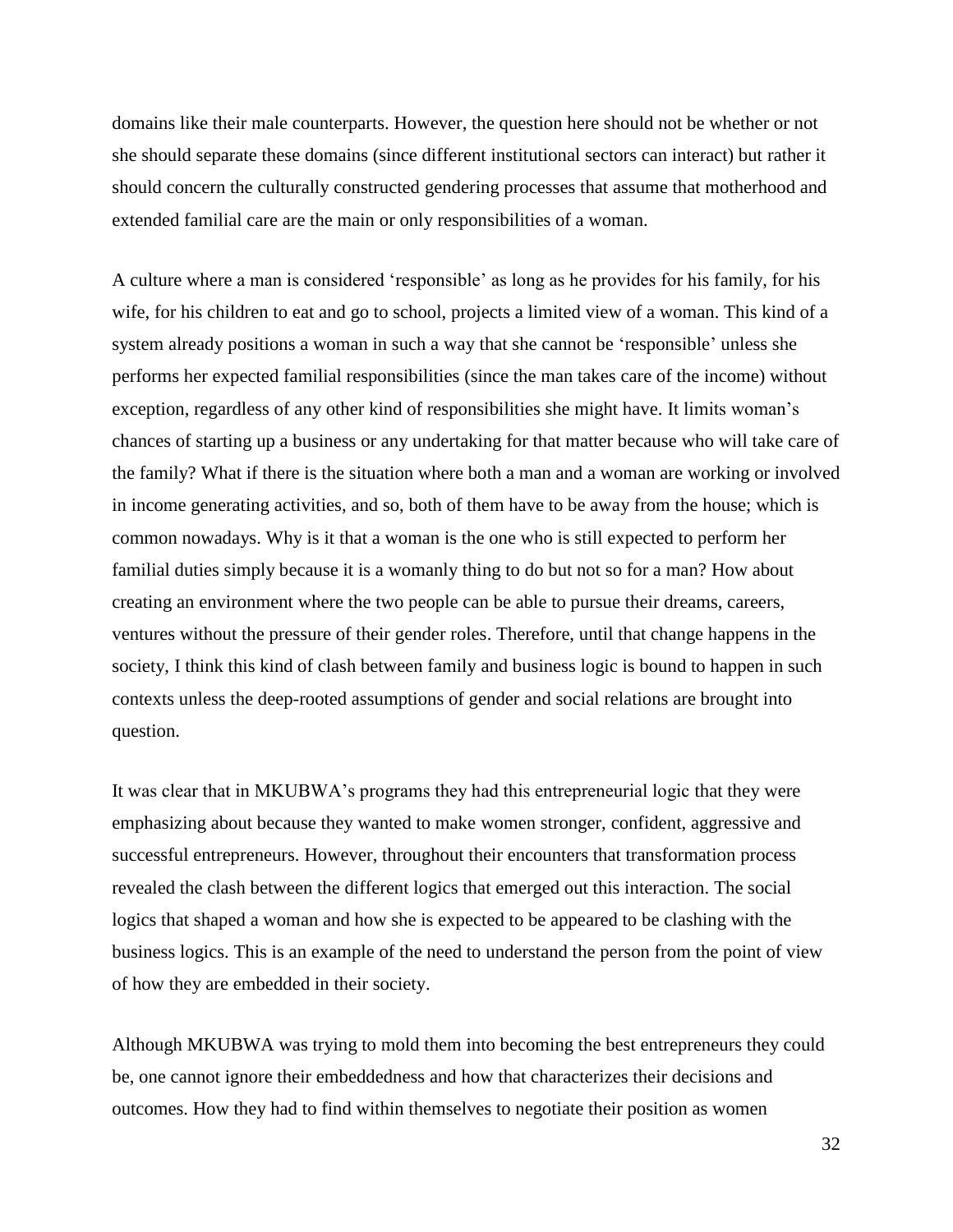entrepreneurs while at the same time trying to adapt to the entrepreneurial logic that was stressed by the program. Most of these narratives quotes are about how MKUBWA has facilitated their transition to become entrepreneurs. So basically, they were talking about their successful adaptation of entrepreneurial logic comparing to how they were doing in the beginning whereby a lot of decisions were hardly guided by the entrepreneurial logic. Although there was a successful adaptation of entrepreneurial logic, underneath that lied the clash of logics which forces them to negotiate a balance between the social logics, business logic and family logic. It seems that in most of the cases this idea of transforming women into independent entrepreneurs while at the same time adhering to the entrepreneurial logic was successful but then on the other hand there were some challenges as the next sections will show.

### **4.2 Making their own way**

This theme captured participants' efforts to establish their own private economies and kind of change in their prevailing identities from who they were to who they were becoming, that is, independent women entrepreneurs. The focus here is to find out from the narratives what does their desire to making their own way tell us about women entrepreneurship. Some of the women expressed their struggles to make their own income in the households where men have been the main breadwinner. In addition to that, one of MKUBWA's goals was to make women entrepreneurs who go through their program stronger and confident as written on their website:

"Economic independence makes her stronger and confident and she can now actively contribute to the social and economic development of her society." (TGT, 2010)

From the above statement, MKUBWA is implying that lack of economic and social bargaining power withdraws the confidence and the ability of women entrepreneurs to make their own choices and therefore making these women become inferior. Listening to some of the women entrepreneurs telling their stories, I gathered that the issue of having self-confidence was a very important aspect that they were lacking in the process of becoming entrepreneurs. That is why one of the things the program was emphasizing to the women was to be confident in their abilities and to strive for economic independence, which is vital for any entrepreneur.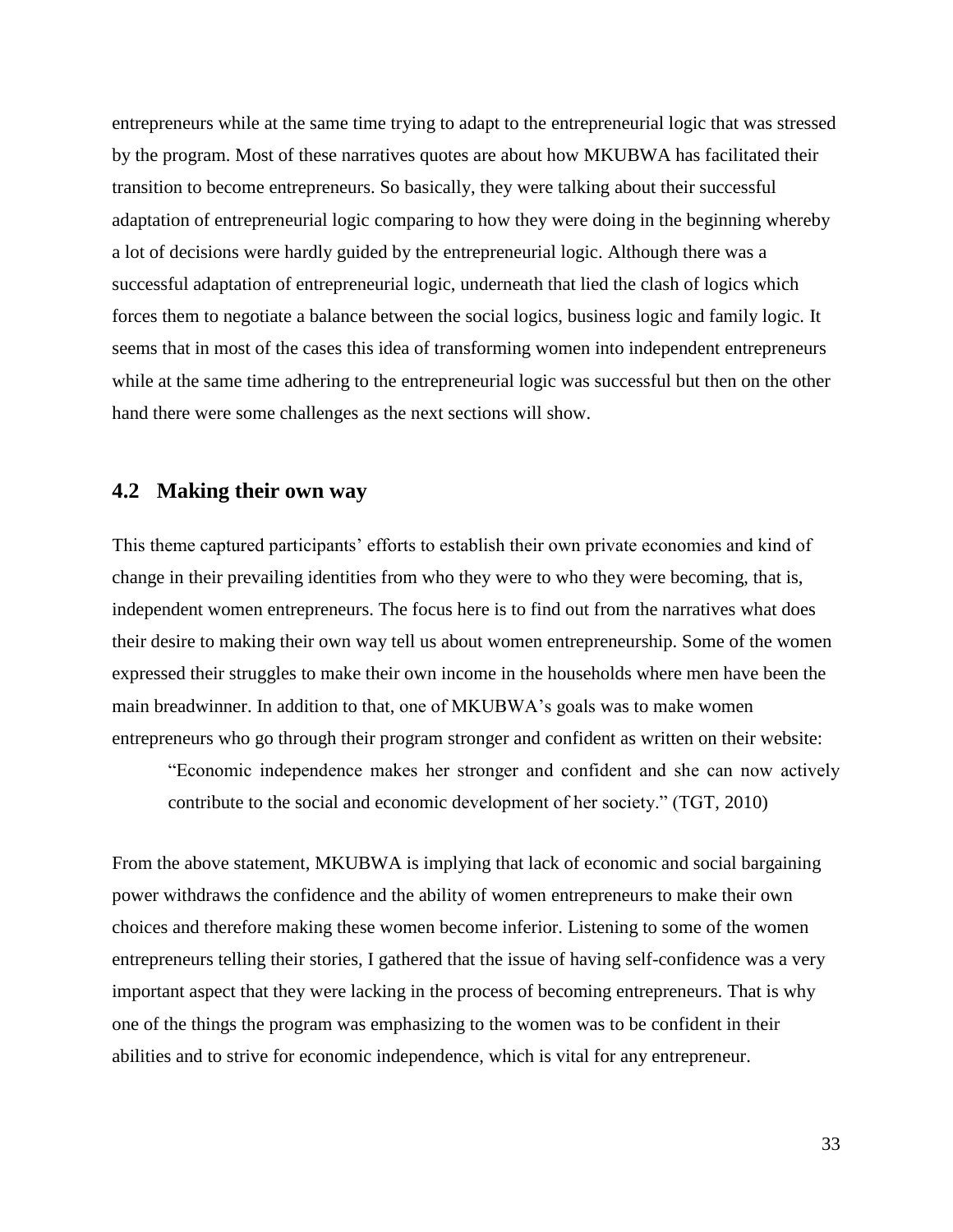From the institutional logics perspective, I suggest that women who are situated in the context of entrepreneurship become part of a social group of entrepreneurs and form their collective identities. Within the field of entrepreneurship, entrepreneurs identify with certain behavior, interests and values such as passion, courage, resilience, ability to adapt to change, integrity, independency, creativity and risk taking (Kozubíková, Dvorský, Cepel, & Balcerzak, 2017). It is within this context that the need for establishing individual independent economies is emphasized which implies that there will be changes within the family dynamics in the households where the woman was once dependent on a man. Since the woman is now finding ways to generate her own income so not as to be dependent on the man, this in turn changes the power relations between the man and the woman. So, what are the implications of these changes to women entrepreneurs? Take for example the following words which were spoken by:

Mbonile who was involved in soap making business, but also a wife and a mother. They have a family business that they run it together with her husband. However, she said the following:

*"I know if I have my own business, a business that will provide my own income for me then I can have power instead of the joint business which means that we are all doing it; I have no power to say that I want something … However, if it's my business, I know if I want to buy something I know I can take it, I have power over it".* (Mbonile's interview)

Mbonile seemed somewhat unsatisfied with the whole situation of having to spend much time to manage their family business and then finding some time to do her own business. Her husband wanted her to spend more time in the family business because according to him, if she fully participates in that, she will not need to struggle with her own business. For her husband, her side-business was unnecessary because he can provide enough to sustain them from their family business. On the other hand, Mbonile does not think the same way because for her, in family business she is not as free as compared to owning her own business. So, she is seeking for that freedom to be an independent entrepreneur in the context where her business seems to be sidelined. Here there were two logics that were in conflict with each other, that is family logic and business logic where a woman was seeking for her own economic individual power instead of being in the family business as suggested by her husband, which makes her unfree.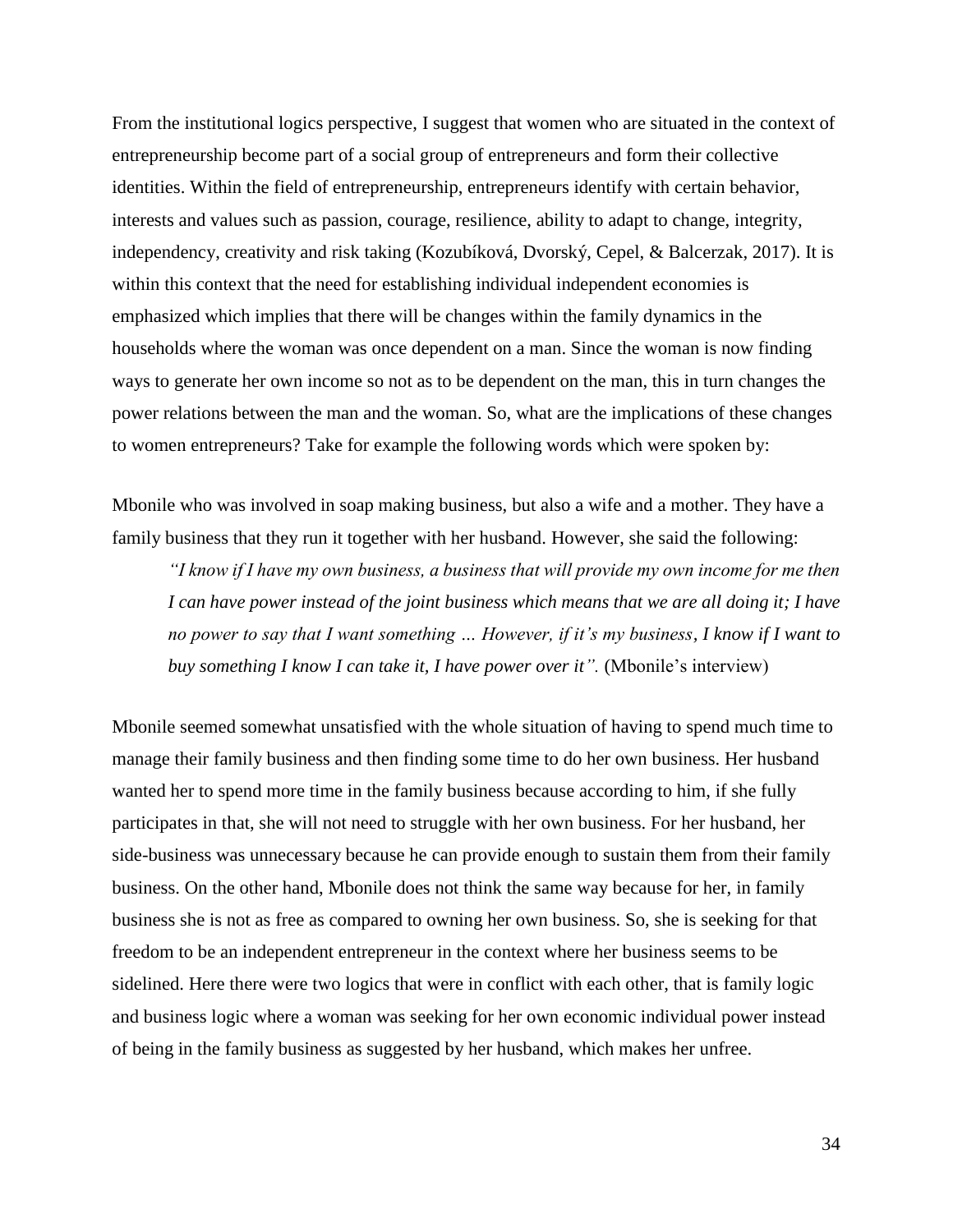Bruni et al (2004) argue that what motivates women to become entrepreneurs is the search for independence and autonomy in work and personal income. Looking at the efforts to become entrepreneurs, some of these women were searching for independence because by being under the institutional order of a family, a man was the one who enjoyed the autonomy and freedom that comes with being the main breadwinner. One woman would explain her frustration by explaining the stress and shame that came with having to ask for money for everything and not being able to do what she wanted to do simply because she was not making her own income. Therefore, that urge drove her to become an entrepreneur to be able to overcome that shameful feeling. The desire to somehow belong to this group of women entrepreneurs who are independent and successful.

For example, Regina is an entrepreneur and a married woman who was doing her business from around her home. For her, making her own money gives the power to invest or make decisions that do not necessarily depend on her husband like buying a piece of land for example. For ages, women in many African countries have been excluded from land ownership and therefore owning a title deed is something that has not been achievable to many African women. So being able to make her own income and buy land in her name could be one of the fulfilling things to her as a woman and entrepreneur.

*"The business has really helped me because before that I could not have my own money. And after I made the money, I dint just spend it aimlessly but I went to buy myself a plot and a small area like a farm". (Regina's interview)*

Regina sees the situation of dependency as risky especially when there is only one person in the household that is earning income as she says:

*"I would advise a fellow woman not to wait and expect to be given money because if you keep on expecting to be given money, there is a day when he might not have anything to give you. For me now, for example, I can tell that maybe today my husband doesn't have money; because I am working I know that somedays I don't make anything, so who is he that cannot lack anything?" (Regina's interview)*

For Regina, being a woman entrepreneur means being able to make your own income and not depending entirely on the man's income. She said this when asked how would she advise other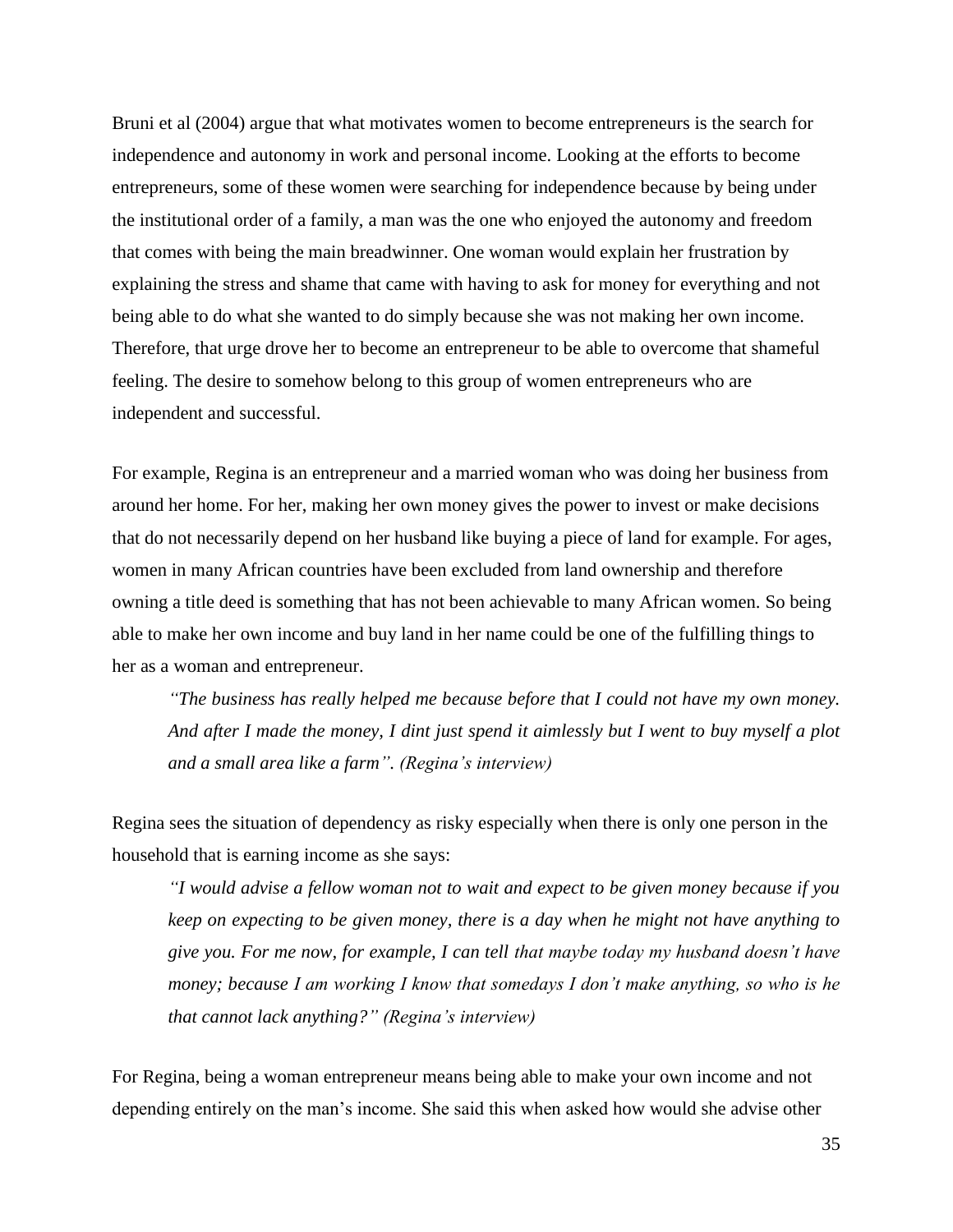women who want to become entrepreneurs, as she explained her situation when she was just at home not working.

Another woman, Rose was working as a nurse, however when she gave birth to a child with disability, she quit her job and stayed at home so that she can raise her daughter. In the process of seeking for an activity to do to generate income, she turned to entrepreneurship which helped her in becoming independent.

*"You know, the times have changed now compared to the times back then. Back in the days, a stay-at-home mom was just there at home, but nowadays many moms are coming up saying what can I do to be successful. I was that person who used to ask for this and for that, I was asking for everything. However, now that my husband can see that I have done this, he appreciates that his wife is doing business. That gives me -- when he can ask for 10,000/= TSh knowing that I can give it to him unlike before when he couldn't even ask for 5,000/= TSh because he knew I didn't have it -- that somehow makes me feel proud". (Rose's interview)*

To Rose, making her own income and being able to support her family has motivated her to keep working and create economic independence to the extent that she was content that she could be able to give her husband some money when he asks her. Coming from the point in her life where she did not have any income, this was an encouraging step. Being able to stand on her own without depending on her husband made room for her to juggle motherhood as well business responsibilities.

Another example is Judith, who was employed but then left her job and moved in with her husband after they got married. So, she became a stay at home mom and she started being involved in income generating activities like making fabrics. She had this to say:

*"I advise women to stop just staying at home instead they should work because depending entirely on the man is not a good thing. You can't just say it's okay to have one of you working because in case of death, you can't tell who will go first. If a woman dies then the husband can take care of the children but when the husband dies that's when you start struggling how to take care of the children. However, if you are already working then if*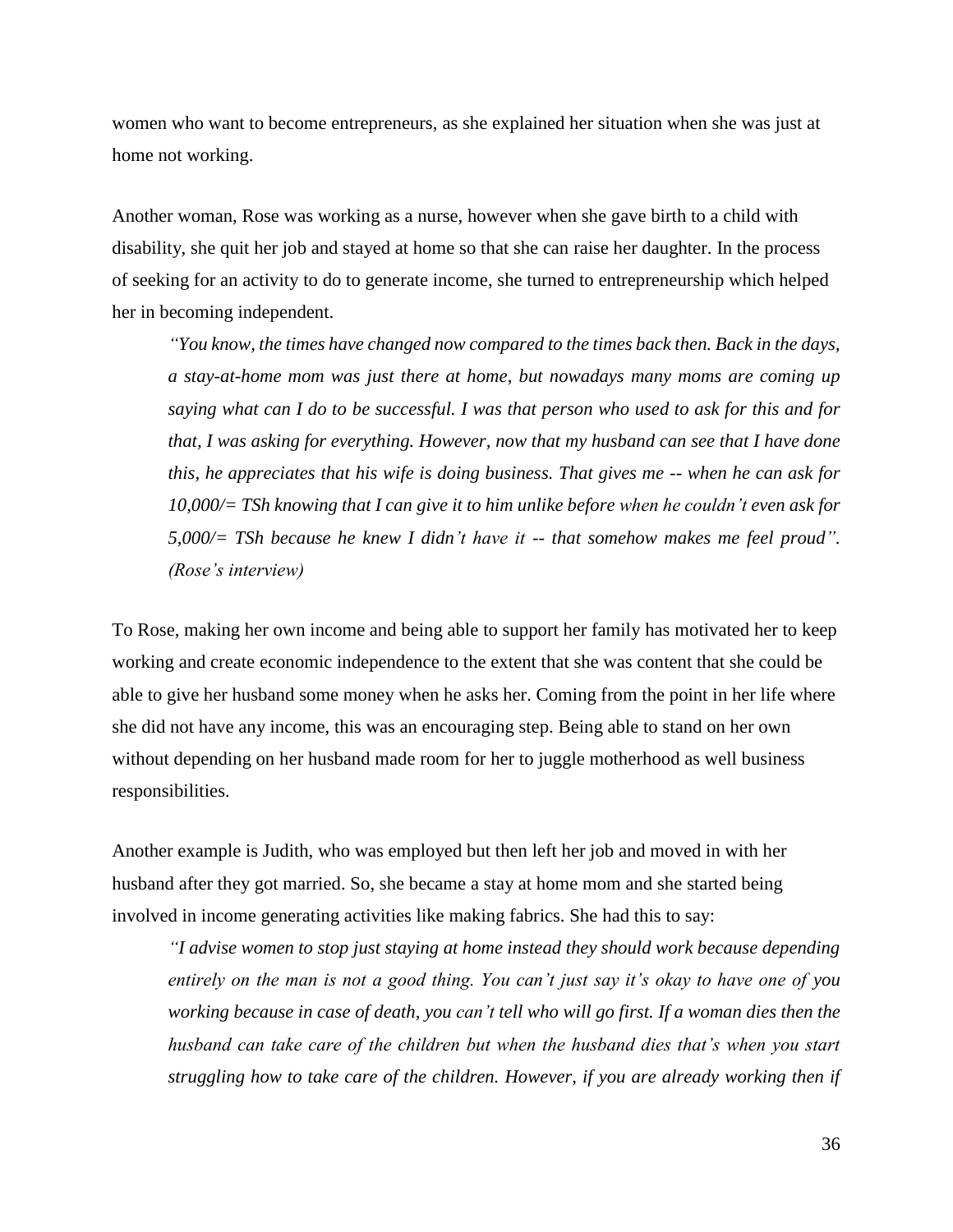*something like that happens you will know how to live with your children. So, I would really like for women to start working". (Judith's interview)*

Judith also shared similar thoughts when asked what advice would she give to other women. Remember this is coming from a woman who was employed and left that to become a stay at home mom, which is not a bad decision because one is prioritizing talking care of her family. But then again it becomes difficult for the woman in a situation to become an entrepreneur and make her own income if she is going to be depending on the portion of the income that the husband is making for the whole family. Or incase the man can no longer work, what happens to the income situation in the household? That is why Judith was suggesting that it is not enough to have a working husband who provides for the family, women too need to work to support their families.

These narratives illuminate the fact that women entrepreneurs are situated within conflicting logics where they have to find ways to balance between the family logics as well as business logics to keep going. In the process of making their own way, women have to juggle different logics that would make a room for them to become the kind of entrepreneurs they aspire to be. The search for independence and power to manage their own economies brings about the sense of accomplishment that pushes these women to find ways to doing it on their own. It becomes one of the reasons that motivates them to find ways to juggle business, motherhood and familial responsibilities so that, in the end, they can have their own income. Therefore, as the women navigate the world of business and entrepreneurship, it becomes clear the entrepreneurial logic goes hand in hand with the emphasis on economic independence and, ultimately, stability. However, when individual business and entrepreneur logic come into at play, the sense of familyhood prevailing in the family logic becomes challenged. We can see for example that a husband can play a big role in these dynamics brought about by the change in power relations between the man and woman in the household as explained in the next section.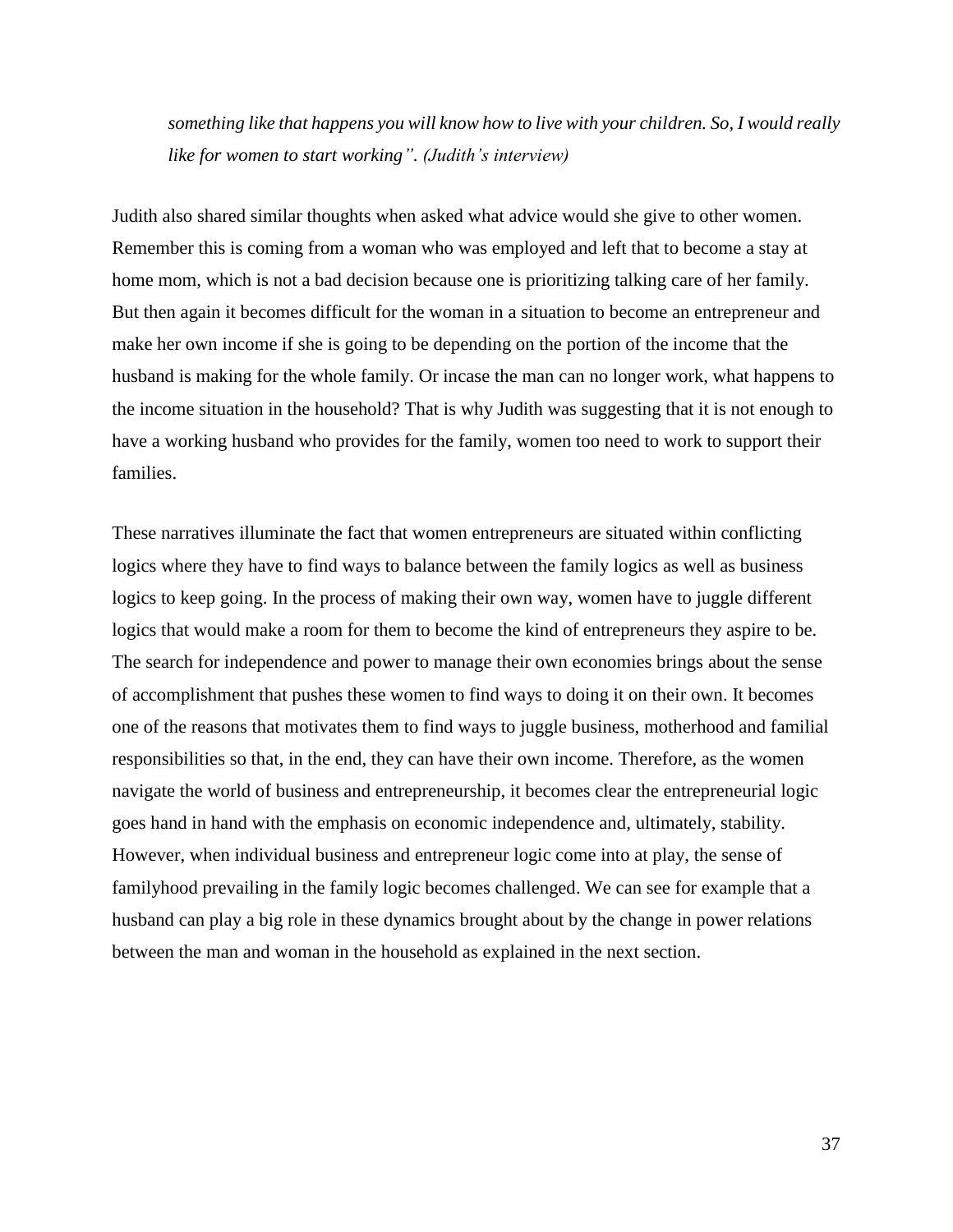### **4.3 Role of the husband in the household dynamics**

This theme looked at those participants who were married and whose husbands had some influence in their businesses. When looking at a woman entrepreneur in a family context, it is important to try to understand the different relationships that surround her everyday life. Throughout the narratives of married women, the husband seemed to play a pivotal role in either supporting the woman's involvement in the business or hindering her growth. As a result, a business can strengthen family ties or tear them as captured in the following narrative excerpts: Judith is a woman who specialized in fabric making and selling. When asked about her husband, she had this to say:

*"Oh yeah! I really thank my husband; he really helps me for sure. If I get stuck somewhere, he helps me" (Judith's interview)*

Judith's husband is a good supporter of her business. She told me that he is the one who gave her the capital to start her business. This is a good example of how business logic and family logic can interact with each other for the good. For this case, the support from her husband helped and motivated Judith to pursue entrepreneurship further.

Mbonile who was in the soap making business was also supposed to work with her husband in their family business:

*"Another challenge, maybe it could be my husband. Maybe like when I decide that I want to go and find customers for my products, he complains a lot saying that you roam around, roaming around too much … So that's it, my husband is the challenge" (Mbonile's interview)*

Mbonile's husband seemed to be a hindrance to her business because he wanted her to invest her time fully to their family business. It is as if she saw her as becoming a competitor rather than an ally. That means if she kept working on her business, she was risking her relationship with her husband, her marriage and family at large. This situation made it hard for her to perform independently and grow as an entrepreneur because she could not risk losing her business or her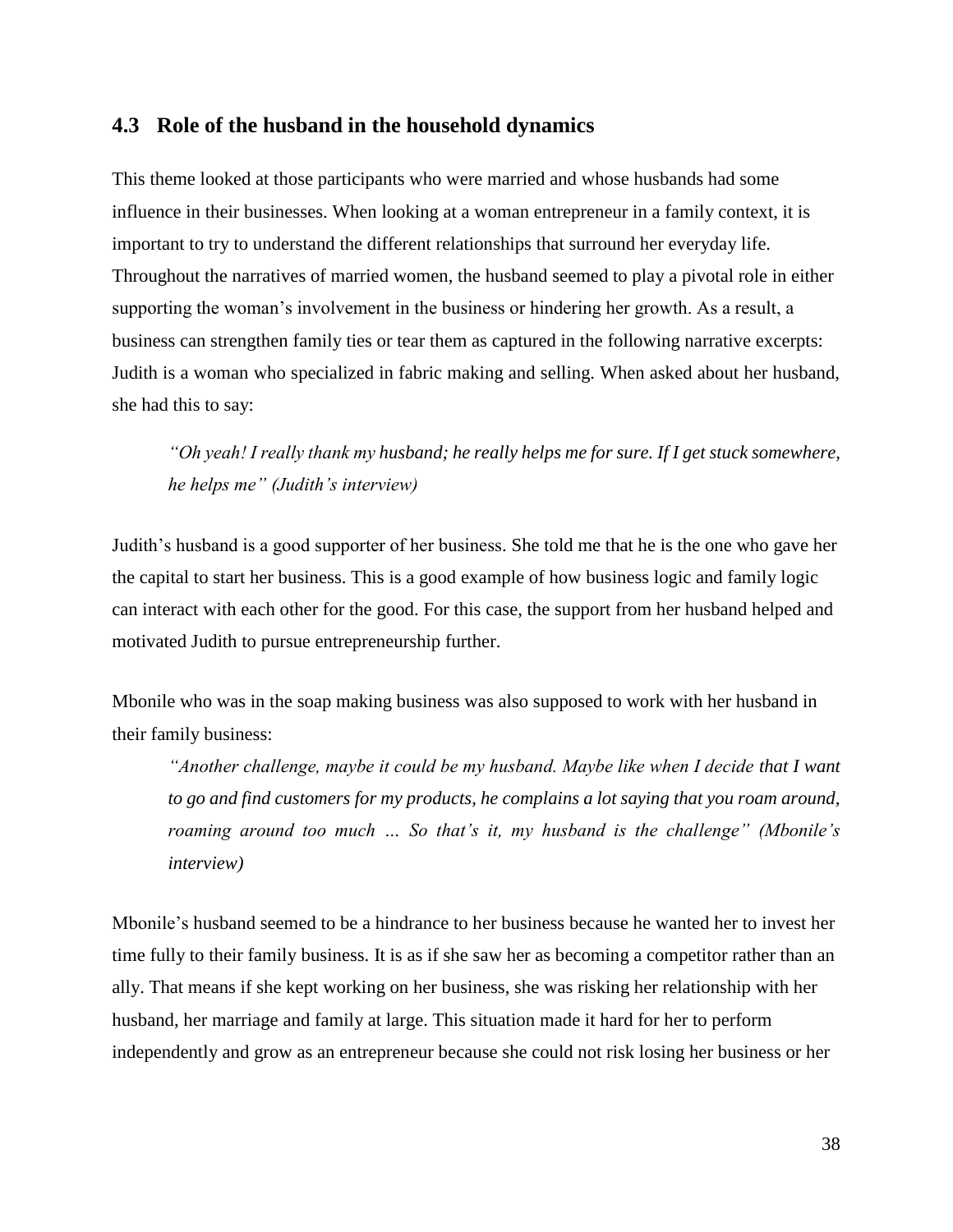family. Here family logics and individual business logics are in conflict against each other which means that she has to juggle the two logics to keep her business and family afloat.

Maria wears many hats. She was a nutrition teacher and she started entrepreneurship right before she retired. She is involved in food processing which is her area of expertise because she not only taught but also learned that in the college. She said the following when I asked her about the support from her husband:

*"We help each other with my husband in my business especially when I have to bake a cake, there must be transport. There is a car, but I don't know how to drive but he knows, so he helps me to bring the cake to the venue. When I go to the exhibitions, he also goes with me." (Maria's interview)*

Maria's husband is another example of the successful interaction between family and business logics. She told me how much her husband supported her from the very beginning which makes her business feel like their business. This suggests that if a woman is supported by her husband; she might not seek to have 'control' of 'her' own business but when the husband is controlling and limiting her space then the struggle for control to establish one's own space emerges.

Regina is a clothing designer and seamstress. She experienced health complications after childbirth and ended up a stay at home mom and according to her she was cured and could work perfectly. When I asked her what challenges, she has faced in her business she said:

*"Honestly, he doesn't really like it when I travel… He just wants me to be here around home. Even if I were to go to another region, it is a problem to him. If I tell him I want to go to Arusha to bring my products he would complain so much. However, when he is travelling I ask him how can you be travelling to work over there while you don't allow me to do the same?" (Regina's interview)*

For Regina, I could tell that she was disappointed that husband would not let her travel outside of Dar es Salaam to sell her products to other regions. However, the husband had all the freedom to travel for business whenever he wanted. She is an adult and a businesswoman, so she should be able to travel whenever she wanted to go to market her products. On the other she is part of a family institutional order where for this case, the husband has the power to make decisions while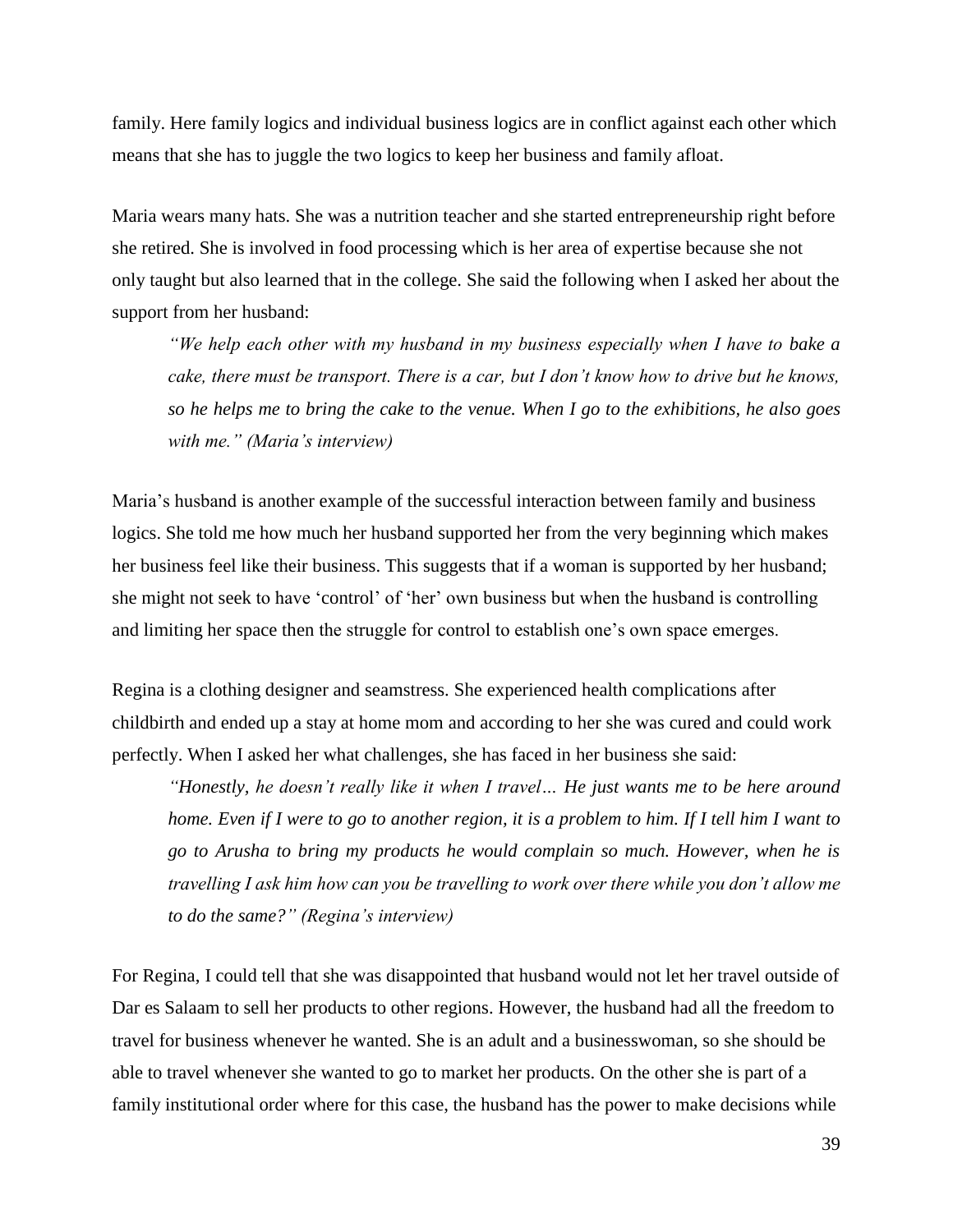a woman is bound to obey and be submissive. If she values the family and wants to keep her marriage, she has to listen to her husband. So, she chose not to travel but transported her products to those regions instead of going herself. Despite that you can see she was not satisfied with the situation. This was, thus, another example of family logics clashing with the business logic.

For women who are married or involved in relationships with men like the ones we have seen above, economic independence and freedom to movement can be hard thing to negotiate within their spaces. Considering how the family institutional order operates for this particular culture in Tanzania, a husband can have a big say when it comes to matters of his wife moving around. He somehow has to give his 'blessing' on this or more like a permission for her to travel. The most common excuse that most of the men tell for their reluctance to their wives' travel is "Who will cook for me and do my laundry when she is away?" Or "Who will take care of the children when you go away"? This already tells us about the power dynamics at play here in this family. These are two adults who should be able to talk and make decisions together, but the influence of the patriarchal society would not let that happen. That is the reason why a husband's decision is more powerful than the wife's. It feels like they are telling these women that doing these chores is what women are good at and not moving around doing business like men.

This is what being a woman entrepreneur means to some of these women, sacrificing some of their individual interests to save the collective ones such as family and business interests. The family logics and business logics seem to interact but also clash in the process. The woman is sort of like put in the hot seat where she has to decide what is good for her family and her business on the other hand. The success of her business at this point is tied upon her ability to make compromises and sacrifices. If the roles were reversed, it would be very unlikely to hear such narratives of men entrepreneurs being hindered by their wives' decisions. For example, it is very common to see on the media: when there is an interview of a successful businessman, it will focus on him as a businessman, separated from his familial responsibilities.

However, for a businesswoman, the interview would check on her family, relationships and marriage. Such trajectories imply that woman entrepreneurship (for those women are married) is influenced by the woman's ability to juggle wife roles, motherhood and the relationship to her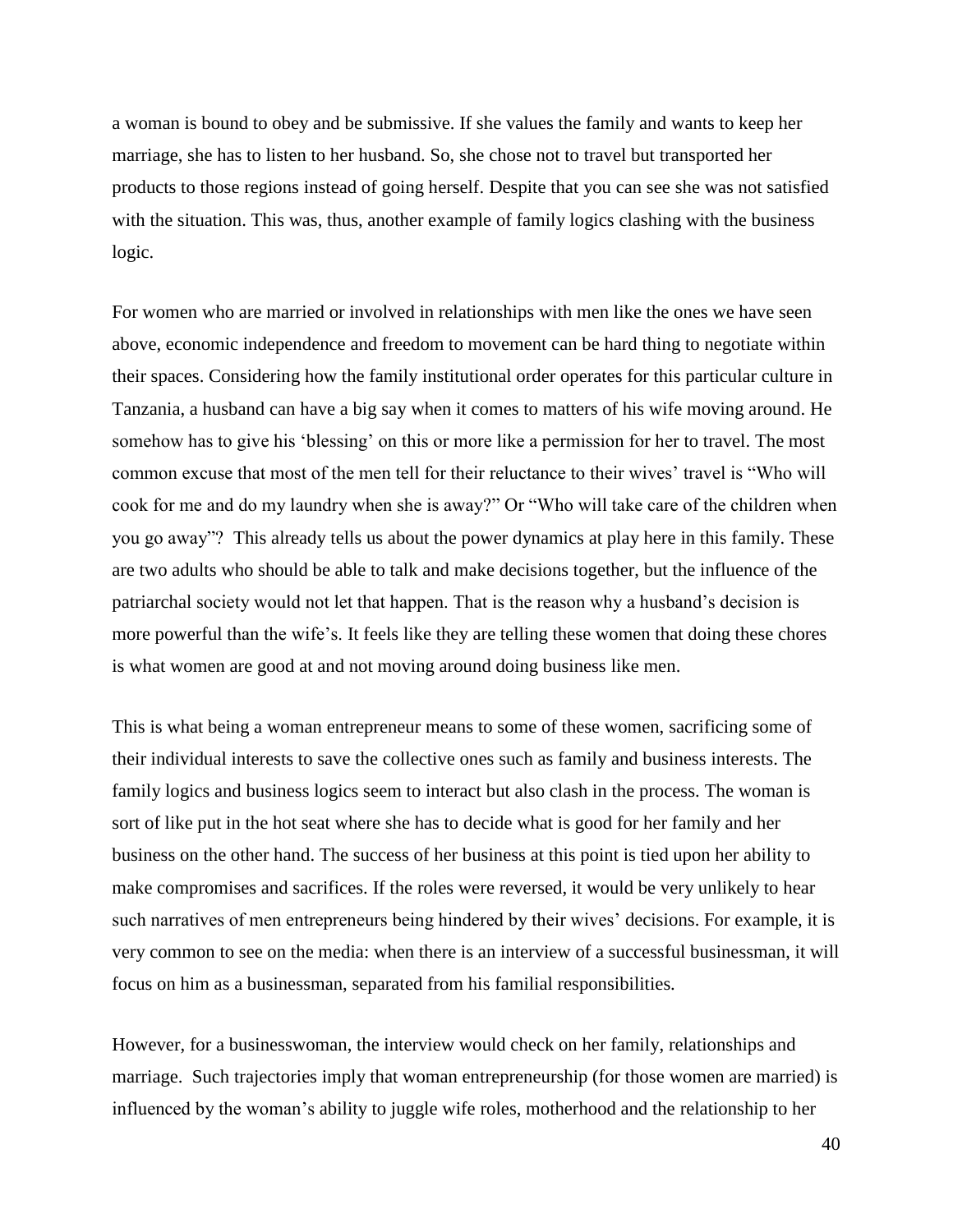husband. Woman's mobility for example could be constrained especially when trust issues or power issues are involved and therefore minimizing the chances for one to grow and explore the business world outside their homes. Apart from the role of the husband in family dynamics, which may cause the family and business logics to collide, religious beliefs on the other hand played a significant part in shaping their lives and entrepreneurship as the next section will show.

#### **4.4 Religious beliefs shaping entrepreneurship**

Another theme that was born out of the narratives is the one that captured the role of religious beliefs as they pertain to the practice of entrepreneurship. In the effort to get a better understanding of entrepreneurship in the social context, it is important to pay attention to things like religious beliefs and the values which are projected by these beliefs to entrepreneurs and how they shape entrepreneurs' behaviors and decisions. Do religious beliefs influence entrepreneurial behavior and decisions? As I was listening to their stories, religious expressions were not hard to be spotted in the conversation. Although not all women entrepreneurs are religious people, we should not ignore the fact that religious institutional beliefs can contribute to shape one's behavior and entrepreneurial mentality. This theme encapsulated the essence of one's religious beliefs in her business practices as seen in the following narratives.

Maria, a 63 years old woman who specialized in making different food items was a very kind and religious woman. I remember her asking me for a minute to bless our interview with a prayer and she also insisted that I should taste some of her snacks when I visited her kiosk. She said the following when I asked her about the benefits of the business:

*"The business has helped me because from the income that I earn, I have for example been able to help other children. For instance, there was a boy who was brought here to assist in the household chores, I decided to take him to school. He had only gone up to form two then he was brought here to work… Therefore, if it wasn't for that, I wouldn't have enough to be able to give to others" (Maria's interview)*

Among other things Maria explained about how having a business was not only good for her but also for others. As she believes in love and lending a helping hand to those who are in need.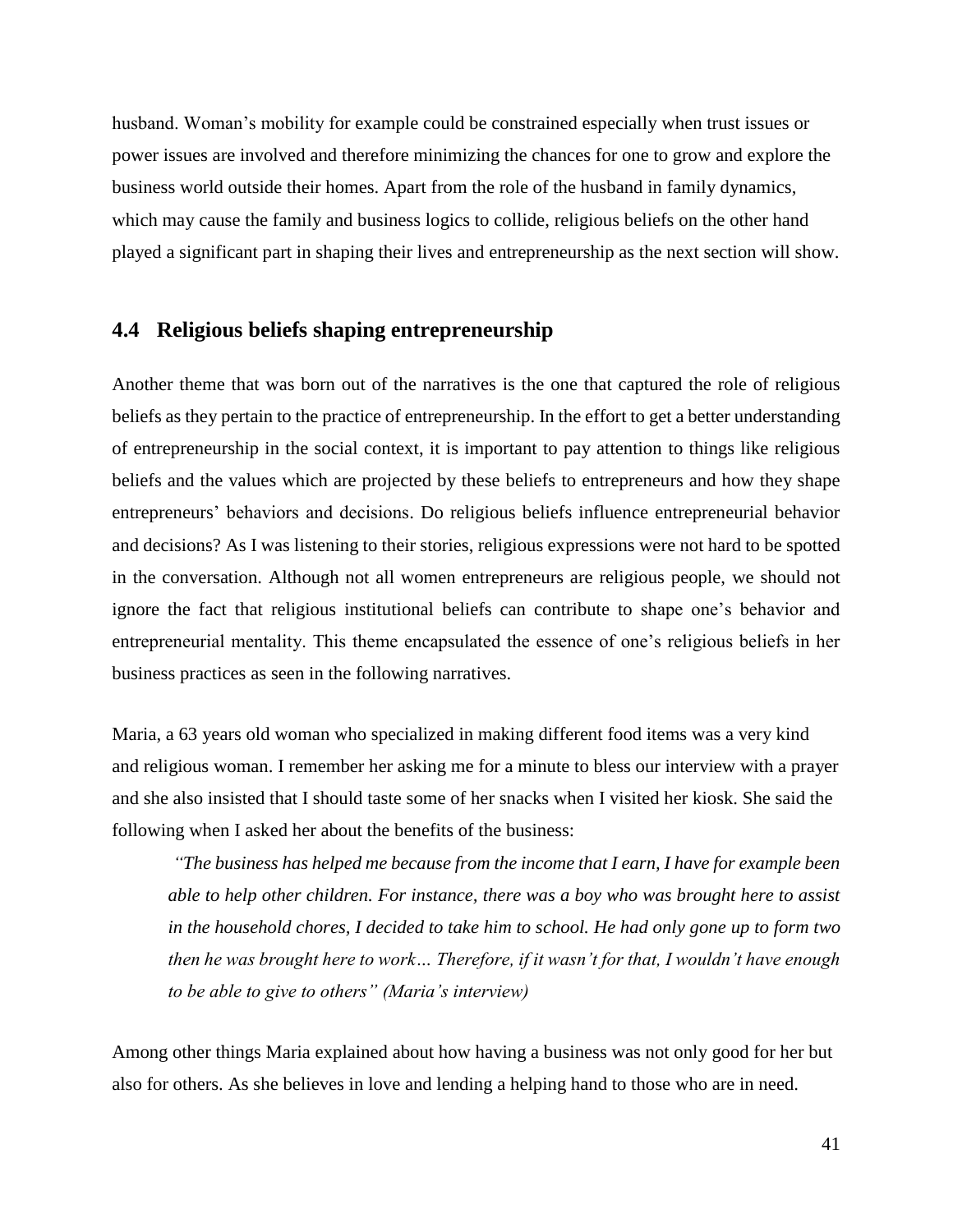From the profit she made, she made sure that there was enough for her and some to give away and help others. For example, giving to her houseboy, she helped him to pay for his tuition fees for him finish his secondary education which he had not finished because he could not afford it that is why he was looking for work to get the money. She is an entrepreneur but she is also a Christian who believes in love and sharing. Here the two sides go hand in hand supporting each other, that is, entrepreneur logic and religious logic.

Yusta, an entrepreneur who specialized in designing and making of different fabric items from clothes to shoes and bags. As a recently widowed woman, it was much of her belief that gave her the hope to start again as she said:

*" It's been two years since when he passed away, for almost a year I haven't been focusing on the business. So, I have just recently started again and I believe that God is going to help me and I will do better again. I will be make more products again and I will be able to start travelling again" (Yusta's interview)*

Listening to Yusta, I could tell how her faith and hope in God has gotten her through the hard times and given her the courage to start again. She explained that her husband had been sick for a long time, which made her divide her time between taking care of him and doing her business. After he passed away, she was the one to take care of her children alone and still think of making her business work. She drew the courage and strength to start again in her business from her faith in God.

Emiliana is an entrepreneur who was making food items alongside making clothes as a seamstress. On her free time, she taught religious classes to students in the school that was in the nearby street. When I asked her about the challenges she experiences in her business, she said:

*"For most of the time when a person buys clothes on credit, I will have to follow them up. After making follow-ups for three times and yet they don't seem to cooperate or give me a negative response then I won't ever bother following them again. I often believe in this saying that "I live everything to God" because He knows that I am a widow and He is the*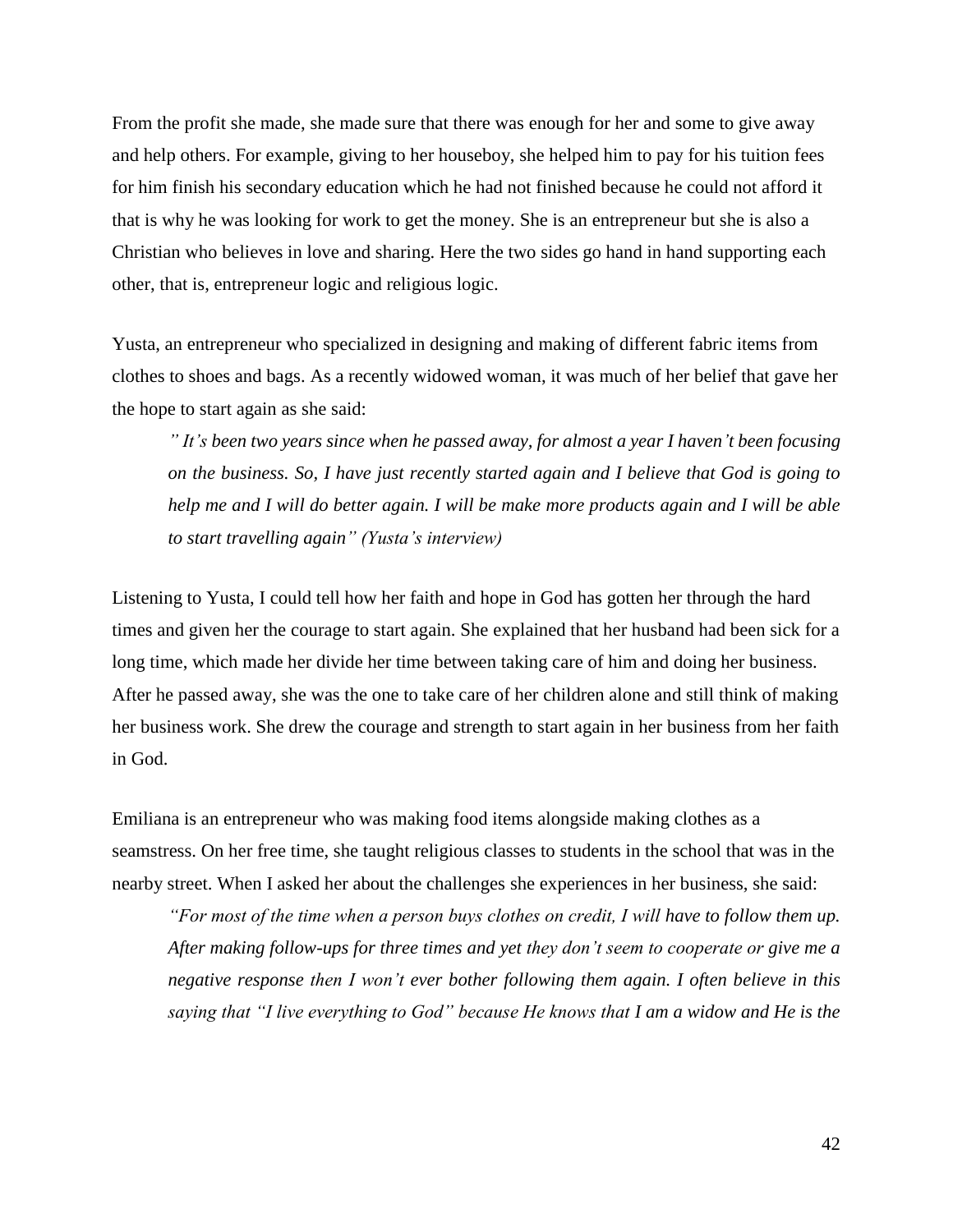*defender of widows,<sup>1</sup> so he will feed me and my children". Then I just go inside my room and pray to God to help me". (Emiliana's interview)*

Emiliana is also a widow and she expressed her faith as being the way out of some of the challenges of her business such as the difficult customers who were not paying their dues in time. Being a religious entrepreneur implied that decisions she was making were mostly coming from a place of faith than what the entrepreneurial logic would suggest. For example, as a Christian she believed in being good to others as well as forgiving those who have wronged you. However, when you bring that religious logic alongside the entrepreneurial logic, there will be a clash because she is supposed to make profit and that does not include having unpaid debts. Entrepreneurial logics favors traits like being resilient, taking risks, being aggressive and making profits.

Leah, with a background in nutrition has specialized in making different food items and catering them to the school which pays her back through a middleman who is her business partner. However, this middleman has brought so many problems to her business by taking more from the profits made than he deserves. I remember sitting there and listening to Leah who is also recently widowed, sharing her challenging journey. She said the following:

> *"This is the second check, but I didn't want to give him, I decided to keep it to myself. I have said, if he comes after me God will help me"* (Leah's interview)

Leah who finds herself in a conflicting situation with her business partner had to make some tough decisions with the hope that God will help and protect her when things get worse. Her business partner seems to be taking advantage of her need for market connections in a such a way that she was going through so much cost of production only to end up splitting the profit equally with the partner. She was so disappointed that she was encountering so much loss that was tied up to the business partner's manipulation and control of the business. (*I had a long discussion with her about the whole encounter and I could feel her helplessness which she somehow connected to being a widow and that if her husband were alive such problems would* 

 $\overline{a}$ 

<sup>1</sup> The words Emiliana was referencing were from the Bible verse in the book of Psalms 68:5 **"**A father to the fatherless, a defender of widows, is God in his holy dwelling".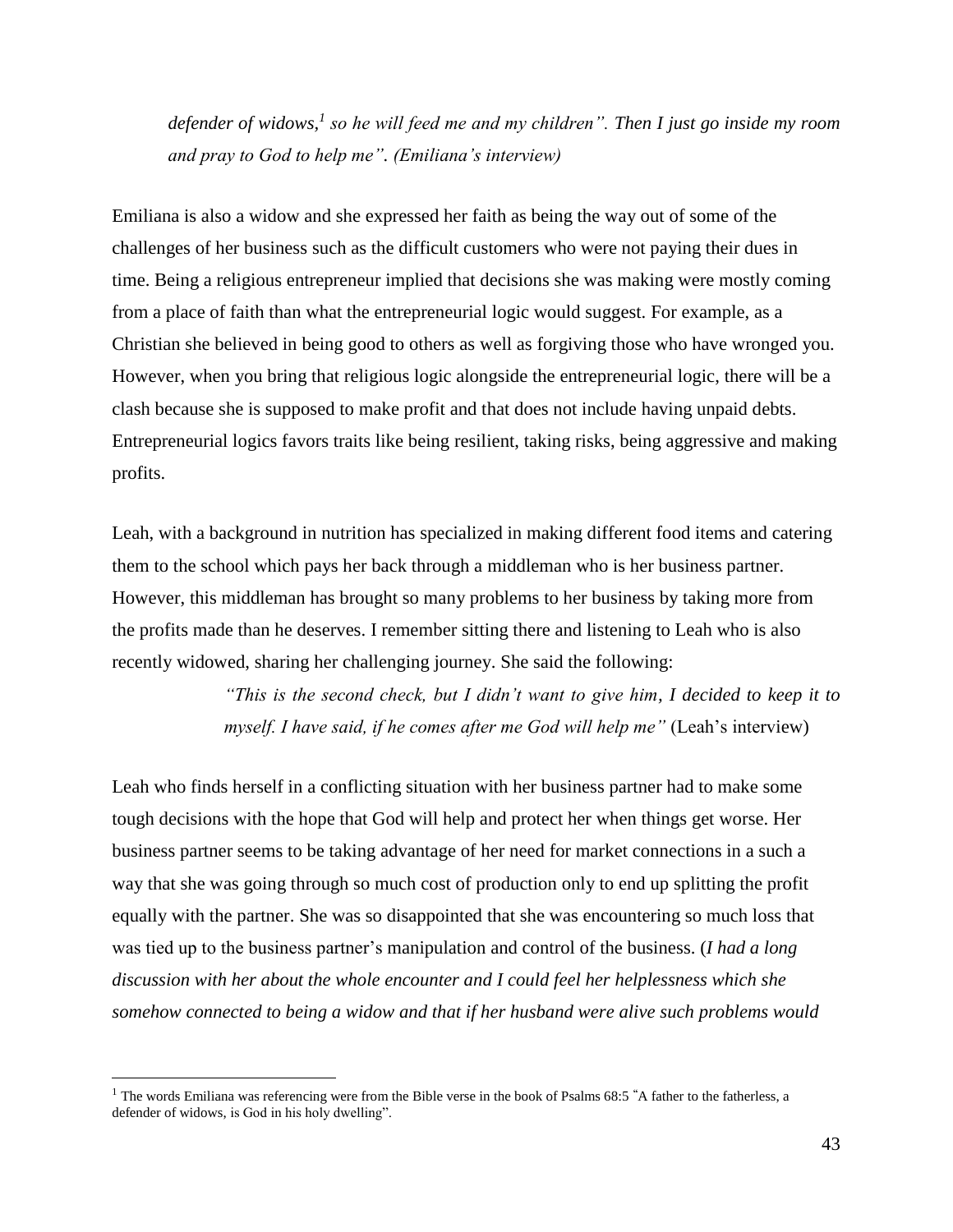*not have happened*). That is why she was hoping for God's intervention in the matter as it was getting out of hand and the business partner was using her vulnerability to his advantage. Here the religious logic was in interaction with the entrepreneurial logic. She was making a strong decision by having faith in God that it will work out though her business was at risk.

Bumi was a seamstress but she was also involved in food catering business occasionally. When I asked her about dealing with challenges that she faces in her business, she said that some customers can bring so much trouble. She would try to deal with them but when she fails to do so, she does the following:

#### *"I just thank God for it and forgive them" (Bumi's interview)*

Bumi was highlighting the fact that among other things she would do to deal with her debtors, is to pray about it to find peace and have the ability and forgive them which she believed comes from the power of prayers. When asked how she deals with challenges in her business, Bumi, different from the others, she explained that she wouldn't hesitate reporting her debtors to the authorities when things get out of hand (this is because much of her customers were buying her fabric items on credit which would imply making follow-ups for payments). This is another example of how entrepreneur logic and religious logic can interact. Bumi is entrepreneur who conducts a business and is aware of making profit but whenever she encounters troublesome customers, she does not shy away from dealing with them. However, when her efforts do not succeed, she takes time to pray and forgive, and move on.

The interviewees were members of mainly two religions namely Christianity and Islam. However, under Christianity there are different denominations such as Catholics, Anglicans, Seventh-day Adventists, Pentecostals and Lutherans. Religious beliefs become a very important part of life to the women entrepreneurs in the sense that believing in the supernatural power of God gives them hope, resilience and the strengths to persevere throughout different times they face in their businesses and their lives in general. That is why when listening to their narratives, I realized that religious logic and entrepreneurship logic can interact for the better in the sense that a woman entrepreneur can draw from her religious beliefs some of the principles that may influence several decisions that she makes in her business.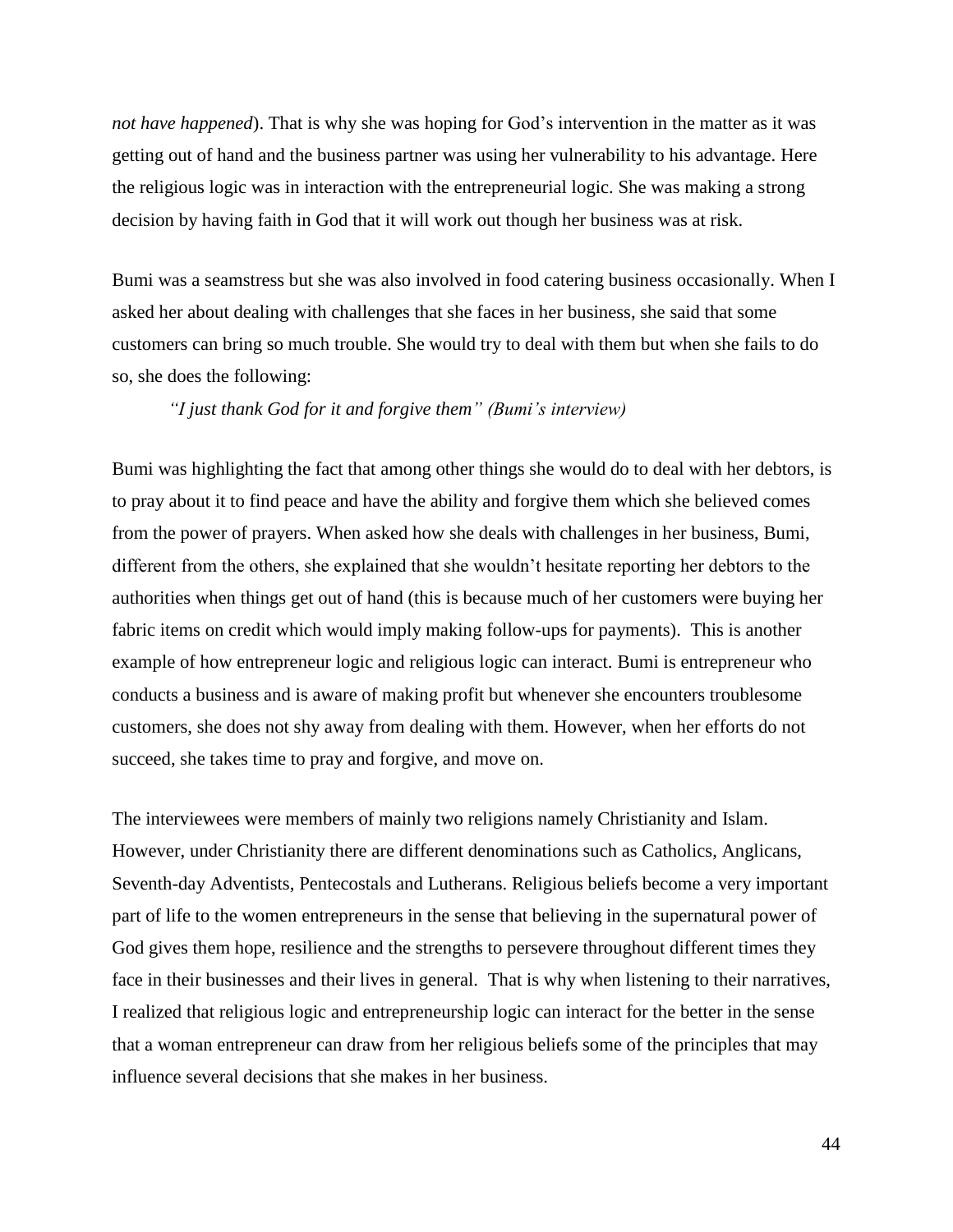For example, I would hear a number of cases where a certain woman decided to forgive some debtors or someone who stole something from their business simply because they had decided to forgive them and move on. In a way, that could hinder one's chances of growth especially when customers use her religious background as an excuse to violate their agreements knowing that she is going to forgive them or take it easy with consideration. However, if someone believes that praying will give them the peace and strength to deal with whatever adversity then it becomes a crucial part in enabling one's attitude towards her business and life in general.

These women have been able to continue in their businesses because among other things, they drew their inspiration from their faith in God. This is important to understand because entrepreneurship is about being strong in character and for some of these women, their strength is tied to their religious beliefs. That is why for example, some women through religious groupings they have been able to find their ways through entrepreneurship and access different opportunities. For example, Neema and Emiliana found out about MKUBWA through their meetings in church. Apart from the setbacks and challenges women entrepreneurs face in their daily encounters, there are also moments of triumph. There is a good side to their story where they tell about their successes, however they might be. The next section will show that part of the narrative, the success stories and what success means to them.

### **4.5 Narratives of success**

This theme captured different meanings of success as explained by these entrepreneurs when they were making sense of their journeys and what they have accomplished so far. I was interested to see what they define to be a success, how it is meaningful to them, in their perspectives. From the mainstream literature, economic success to entrepreneurs or to business owners has been mostly preferred as the desirable measurement of how one has succeeded (Ahl, 2006). Anderson (2015) argues that entrepreneurship is a social phenomenon and using a single construct such as the typical economic explanation is not enough to understand such a diverse issue. Success can mean different things to different people, although the end game can be economic, but in the entrepreneurial process, economic is only one dimension among others.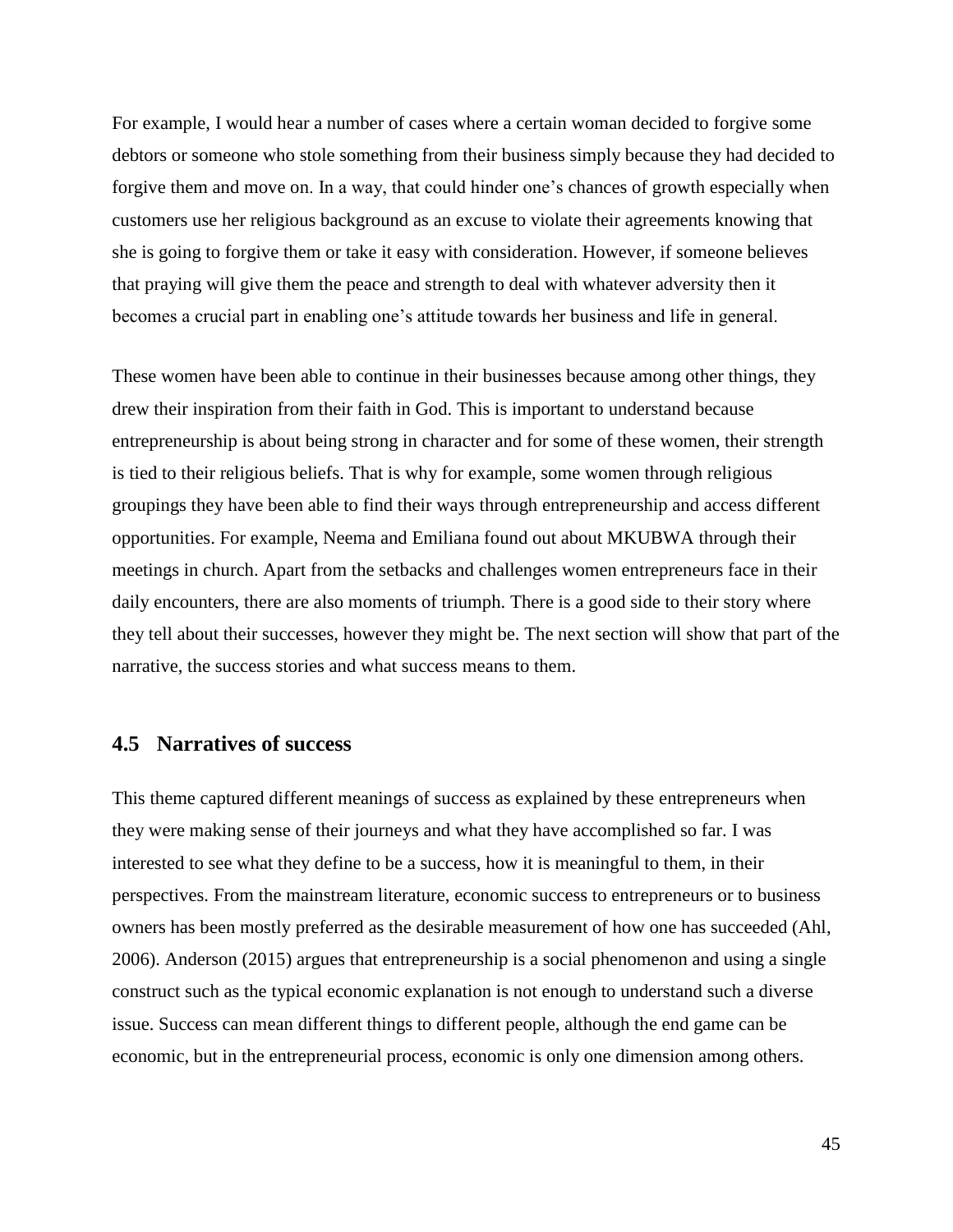Having said that, the following narratives will lead the way for us to understand the different ways of defining success and see how the interviewees explain their success.

Mwajuma is an entrepreneur who is specialized in making and selling snacks for her business. She is a widow who has raised her three children and built her house through her business. To her success meant the following:

*"To a great extent…just like what I was saying that I am not going to go hungry now. I wouldn't be in a state of having nothing, that maybe I don't have food or my children are unable to go to school … For that I can say it has helped me a lot.*" *(Mwajuma's interview)*

Mwajuma explained her success in terms of being able to provide food for her children and being able to take them to school by paying the school fees. She was telling me a story of how she was living with her brother after her husband had passed away, and she was depending on him since she was a widow without any means of earning income. However, when she decided to start her own business to break free from depending on her brother, she has since then been able to provide food for her children and take them to school. This is a success to her because she had gone hungry in the past and it was challenging to pay for her children's school fees.

Madam Pendo was this inspiring image of a woman who has worked so hard from nothing to become something, hence the title 'Madam'. I had to ask why she is called 'Madam', which is commonly used to address teachers in Tanzanian schools. She explained to me how she was selling fruits on the streets with a small capital and how she worked her way up, increased her capital and changed to a different business. With her profits, she enrolled herself to a vocational college where she became a certified seamstress. After becoming a seamstress, she was motivated to open a classroom where she could share her knowledge with other women coming from poor backgrounds who could not afford to go to a proper vocational college like her. She is an entrepreneur because she made this teaching her business. Through her classrooms, she provides knowledge to others who pay a considerably cheaper amount. Alongside she has opened another business that supplement her income. She had the following to say:

*"My business makes me able to take care of my family, my children are going to school, and I am able to provide for myself. And in the future, it will also help my children. I have also been able to buy plots of land because of this business" (Madam Pendo's interview)*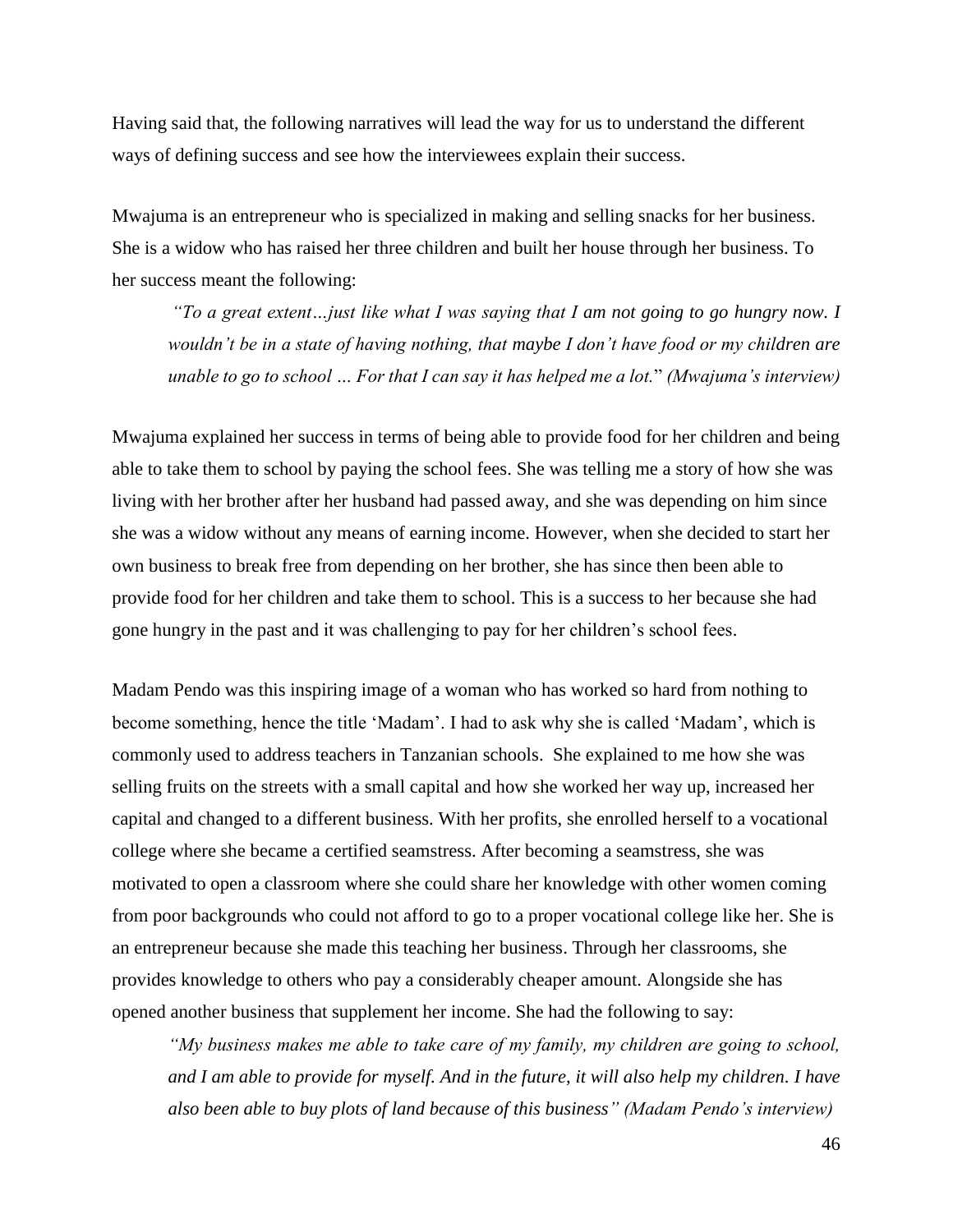For Madam Pendo, success to her means being able to take care of her family and manage her day to day life and having enough capital to expand her business because her vision is to build a school. But most importantly, success is being able to do something that will provide for her children in the future.

Another example, Rose, she explained her success in terms of being able to do certain things that she could not do when she did not have a business. As a stay at home mom it was a challenge for her to cover for basic costs like transportation costs:

*"It has helped me to pay -- for instance, today I can't say that I cannot pay for bus fare. Even at home, at least we can combine my income and my husband's. So, I don't ask him for much these days like in the past when I couldn't even afford my bus fare, as I was always asking for something, everything" (Rose's interview)*

To Rose her success was being able to do basic tasks like paying for her bus ticket from her own income instead of depending on her husband as she used to do before. She was excited with the fact that she no longer needed to ask to be given money. The situation was hard for her to bear and disempowering in a number of ways which pushed her to find ways to earn income. The fact that she can now contribute a share of her income to their household income meant a lot to her as a person and as an entrepreneur.

Additional example of success comes from Yusta who is a fabric designer, starting over again after the loss of her husband. As her business was picking up, she had the following to say about success:

*"… It has helped me to stand on my own considering that now, I am a widow. I am on my own but life goes on. Life goes on and my children are going to school. Although my relatives tend to help me from time to time but knowing that you are the one who takes care of the family, that makes me proud knowing that I can provide for my family every day, I thank God for that. There are times when I used to ask myself that what if I hadn't been working on my business? I would just end up staying at home now that my husband has passed away. Where would I even start? It would be very difficult, very difficult" (Yusta's interview)*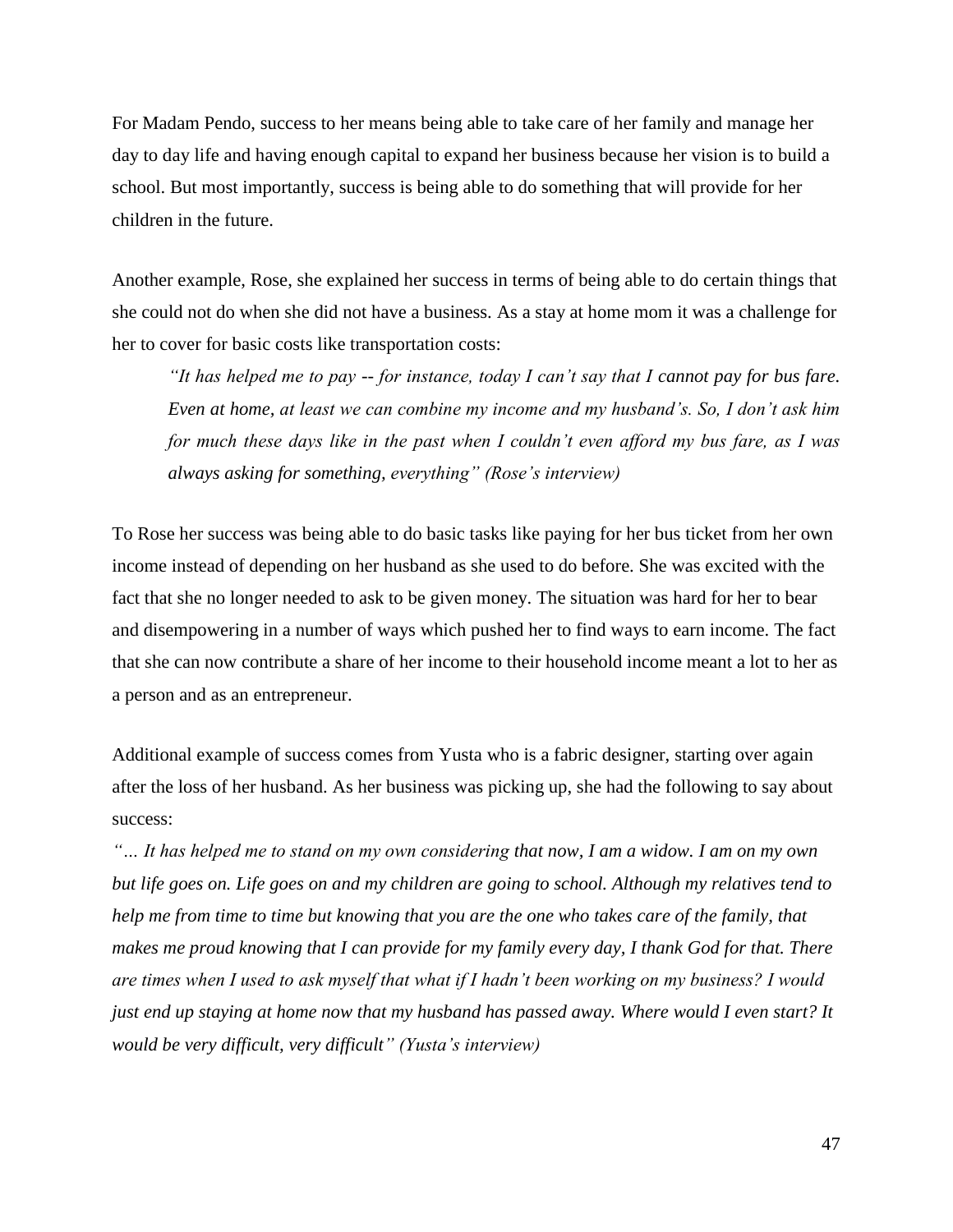For Yusta, success means having the ability to stand on her own and taking care of her family. To her success means having the opportunity to make income even after going through a tragedy of losing a loved one. Listening to her recalling the whole situation, you can see that to her being an entrepreneur felt like she was given a chance to better her life and her family.

Moreover, for Bumi, an entrepreneur who wears many hats and lives with her children while her husband is mostly away for business, success meant the following:

*"The business has been helpful especially at times like this when my husband is living far away from me, he living in another region at the moment. However, I am still able to do my daily responsibilities, I am not worried about that" (Bumi's interview)*

To Bumi, success meant that ability of her to take care of her family without depending on her husband who was away most of the time. She expressed her success through ability to perform her daily activities while making her own income without waiting on the help from the husband.

Mbonile, who had explained that it was challenging to make time for her business alongside family business, made the following remarks about what she viewed as success:

*"I can say that this is what I benefit from my soap business. I have been able to buy a plot from the profit of the soap making ... I have made friends ... yes, because I have friends now." (Mbonile's interview)*

Mbonile explained her success in terms of being able to buy a plot of land from her business profit but also the increase in her social capital. As much as making profit was important to her, she highlighted the importance of networks to an entrepreneur that were built by her getting out here. Through her business, she has been able to make friends, the business-related friends that she would not have met them had she not been in that business. To her this meant a lot not only for her personal growth as an entrepreneur but also for the business growth.

Mama Duda is an additional example of a woman whose journey was interesting and somewhat out of the ordinary. It is a common thing to find majority of entrepreneurs to have basic education, and not so many of them have acquired university education. That is why Mama Duda appeared to be a different interviewee from many others in terms of her knowledge and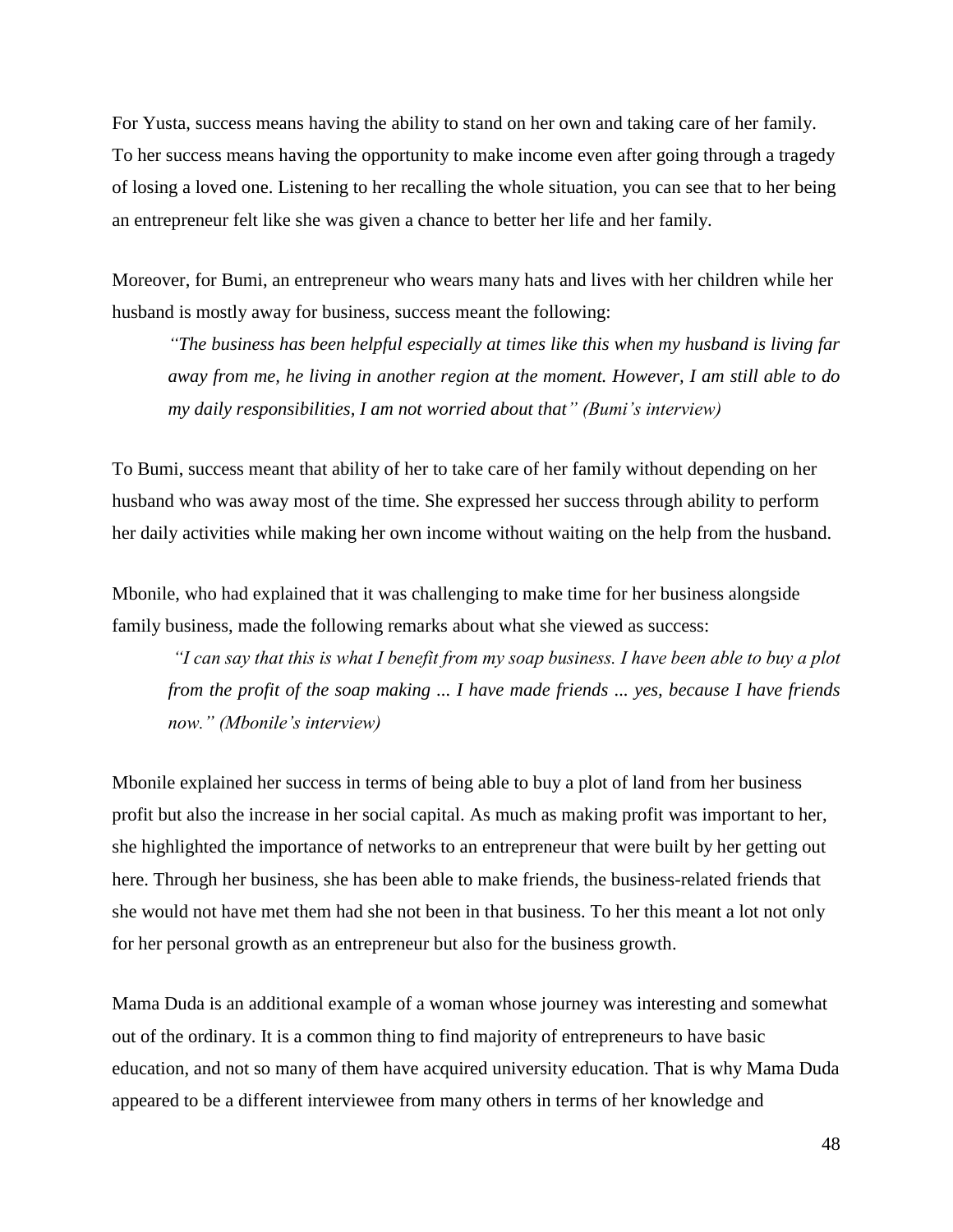experiences. She was a university graduate who was employed by the government but she decided to quit her job on her own will. She then opted for entrepreneurship because she saw the opportunity to do what she liked and get the freedom to be around her home with her children. Unlike others, for her it was important to be at home raising her children instead of being occupied with a career. Entrepreneurship provided her with that possibility and she took it. She had so much to say about her journey in entrepreneurship and what success meant to her.

*"When I was teaching those girls (to become seamstresses), I was so happy because I can see that one of them is now in Mabibo, married, another one is in Kimara, the other one is in Morogoro. The third of them is in Moshi and she has already opened her third office" (Mama Duda's interview)*

In her spare time, she was teaching young women who were working as housemaids how to become seamstresses. For her it was fulfilling to see that she could give back her knowledge and help others to learn and be able to employ themselves. After they finished the training, many of those women were no longer housemaids, they moved out and started their own businesses. This was a success to her because she taught these young women to liberate themselves and start their own businesses, considering that housemaids are among the lowest paid group of workers in Tanzania.

Another thing that meant a lot to Mama Duda as an achievement was getting the time to raise her daughters and guide them closely. That was something that was bothering her when she was employed and had little time to be with her children as she said:

*"I like children so much even my husband tells our children that your mom quitted her job because of you" (Mama Duda's interview)*

So, her success among other things comes from seeing others succeeding and but mostly importantly seeing her children succeed as she had made the effort to be with them, teaching them and following up on their education which has made them excel in their studies as she proudly said:

"*I have seen the benefits of a mother spending time with her children. First of all, there is a discipline that comes from making follow ups in their education. They have done well*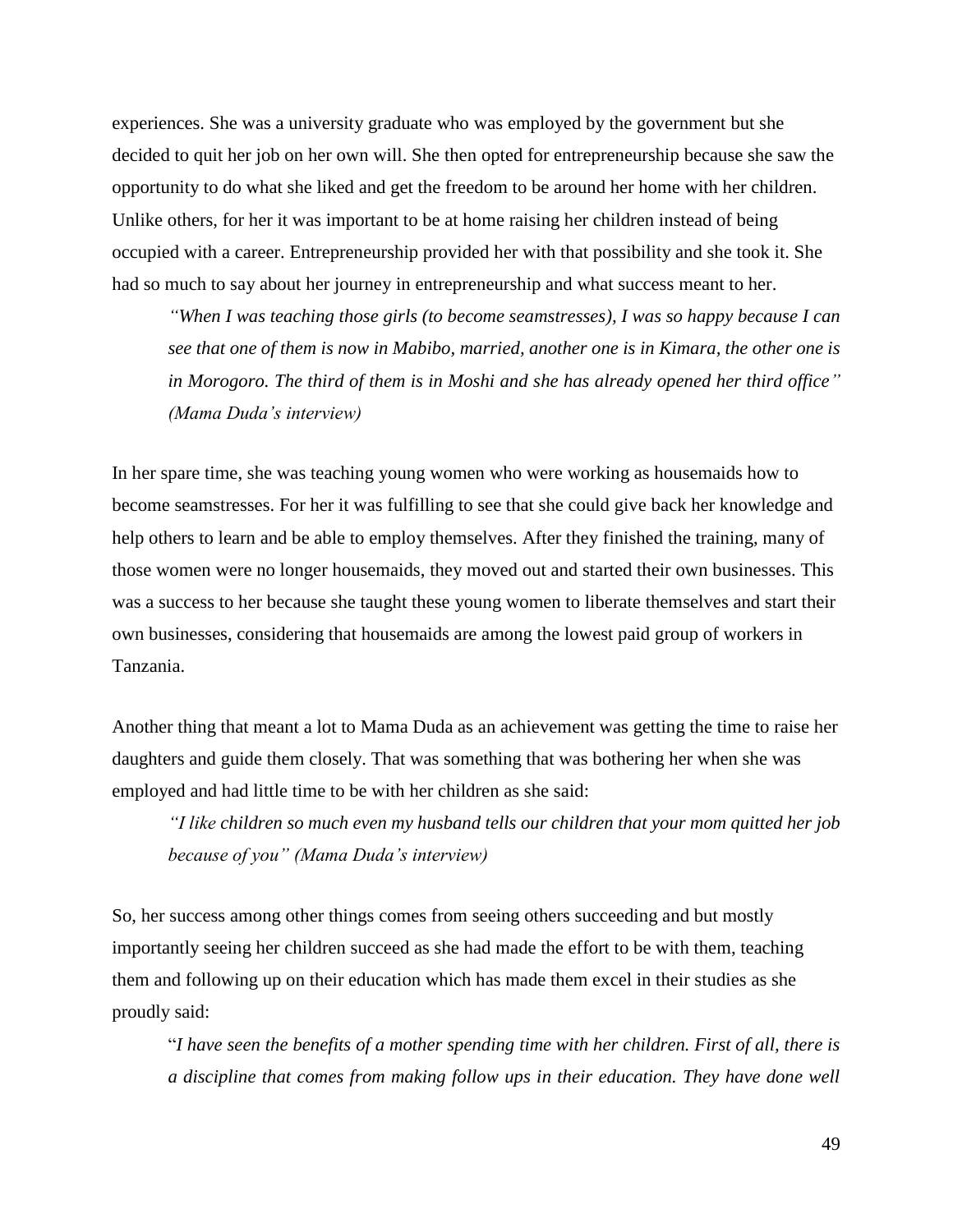*because they know that when they come home from school they will find their mother" (Mama Duda's interview)*

Mama Duda takes pride in helping others, which explains many of the choices she made in her journey. She always like to give back which is why she offered to train others as her mother had trained her. She made a choice to quit her job to stay at home in order to be close to her children while to do what she likes, making and designing clothes. She spoke passionately about how their mother taught them how to sew clothes from an early age and that had been something which she liked to do as a career. She makes an example of cases where there is an interaction between the gendered logic of entrepreneurship with the employment logic versus the family logic and entrepreneurship logic. And for this case, the family logic seemed to clash with employment logic where she had to decide how to deal with the situation without putting her family behind.

She decided to leave her job, something which a lot of women did not have at the time and opted for entrepreneurship instead. To the society, she was criticized as they thought that career path was not something for a woman of her education, it seemed to be like a waste of talent and education. To her, she was content because she could not risk choosing her family over her job. However, it seems as if she had to make that decision for her children since her husband was not at home most of the times due to work travels. In a way, although her husband did not tell her to quit, the situation left her with no option, she had to make a decision of which she chose to leave her job. I think that was brave of her. Then again, you can see all these decisions are coming from the point of because she is the woman, then she has to do whatever it takes to keep her family together. Because that is the kind of ideal that the society embeds in women from an early age. The good thing about this is that she is the one who made that decision and it was successful to her as she was able to do what she liked while making an impact in the lives of those around her, this was a more meaningful trade off. Hence there was a meaningful encounter that was born out of interactions between different logics such as entrepreneurship logic, family logic and social logic.

Therefore, looking at the narratives of success, we can see that there were different measures of success according to the interviewees' experiences. The definitions of success were mostly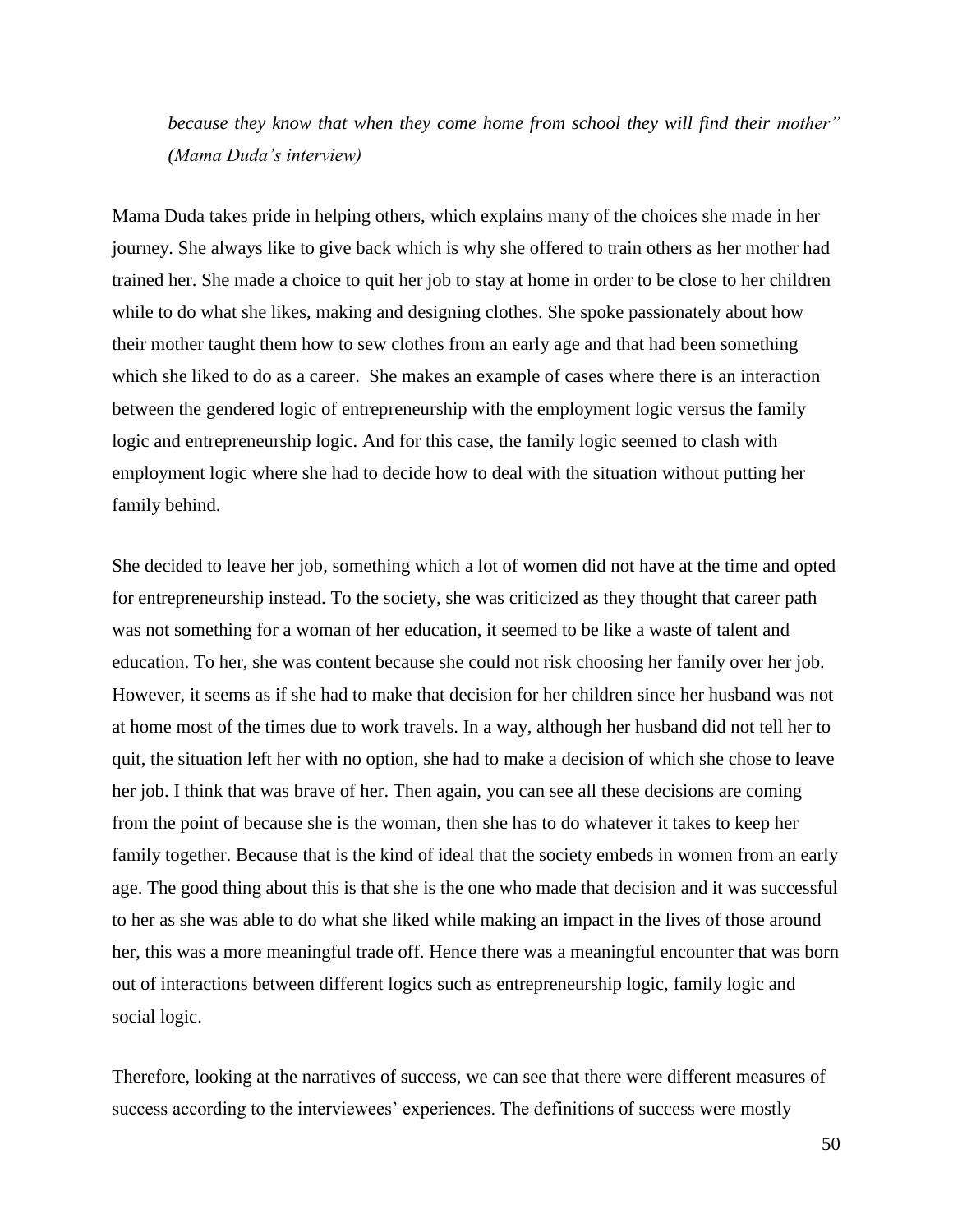gravitating towards changes in social wellbeing, increase of income and change of one's social status and position. Although the general awareness of what success means from the perspective of entrepreneurial logic is based on the economic factors, the interviews show that the increase of profits is as important as being able to help other people, sustaining oneself and family as well as establishing of networks. This means that there is more to entrepreneurship than just making profits and increasing income since to each of these people, success seemed to be like a journey that involves a number of ways that one can go through to reach their destination.

From the themes discussed above, it is clear that there are many institutional logics that emerge in women entrepreneurship in Tanzania. There was interaction between different logics that were either in conflicting or supporting relationship with each other. The conflicts between logics were manifested in situations where a woman entrepreneur was facing two or more issues that required her attention such as doing business and taking care of her family. Since being involved in these activities, it means that she is operating under different institutional orders of market and family, which imply that she will have to deal the prevailing logics such as economic (business) logic, social logic, family logic and individual logic. Dealing with logics for these women could mean compromising as well negotiating their position as women and as entrepreneurs. It is where they learn to juggle different roles such as being a wife, being a mom and being a businesswoman in order to find a balance within the contending logics. It is as if the performance of her business depends on her how well she can juggle with different logics in her life.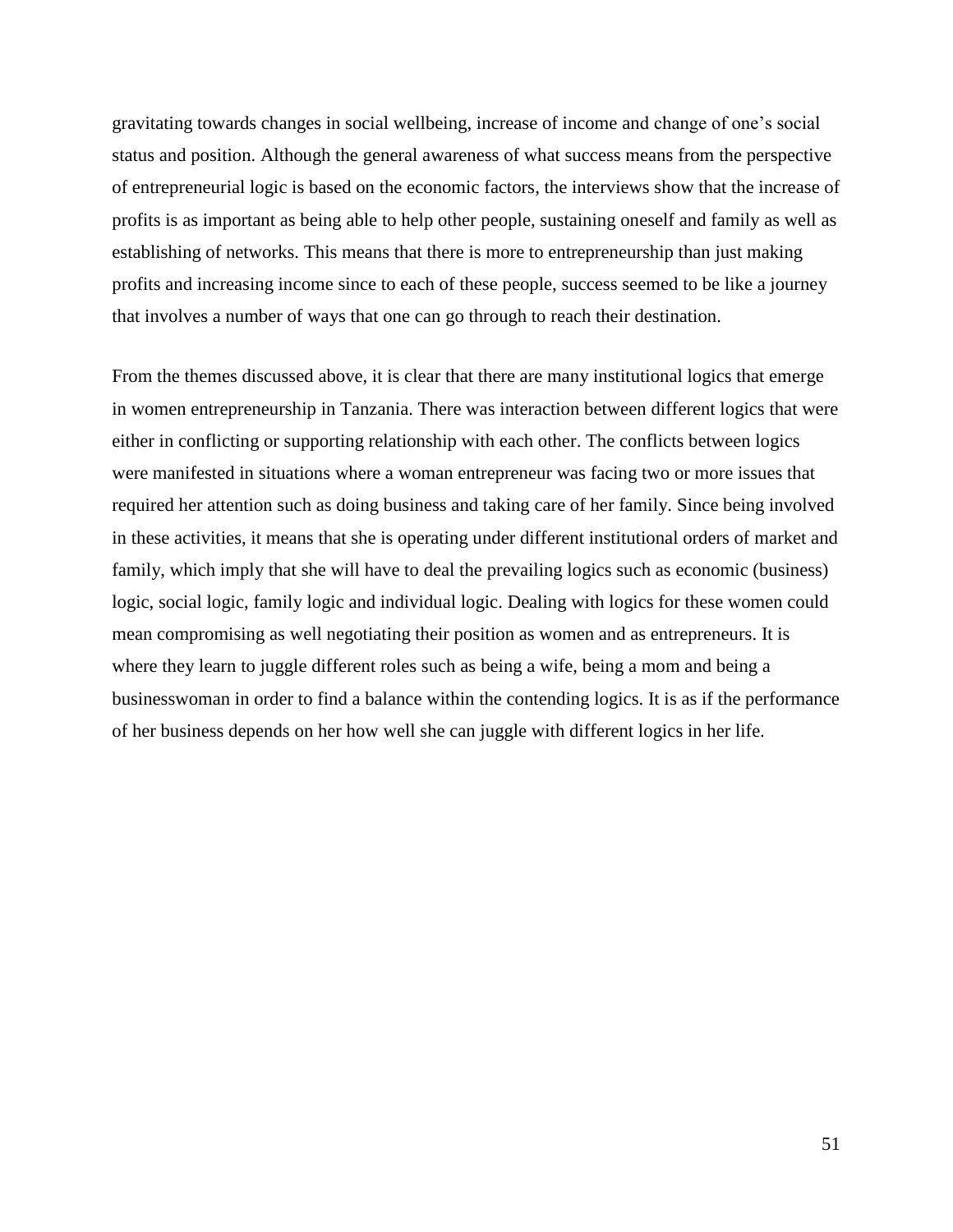## **5 CONCLUSIONS**

This chapter presents conclusions, recommendations and policy implications pertaining to the subject of women entrepreneurship as far as development is concerned. Different people around the world opt to become entrepreneurs as a means of self-employment and earning income. As a result, entrepreneurship has led to a number of employment opportunities and increase in income, which makes entrepreneurship one of the drivers of economy. The significant role played by entrepreneurs in the development of a country like Tanzania necessitated this study. In the search for further understanding of entrepreneurship particularly female entrepreneurship, I was guided by the following research question: How does dealing with the institutional logics show in women's success as entrepreneurs? How do different contestations of institutional logics manifest in women's performance as entrepreneurs? How do women deal with different logics and succeed in their entrepreneurial activities?

The findings indicate that women entrepreneurship as a context (or a sector) is potentially influenced by competing logics of different societal sectors such as logics of the market (business logics), family logics, individual logics, gender logics, religious logics, and social logics. Having said that in the process of understanding women entrepreneurship, it was important to learn who is a woman entrepreneur. Drawing from the institutional logics perspective, the concept of embedded agency suggests that interests, identities, values, and assumptions of individuals are embedded within prevailing institutional logics (Thornton & Ocasio, 2008). That means in order to learn about a person who is an entrepreneur, you have to look at how a person is embedded within different institutional orders of the society. As a woman entrepreneur, she is also a part of different institutional orders such as a family, market, profession and even religion. And all these institutional orders are connected through a system called society (Thornton & Ocasio, 2008).

A woman entrepreneur, as a businesswoman she becomes a part of a market institution, as a wife and a mother she becomes part of a family institution. As you can see all these institutions interact and shape the character of the woman entrepreneur because each institutional context tends to enable or constrain certain behaviors, expectations, decisions as well as interests. She is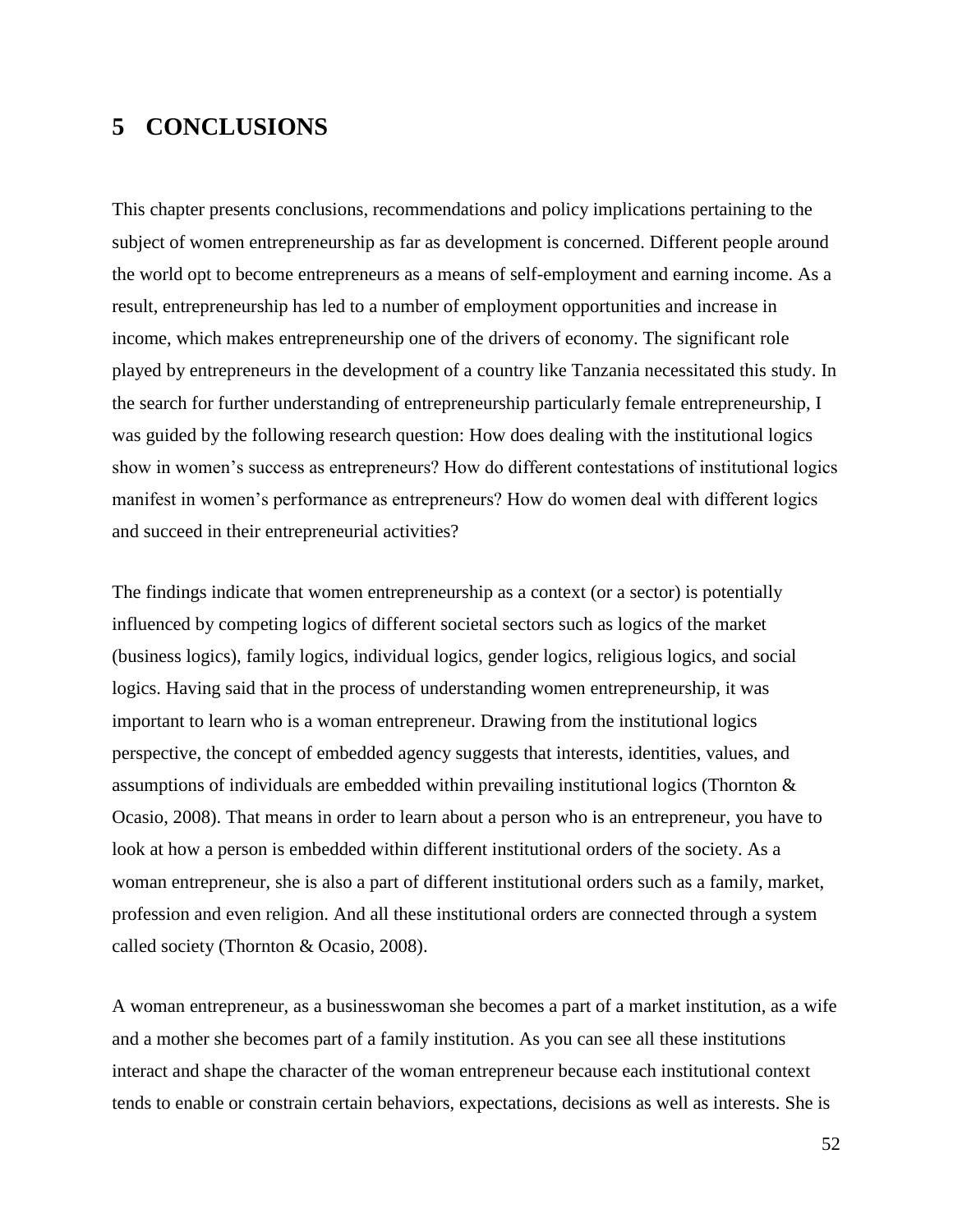the product of all the institutional contexts that combine together to make a particular culture. That means looking at a woman entrepreneur is not just about focusing on the entrepreneurial element of her life while ignoring the other parts of her life, she is not just a businesswoman, she is also wife and a mother. Like any other person, a woman entrepreneur is a product of a society that embeds certain ideals and ways of thinking that shape her as a person including her entrepreneurial self. Such kind of a perspective enabled the study to capture different stories of women entrepreneurs in the attempt to make sense of different logics that emerge.

As a result of being situated in different institutional contexts, women entrepreneurs encounter a number of complex situations and challenges. In order to deal with these situations, these women find themselves juggling with various institutional logics in order to succeed. Having learned that such dynamics are inevitable to any person, let alone an entrepreneur, I found out that the ability of one to deal with different logics has an influence on one's performance. For example, a woman who is involved in the family business but somehow manages to find time to start her own business, it means that she will have make time to be involved in both businesses in a way that the two will not collide. That is what I would call the act of juggling, something which all of these women tend to do in one way or another. However, there are cases when some women could not find time for the collective family activities and for their individual businesses and ended up focusing on the former over the latter, which put them in the position of making compromises, and hence sidelining their efforts to develop their businesses, careers or professions.

For these kinds of cases, institutional logics of family tend to clash with the individual and business logics whereby one's interests and decisions for business become different from those of her family. That is because, among other things, in the Tanzania culture, a woman is expected to perform the familial responsibilities above those of her own. It is what the society embeds in children through the gender roles that define how a woman is to be in relation to the man. So, instead of one having the time to focus on her business or career, familial responsibilities tend to take over the personal responsibilities. This explains why many women entrepreneurs prefer to work around their homes as it gives them a bit of control of the environment; they can be able to look after their families while at the same the ability to do their income generating activities.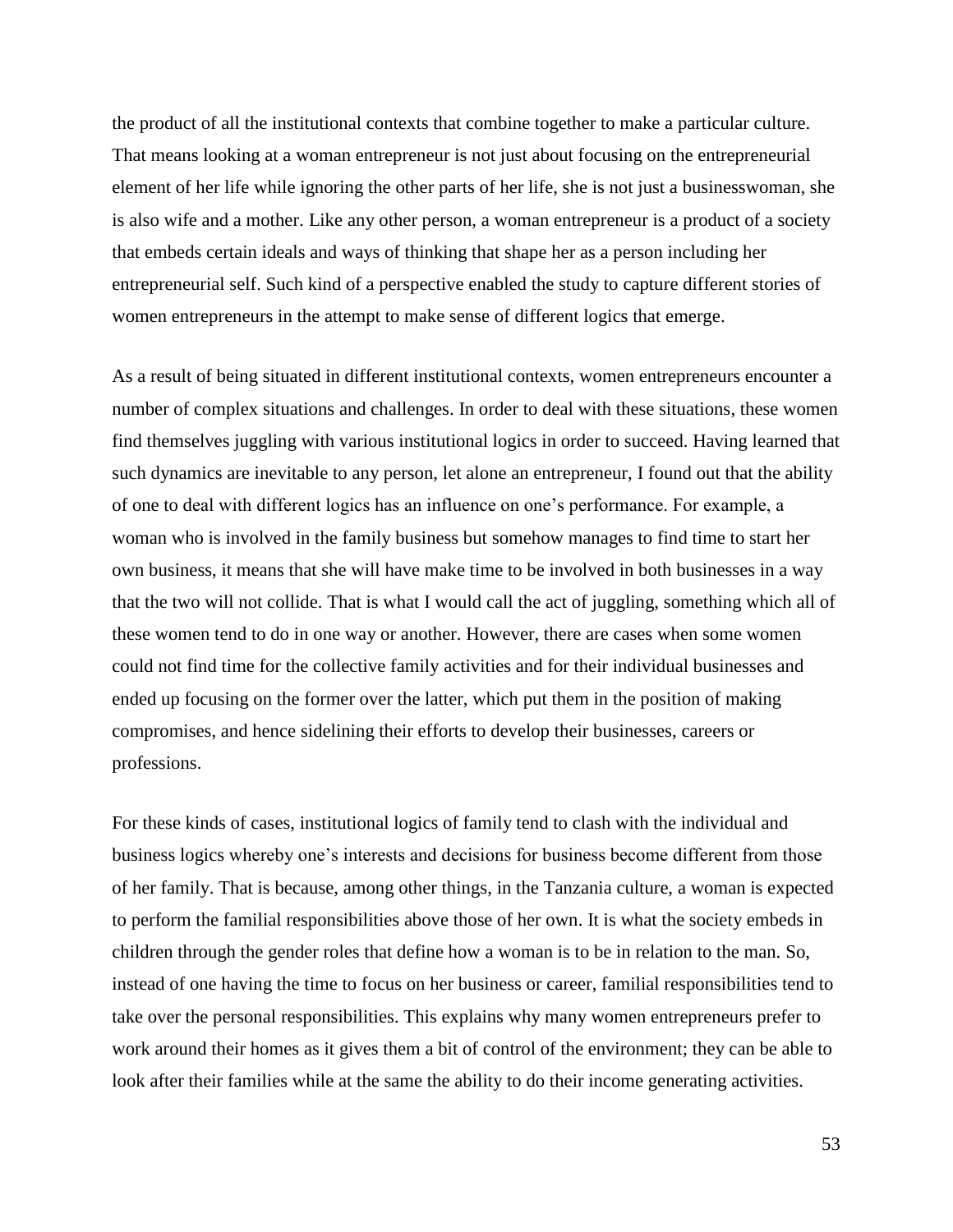Possibilities of paying for external help such as a nanny or a housemaid give women much more freedom and space from household responsibilities and more time to work on their business ventures. This was an interesting thing to me because having lived in Finland, I have seen how both women and men work in the households; house chores are done by everyone who has the ability to do the work. It is not just a woman's thing like the way it is in Tanzanian culture. Men tend to do the 'hard' work in the farms, industries, offices while women cook, clean, and take care of the children. Although that view has been changing due to education, globalization and changes in the economy, such view is still part of the Tanzanian culture. Among the interviewees, there were some women who were financially capable of hiring housemaids and also had some capital to employ more workers for their businesses. The other women, who were not able to hire outside help, were left with limited space to operate within the clash between the family logics and business logics.

Therefore, the interaction between different institutional contexts has shown that several logics tend to clash with each other. In the process of running a business and being a wife and a mother, a woman entrepreneur can find herself in the complex situation in which the two sides of her life collide, that is, the business logic and family logic clash with each other. Another situation is when religious logics and business logics clashed, for example, when one's decisions to let go of troublesome clients who won't pay their dues goes against the business logics of making profit. In these situations, the entrepreneurs do not deal with the customer in order to get their payments, but instead might decide to forgive them, as it is a good thing to do according to their religious beliefs.

Making compromises becomes a way to balance the dynamics between different logics that tend to clash. For example, in order to maintain one's family/marriage while still keep their business, one woman quit her formal job to become an entrepreneur in clothing and textile manufacturing but also to get time to be close to her daughters since her husband was also not around much due to busy work schedules. Compromises would also be made in situations where a woman entrepreneur finds that pushing for the entrepreneurial logic in issues like making profits, and investments would imply losing their focus on the things that mostly matter to them as women and their image in the society such as being a good person or virtuous woman.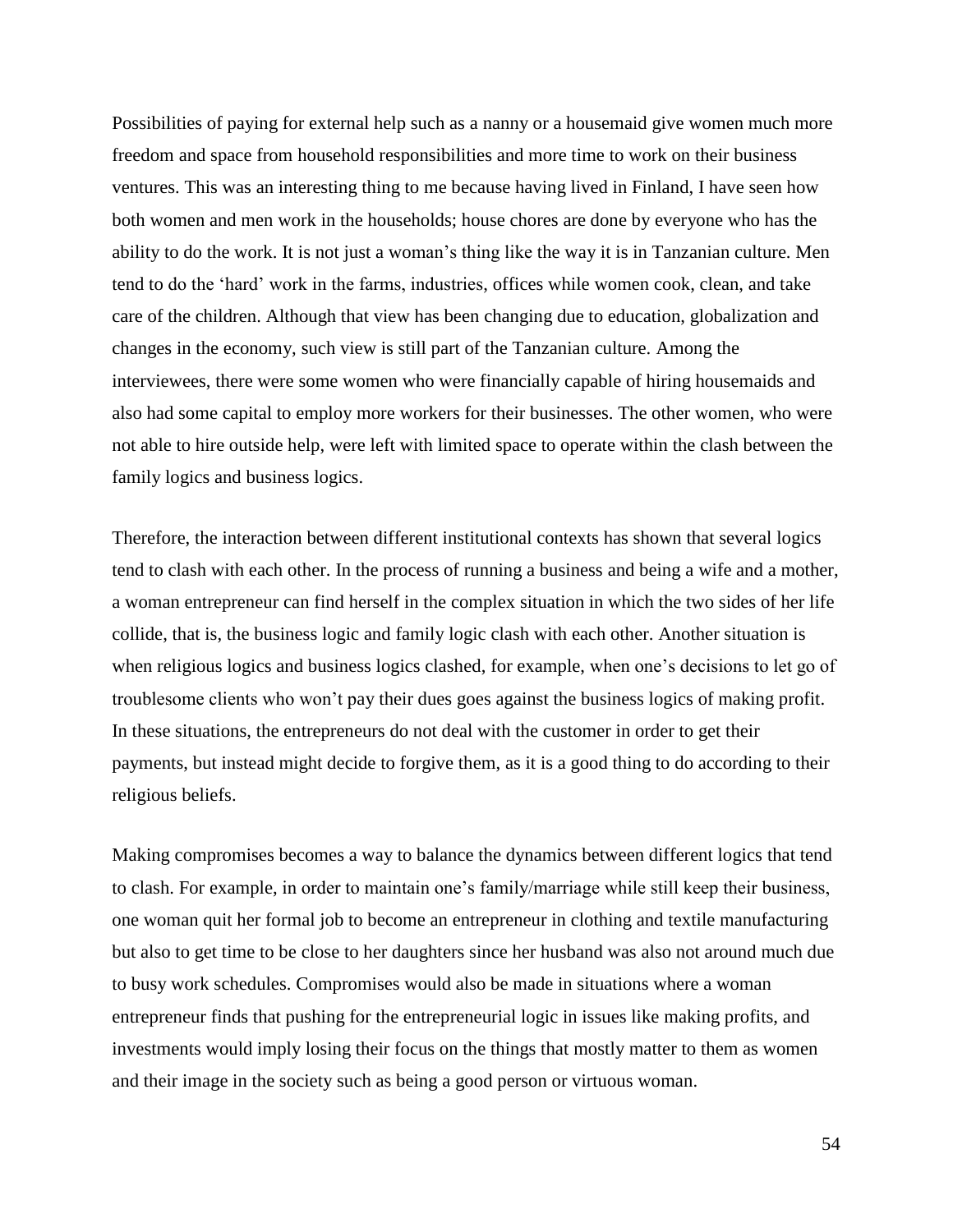Therefore, one's performance is determined by the ability of a person to devise ways of how to deal with different logics by making compromises and learning their priorities. Statements like if "I have to save my marriage, or family then I have to do this or that" were implied throughout the interviews were interviewees who were married when they found themselves in such conflicting situations. One of the women (Mama Duda) chose to quit her job (formal employment) in order to find time to be with her children and thus she opted for entrepreneurship which enabled her to do what she loved and 'save' her family at the same time. In this kind of context, it was kind of expected of her to make such a decision although no one told her to quit her job but her husband was not going to do so since it is expected of him to work because he is the man, the husband and the breadwinner in the household.

These kind of stories about women sidelining their careers to stay with their families or for certain types of jobs along with other stories of women entrepreneurs show us that studying about women related topics should take into consideration of the cultural environment of any woman (Ahl, 2012) and not take her out of context. This is because looking at one side of the entrepreneurial self can give a superficial understanding of the processes and complexities that come together in the shaping of this entrepreneurial mind (Anderson, 2015). A good understanding of why one chooses to become an entrepreneur, work around her home and the kind of business she does, comes from looking at her as a whole person who is situated within different institutional orders that operate in a society not just as an individual person.

### **5.1 Reflections and Lessons Learned**

Qualitative design has helped me to learn from real life stories that I would not have achieved otherwise through a quantitative design Strauss and Corbin (1998). The nature of the research design provided the study with room for the women entrepreneurs to have a conversation about their day to day lives as entrepreneurs. They took time to reflect on their journeys so far and hence appreciate what could have been taken for granted in many of the economics-oriented studies of entrepreneurship focused on the quantifiable entities. As argued by Anderson (2015), narrative method offers a meaningful way to tap into the 'prosaic and everyday' aspects of entrepreneurship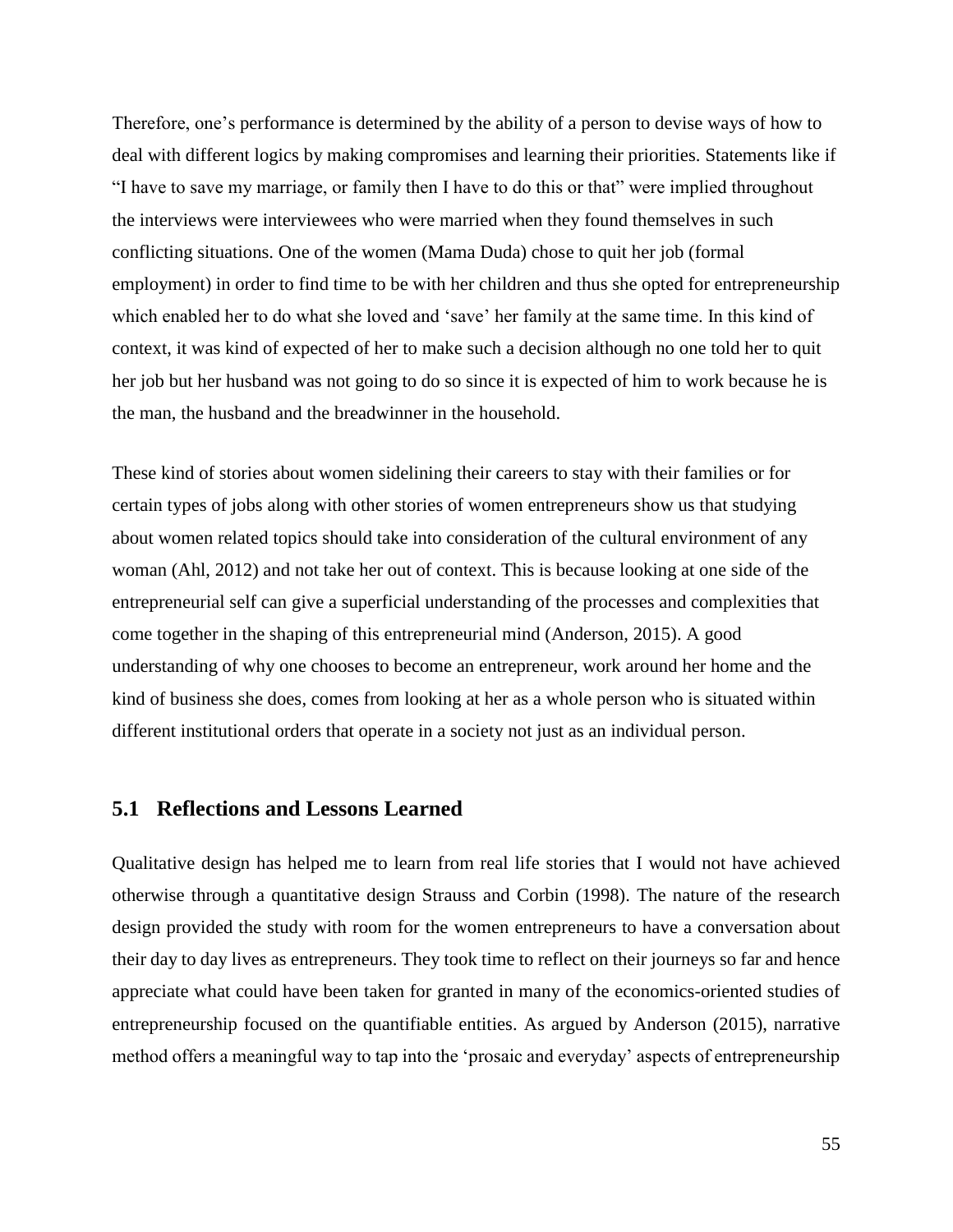which helps us in the sense making but also sense giving, in order to understand what they do in relation to who they are as entrepreneurs.

Through their stories, we have seen that there is no single definition of success but success means different things to people (Ahl & Marlow, 2012). Through the dominant economic paradigm within entrepreneurship and the development agenda, there is a tendency of viewing success only from the economic point of view. That is how much money one has made, what are the profits and losses, without considering the social environment that one is operating (Anderson, 2015). For example, is one getting the support of their spouse or children in their undertakings? People make sense of their successes based on their journeys by looking at how far they have come. To some, success means not going hungry, to others success means being able to take their children to school while to others success means being able to pay for their own personal bills like buying a bus ticket. They may seem small, but these little achievements matter the most to them and those around them.

Women entrepreneurs face several obstacles that are related to how they are positioned in the society within the particular culture. If a woman wants to start a business or an income generating activity, somehow it means challenging the established norms in the culture where a man is the supposedly breadwinner in the household. When she manages to overcome that barrier and be able to start her business, there are still other societal barriers especially the attitudes towards women making their own way. Such attitudes do not make it easy to operate such as the male norm in the business field which makes for a lot of second-guessing and hence the fear of not making it because it has been a male dominated field. For example, there was a certain man who did not want his wife to have her business and move around because she thought she will attract other men. He also argued that she did need not to trouble herself with making extra income while he is the man who is working and can provide enough for his family.

Through these women's stories, you can see that it takes a lot of will power and courage to even make a first step to start a business and become an entrepreneur because most of them do not find their environment supportive. Therefore, we cannot ignore that and concern ourselves with statements such as women entrepreneurs' performance is lower compared to men entrepreneurs as reinforced by the neoliberal notions of development (Naudé, 2010) without taking into

56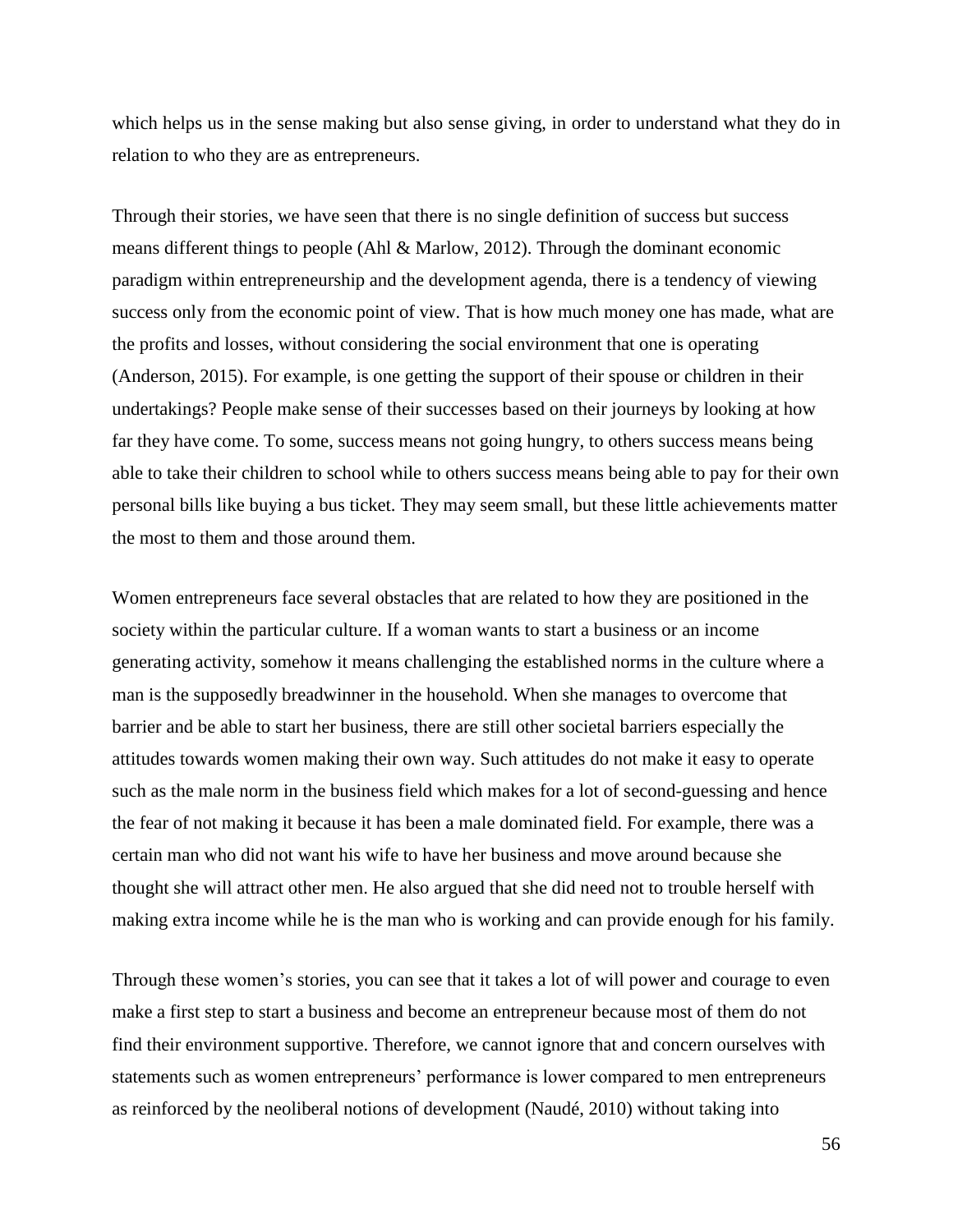account the societal standards and norms that have hardened the entry of women into businesses in the first place. This kind of understanding can only be achieved from looking at the entrepreneur as a person who is embedded within different institutional orders that operate in a society (Thornton & Ocasio, 2008).

Therefore, evaluating the performance of male versus female entrepreneurs based on the same indicators can be misleading if the institutional contexts upon which the two groups operate are ignored. This is because the environment under which these groups of entrepreneurs work are not on equal footing. The freedom of mobility for example for men and women is different as shown by one of the interviewees who could not travel for her business because the husband would not approve while he could travel as much as he wanted. Being aware of these logics will help development planners to make programs that are more conscious of these dynamics and gendering processes that create barriers for women entrepreneurs to perform as well as their male counterparts.

Looking back at the choice that I made of using this theoretical perspective of institutional logics (Thornton & Ocasio, 2008), I can say there was not so much that I could find in the literature about institutional logics approach in relation to my topic and setting. I think that maybe had I used another theoretical approach, such as the discourse theory, feminist theory or gender theory, I would have other kinds of results. However, this study did bring something new to the institutional logics approach in the sense that I did not only use the ready-made institutional logics and categorizations that are made in the literature, but also produced different logics from the data. As I used the approach to examine issues that were happening within the African context, not common context for the approach, it made the dialogue more meaningful to develop new set of logics that were coming from the data that was collected in the said context.

### **5.2 Significance and suggestions for development research**

Entrepreneurship is both a social and economic process (Anderson, 2015). Treating it as such creates room for understanding female entrepreneurship with a wider perspective and not a narrowed one that only focuses on the economic part of it. That means development planning or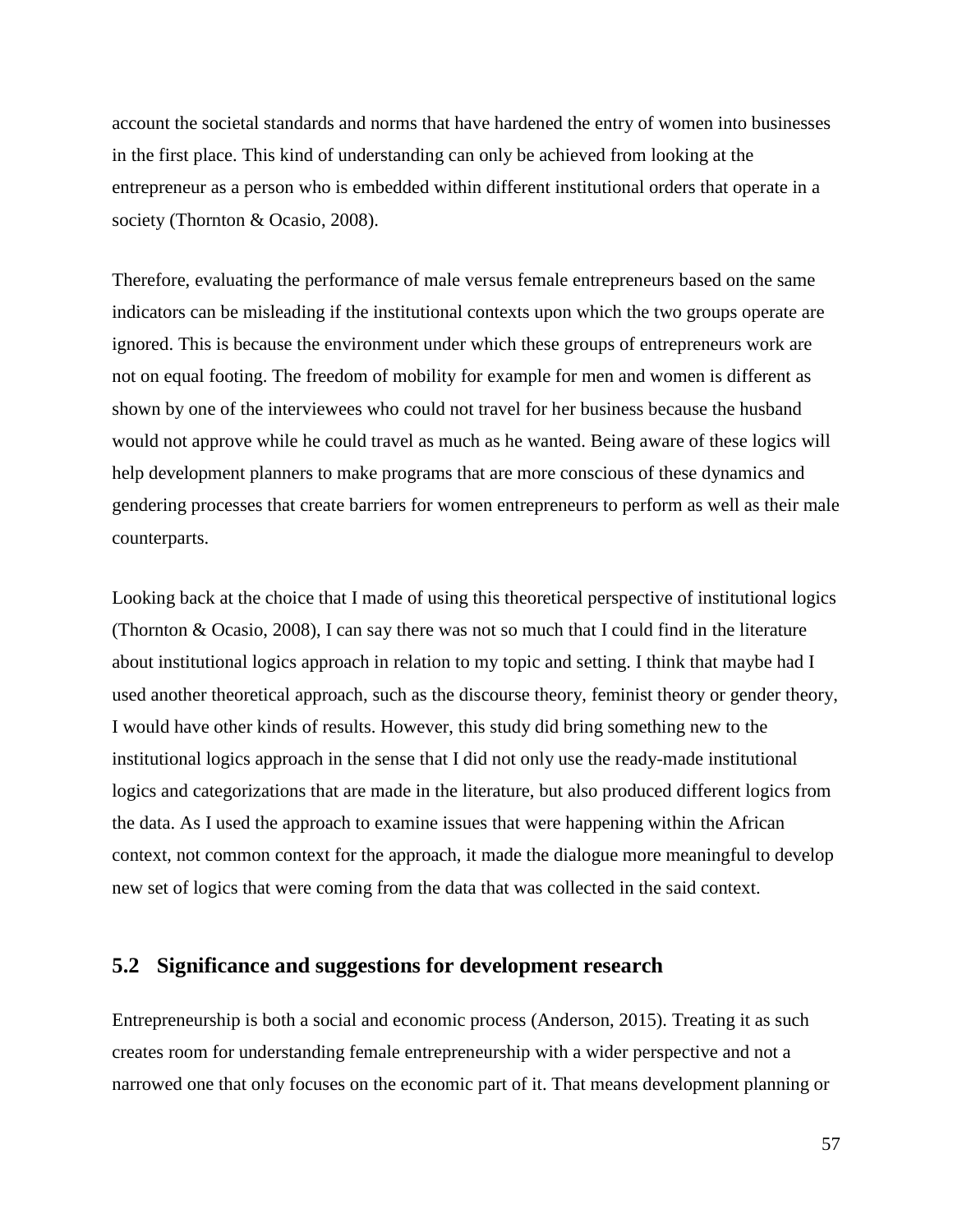programs that targets women entrepreneurs simply for the economic function or profit will only come up with halfway results. Instead of looking at a woman entrepreneur solely as an entrepreneur, one needs to consider the context, the cultural environment and how a woman is perceived in such a place. That will enable the designing of more conscious programs and plans that will take into account of the woman and how she is situated in the society. In addition to that gendering processes that create barriers for women entrepreneurs to perform well as men entrepreneurs need to be changed.

In other words, evaluating the performance of male versus female entrepreneurs based upon same indicators can be misleading because the environment under which these two groups of people operate is not equal. How a woman entrepreneur is positioned and situated in any context, is different from a man entrepreneur. Culturally, a woman cannot be separated from familial care by guaranteeing to be there for her children and husband; a man, on the other hand, does not necessarily have to be around as long as he provides income for example. That means a man entrepreneur can have more time and freedom to work on his business ventures compared to a woman entrepreneur.

As far as entrepreneurship is concerned, development programs that focus on women microcredit projects as panacea for poor women in developing countries like Tanzania, need to take into account different ways of understanding or measuring success for an entrepreneur because success happens differently and therefore means different outcomes to people. This implies that different development programs should reinforce learning and measuring success through indicators that go beyond the economic ones. For some of the women participants, success for them meant that they were able to pay for their children's school fees or to have their own income instead of depending on their husbands entirely as they did before. Such kind of progress pushes one to work harder knowing that those around them are well taken care of. Ignoring what such success means to them and only focus only on how much money one has made or whether one has managed to pay her credit, misses the whole point of what development means to a particular woman (Robin, 2003).

Since it appeared to me that a clash between logics had something to do with the way men and women are positioned in the society, for further research, I would like to explore that angle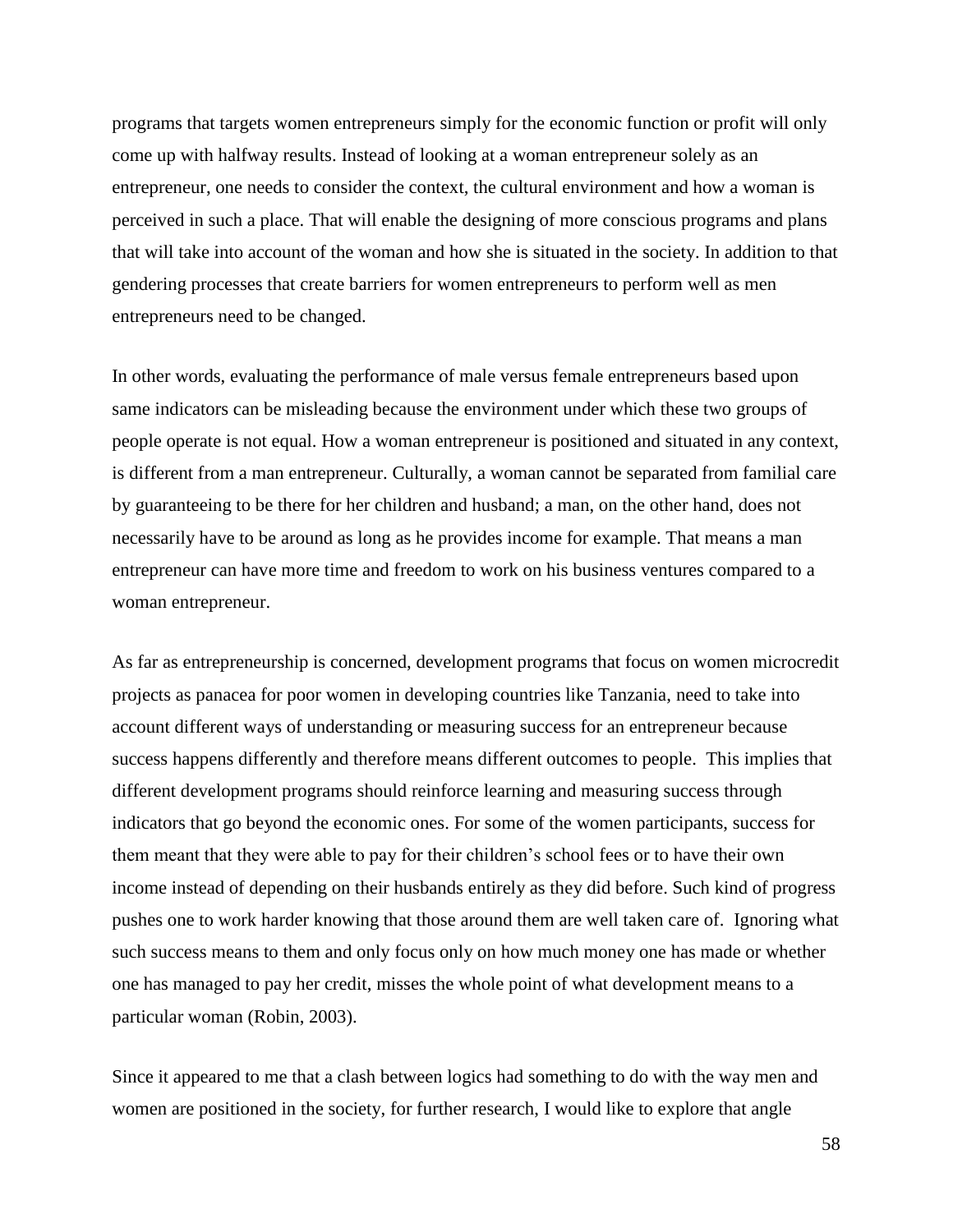within entrepreneurship. I would like to find out more about the role that culture plays in entrepreneurship and find out how the knowledge from that particular culture can be used as a tool to enhance and promote better participation of men and women within the field of entrepreneurship. From the understanding in the research, there were different cultural practices and norms that created a certain effect on women entrepreneurship, which might not necessarily have the same effect on men entrepreneurship. It would be interesting to find out about these differences between the men and women entrepreneurs. From the knowledge gathered, I expect to come up with better ways to address the gaps within the cultural norms and practices, through negotiating the need for a better and informed understanding of the position of a man and a woman in the society and how that translates into the entrepreneurial process.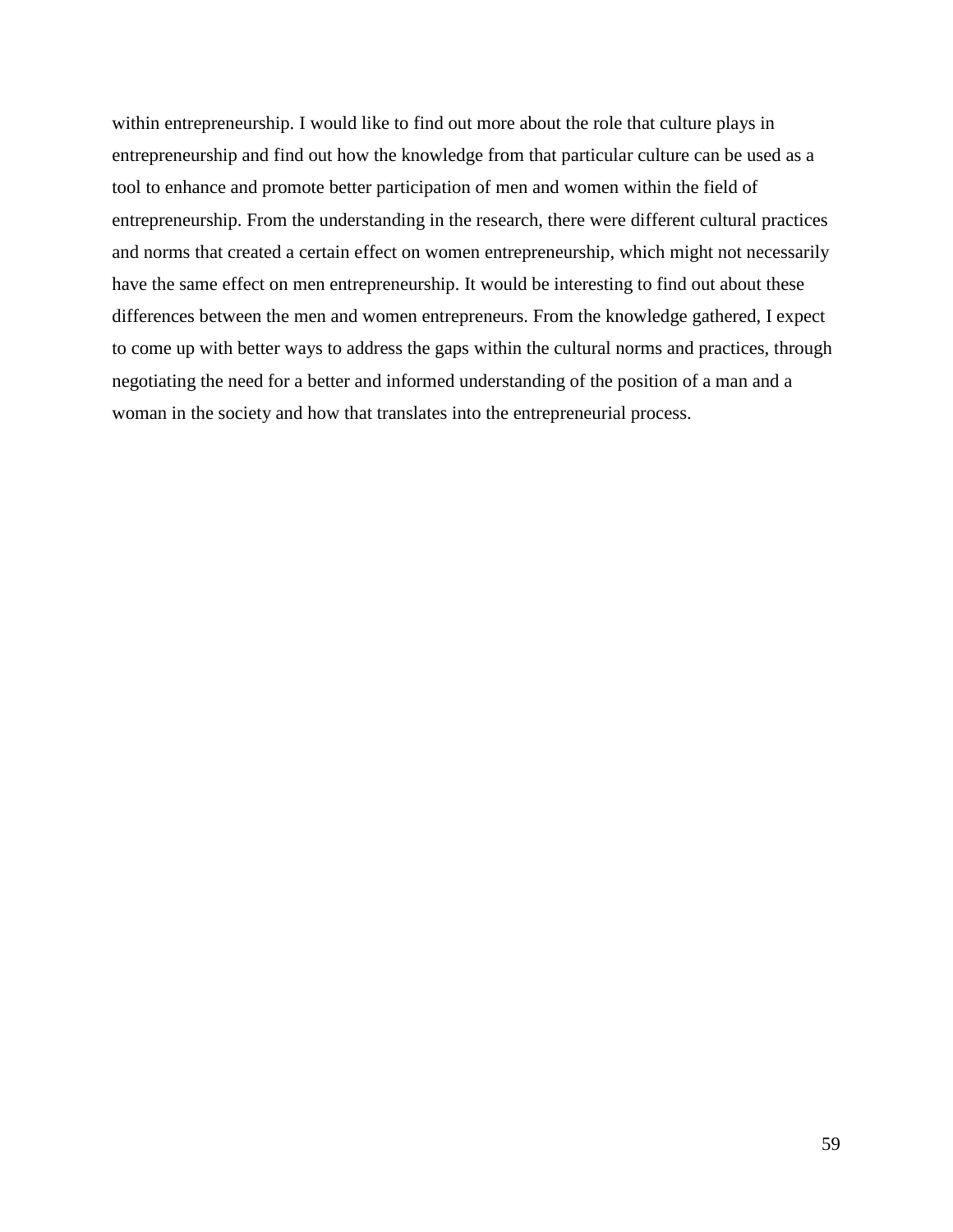### **BIBLIOGRAPHY**

- Ahl, H. (2006). Why research on women entrepreneurs needs new directions: *Entrepreneurship Theory and Practice, 30*(5), 595-621. https://journals-sagepubcom.ezproxy.jyu.fi/doi/abs/10.1111/j.1540-6520.2006.00138.x
- Ahl, H., & Marlow, S. (2012). Exploring the dynamics of gender, feminism and entrepreneurship: Advancing debate to escape a dead end? *Organization*, *19*(5), 543–562. https://doi.org/10.1177/1350508412448695
- Ahmad, N. & Seymour, R. (2008). Defining entrepreneurial activity: Definitions supporting frameworks for data collection. *OECD Statistics Working Papers*, No. 2008/01, OECD Publishing, Paris. [https://doi.org/10.1787/243164686763.](https://doi.org/10.1787/243164686763)
- Alkire, S. (2005). Why the capability approach? *Journal of Human Development, 6*(1), 115-135. https://doi-org.ezproxy.jyu.fi/10.1080/146498805200034275
- Andrews, M., Squire, C., & Tamboukou, M. (2008). *Doing narrative research*. Thousand Oaks, CA: Sage Publication.
- Anderson, R. A. (2015). Conceptualizing entrepreneurship as economic explanation and the consequent loss of understanding. *International Journal of Business and Globalization, 14*(2), 145-157.
- Bamberg, M. (2012). Narrative analysis. In H. Cooper, P. M. Camic, D. L. Long, A. T. Panter, D. Rindskopf, & K. J. Sher (Eds.), *APA Handbook of Research Methods in Psychology, Vol. 2. Research Designs: Quantitative, Qualitative, Neuropsychological, and Biological* (85-102). Washington, DC, US: American Psychological Association.
- Bold, C. (2012). *Using narratives in research*. London: Sage Publications.
- Bosma, N. & Levie, J. (2010). Global Entrepreneurship Monitor Executive Report 2009. Online [file://fileservices.ad.jyu.fi/homes/elnsngwa/My%20Documents/1313079015GEM\\_2009\\_G](file://///fileservices.ad.jyu.fi/homes/elnsngwa/My%20Documents/1313079015GEM_2009_Global_Report_Rev_140410.pdf) lobal Report Rev 140410.pdf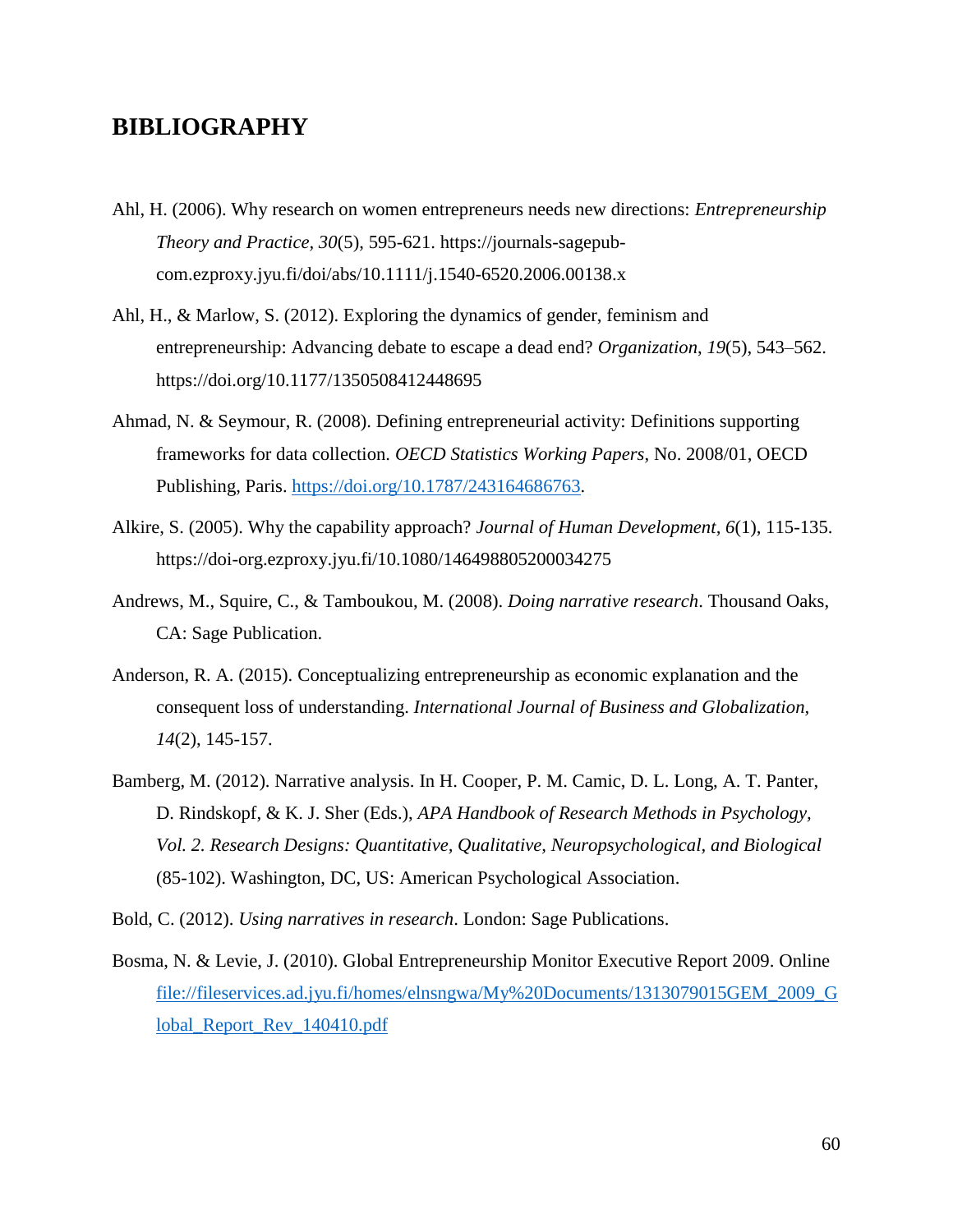- Bruni, A., Gherardi, S., & Poggio, B. (2004). Entrepreneur-mentality, gender and the study of women entrepreneurs, *Journal of Organizational Change Management, 17*(3) 256-268. https://search-proquest-com.ezproxy.jyu.fi/docview/197609031?accountid=11774
- Caron, C. M., and Margolin, S. A. (2015). Rescuing girls, investing in girls: A critique of development fantasies. *Journal of international development*, *27*(7), 881– 897. doi: 10.1002/jid.3146.
- Isserles, R. G. (2003). Microcredit: The rhetoric of empowerment, the reality of "development as usual". *Women's Studies Quarterly, 31*(3), 38-57. [https://search-proquest](https://search-proquest-com.ezproxy.jyu.fi/docview/233638267?accountid=11774)[com.ezproxy.jyu.fi/docview/233638267?accountid=11774](https://search-proquest-com.ezproxy.jyu.fi/docview/233638267?accountid=11774)
- Jagero, D. N and Kushoka, I. (2011). Challenges facing women micro entrepreneurs in Dar es Salaam, Tanzania. *International Journal of Human Resource Studies, 1*(2), 1-9. doi:10.5296/ijhrs.v1i2.1023
- Jamali, D. (2009). Constraints and opportunities facing women entrepreneurs in developing countries: A relational perspective. *Gender in Management, 24*(4), 232-251. doi:http://dx.doi.org.ezproxy.jyu.fi/10.1108/17542410910961532
- Kamata, N (2010). Mwalimu Nyerere's ideas on land. In Chachage, C., & Cassam, A. (eds.), *Africa's liberation: The legacy of Nyerere* (105-119). Pambazuka Press; and Fountain Publishers: Kampala, Uganda.
- Kiggundu, M. N. (2002). Entrepreneurs and entrepreneurship in Africa: What is known and what needs to be done. *Journal of Developmental Entrepreneurship, 7*(3), 239-258. https://search-proquest-com.ezproxy.jyu.fi/docview/208434519?accountid=11774
- Kozubíková, L., Dvorský, J., Cepel, M. & Balcerzak, A. P. (2017). Important characteristics of an entrepreneur in relation to risk taking Czech Republic case study. *Journal of International Studies*, *10*(3), 220-233. doi:10.14254/2071-8330.2017/10-3/16
- Maynes, M. J., Pierce, J. L. and Laslett B. (2008). *Telling stories: the use of personal narratives in the social sciences and history*: Ithaca, NY: Cornell University Press.
- McDade, B and Spring, A. (2005). The 'new generation of African entrepreneurs': Networking to change the climate for business and private sector‐led development. *Entrepreneurship & Regional Development 17*(1), 17-42. doi: 10.1080/0898562042000310714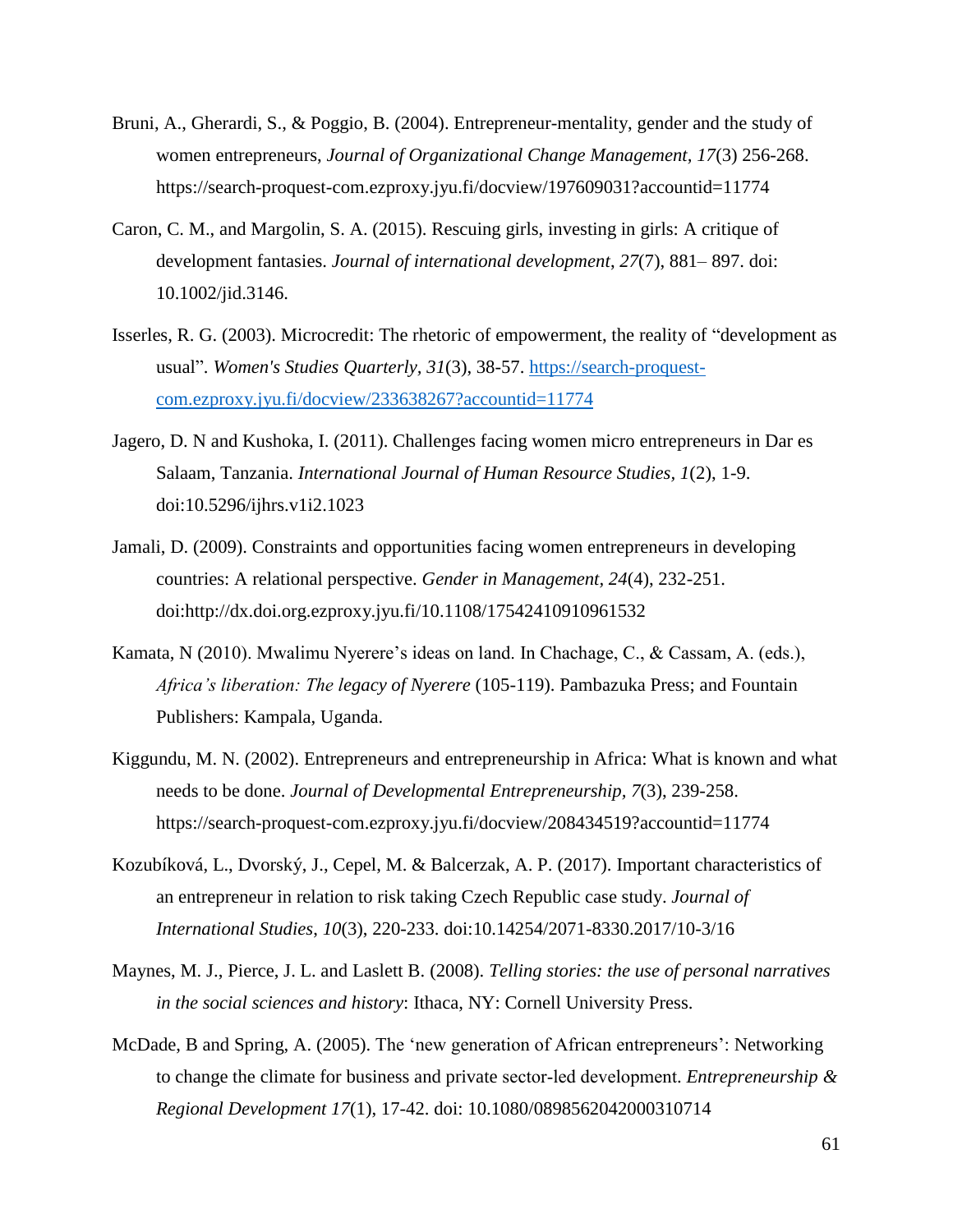- Minniti, M., Allen, E. and Langowitz, N. (2006). The 2005 Global entrepreneurship monitor special topic report: women in entrepreneurship. Center for women leadership, Babson College. Babson Park, MA.
- Minniti, M., & Naudé, W. (2010). Introduction: What do we know about the patterns and determinants of female entrepreneurship across countries? *The European Journal of Development Research*, *22*(3), 277-293. doi[:http://dx.doi.org.ezproxy.jyu.fi/10.1057/ejdr.2010.17](http://dx.doi.org.ezproxy.jyu.fi/10.1057/ejdr.2010.17)
- Mori, N. (2014). Women's entrepreneurship development in Tanzania: insights and recommendation. Institute of management and entrepreneurship Development: ILO Report. International Labor Office: Geneva.
- Naudé, W. (2010). Entrepreneurship, developing countries, and development economics: New approaches and insights. *Small Business Economics*, *34*(1), 1-12. doi:http://dx.doi.org.ezproxy.jyu.fi/10.1007/s11187-009-9198-2
- Naudé W. (2010) Promoting entrepreneurship in developing countries: Policy challenges. Policy Brief; United Nations University.
- Ngowi, H. P. (2009) Economic development and change in Tanzania since independence: The political leadership factor, *Journal of Political Science and International Relations*, 3(4), 259-267.
- Pérez-Pérez, C., & Avilés-Hernández, M. P. (2016). Explanatory factors of female entrepreneurship and limiting elements. *Suma De Negocios*, *7*(15), 25-31. doi:10.1016/j.sumneg.2015.12.004
- Polkinghorne, D. E. (1988). SUNY series in philosophy of the social sciences. Narrative knowing and the human sciences. Albany, NY, US: State University of New York Press.
- Rutashobya, L. (1995). Women in business: entry and performance barriers. Unpublished research report, University of Dar es Salaam.
- Saul, J. S. (2012). Tanzania Fifty Years On (1961–2011): Rethinking *ujamaa*, Nyerere and socialism in Africa. *Review of African Political Economy*, *39*(131) 117-125. doi:10.1080/03056244.2012.662386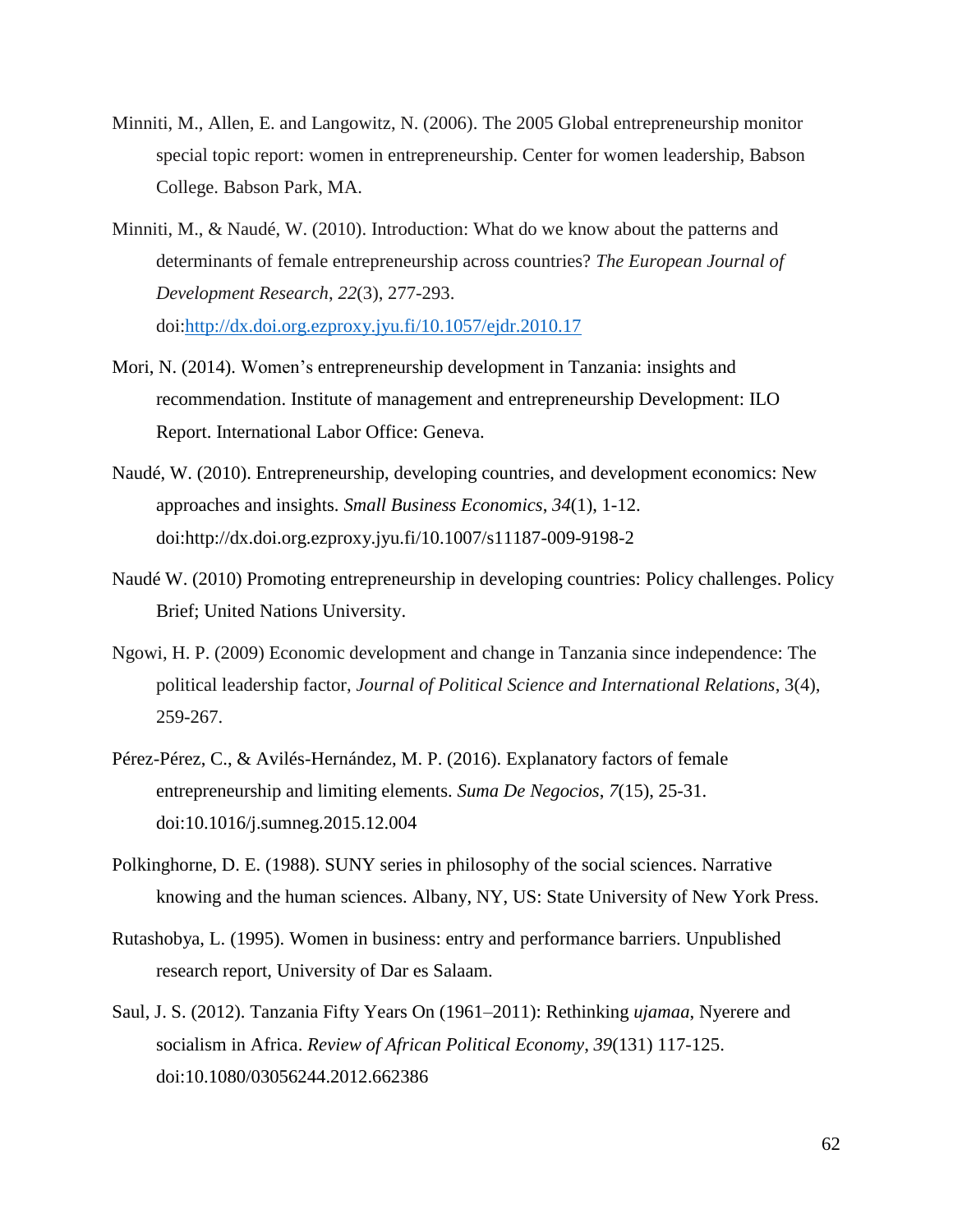Sen, A (1999). *Development as freedom*. Oxford University Press. Oxford.

- Sigalla, R. J. & Carney, S. (2012). Poverty reduction through entrepreneurship: Microcredit, learning and ambivalence amongst women in urban Tanzania. *International Journal of Educational Development*, *32*(4), 546-554. doi:10.1016/j.ijedudev.2012.02.011
- Silverman, D. (2001). Interpreting qualitative data: methods for analyzing, talk, text and interaction  $(2<sup>nd</sup>$  edition). Thousand Oaks, London.
- Spring, A. (2009). African women in the entrepreneurial landscape: reconsidering the formal and informal sectors. *Journal of African Business, 10*(1), 11-30. doi:10.1080/15228910802701296
- Ssendi, L., & Anderson, A. R. (2009). Tanzanian Micro Enterprises and Micro Finance: The Role and Impact for Poor Rural Women. *The Journal of Entrepreneurship, 18*(1), 1–19. <https://doi.org/10.1177/097135570801800101>
- Stevenson, L & St-Onge, A. (2005). Support for growth-oriented women entrepreneurs in Tanzania. Program on boosting employment through small enterprise development, job creation enterprise Department. Geneva, International Labor Organization.
- Strauss, A., & Corbin, J. (1998) Basics of qualitative research: Techniques and procedures for developing grounded theory. Thousand Oaks, CA: Sage Publications, Inc.
- TGT (Tanzania Gatsby Trust Fund) Annual Report and Accounts 2012. Online at [http://tgt.or.tz/wp-content/uploads/2017/12/2012-Tanzania-Gatsby-Trust-Annual-Report-](http://tgt.or.tz/wp-content/uploads/2017/12/2012-Tanzania-Gatsby-Trust-Annual-Report-2012.pdf)[2012.pdf](http://tgt.or.tz/wp-content/uploads/2017/12/2012-Tanzania-Gatsby-Trust-Annual-Report-2012.pdf)
- Thornton, P. H., & Ocasio, W. (2008). Institutional logics. In Greenwood, R., Oliver, C., Sahlin, K & Suddaby, R (Eds). *The SAGE handbook of organizational institutionalism* (99-129). London: SAGE Publications Ltd. doi: 10.4135/9781849200387.n4
- Thornton, P. H., Ocasio, W. & Lounsbury, M (2012). The Institutional logics perspective: A new approach to culture, structure and process. New York, NY: Oxford University Press.
- Vossenberg, S. (2014). 'Women entrepreneurship promotion in developing countries: what explains the gender gap in entrepreneurship and how to close it?'. *IDEAS Working Papers*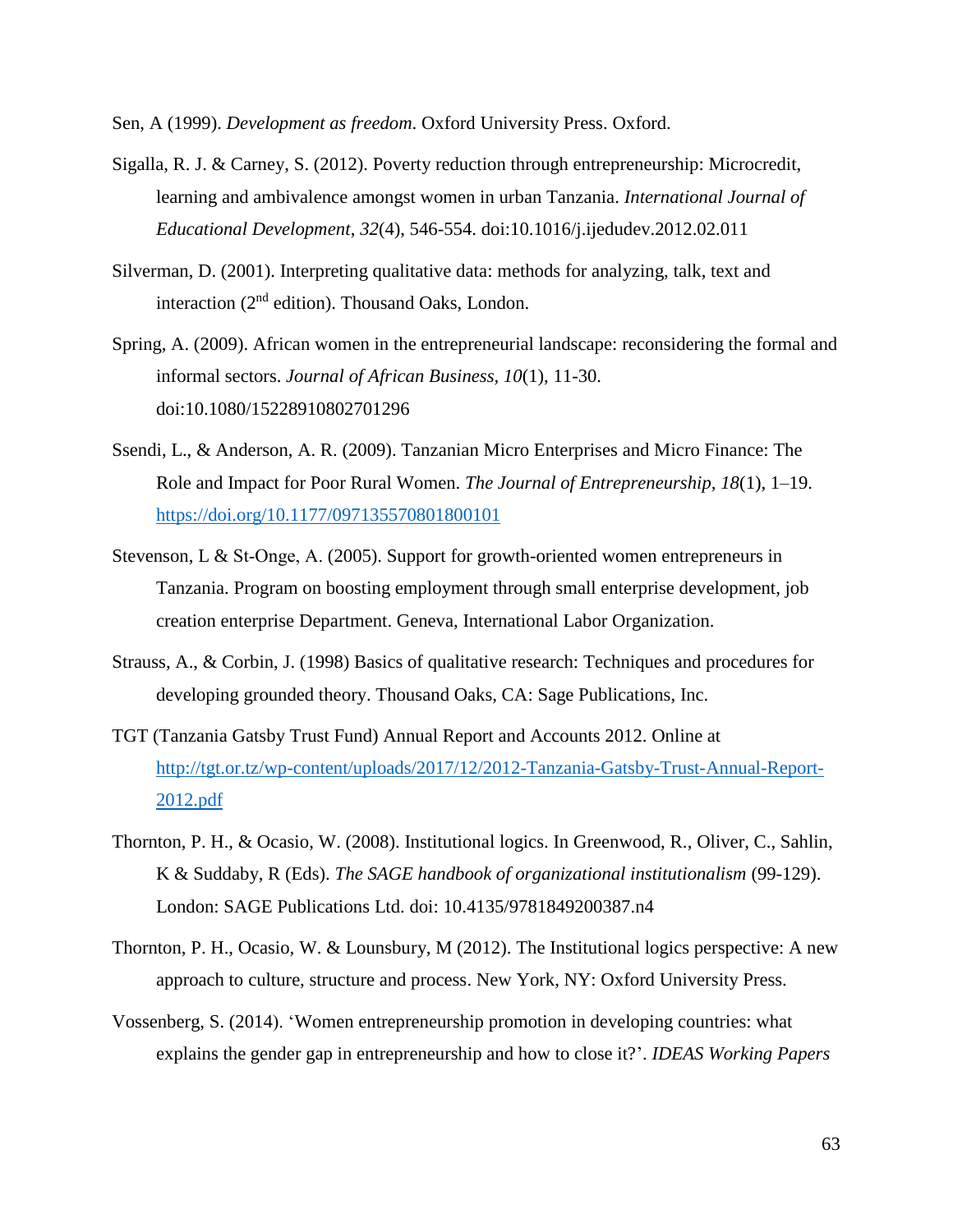*Series from RePEc*, No. 08, *Maastricht School of Management*, (1-27). <http://ideas.repec.org/p/msm/wpaper/2013-08.html>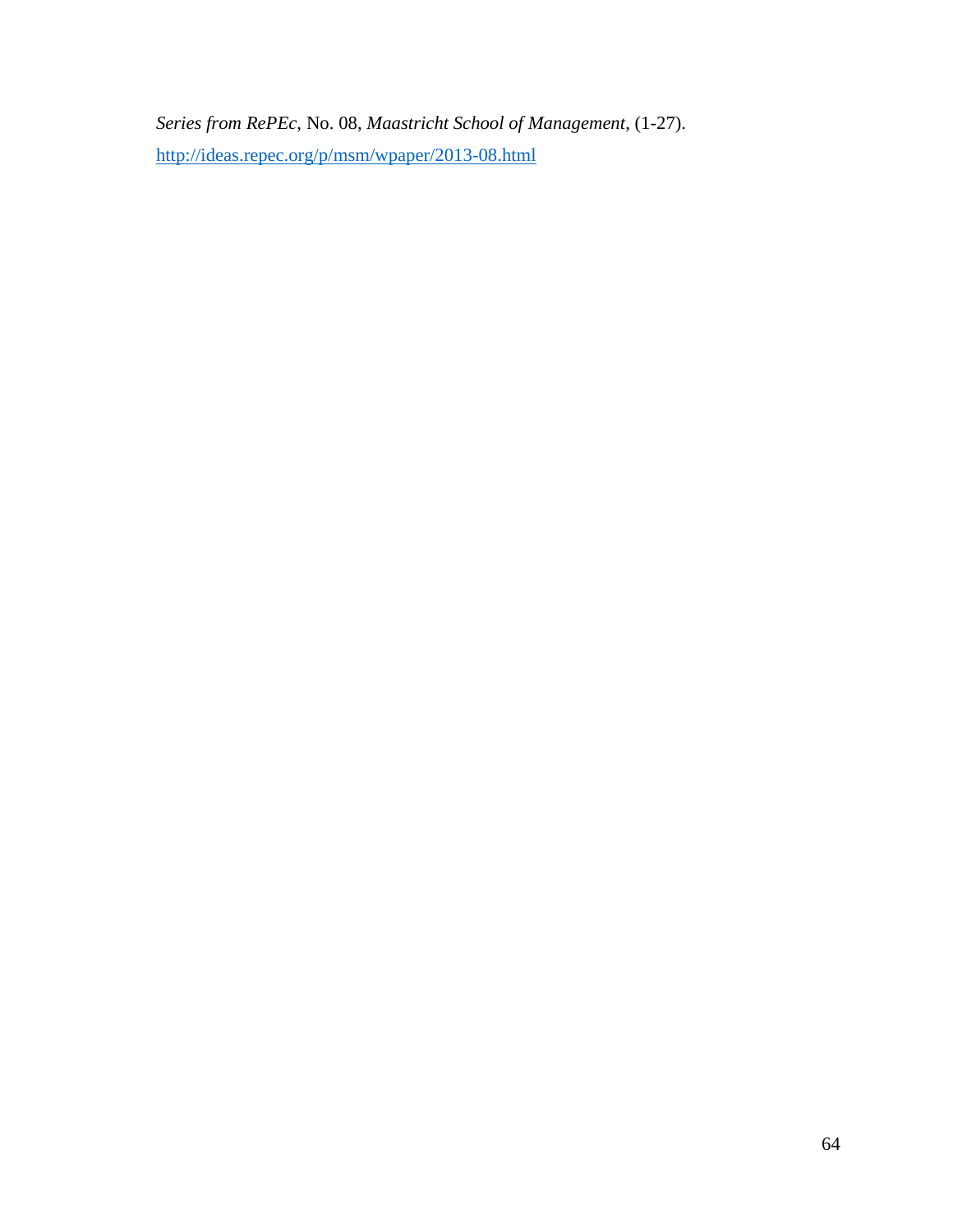# **APPENDICES**

Appendix 1: Sociodemographic details of the interviewed women entrepreneurs

| Women                |                      | <b>Starting</b>          | Time of        | Level of          | Family/          |
|----------------------|----------------------|--------------------------|----------------|-------------------|------------------|
| & Age                | Sector involved      | Capital                  | business       | education         | Marital status   |
|                      |                      | 25,000 TSh               | 10 years after |                   | Widow with 3     |
| R1., 53              | Food processing &    | from her own the husband |                |                   | children and     |
| years                | chicken farming      | saving                   | died           | Form 4            | her mother       |
|                      |                      |                          |                | Std 7 but         |                  |
|                      |                      | 100,000 TSh              | 1 year after   | obtained          |                  |
| R <sub>2</sub> ., 64 |                      | from her                 | being in       | other             | Widow with 4     |
| years                | Textile making       | savings                  | <b>VICOBA</b>  | certificates      | children         |
|                      |                      | 20,000 TSh               |                |                   | Married with 3   |
| R <sub>3</sub> ., 47 | Textile making and   | from her                 |                |                   | children, 1      |
| years                | soap making          | savings                  | 3 years        | Form 4            | dependant        |
| R4.,                 |                      | 200,000 TSh              |                |                   | Lives with her   |
| About                |                      | from her                 |                |                   | family but no    |
| 60 years             | Food processing      | savings                  | 9 years        | Form 4            | specific details |
|                      |                      | 45,000 TSh               |                |                   |                  |
|                      |                      | and a                    |                |                   | Married with     |
| R5., 53              |                      | machine from             |                | <b>Bachelor's</b> | kids and         |
| years                | Textile making       | her mum                  | 11 years       | degree            | dependants       |
|                      |                      | 200,000 TSh              |                |                   |                  |
|                      |                      | from the                 |                |                   |                  |
| R <sub>6</sub> ., 46 | Soap Making before   | chicken                  |                |                   | Married with 2   |
| years                | that Chicken farming | business                 | 5 years        | Form 4            | kids             |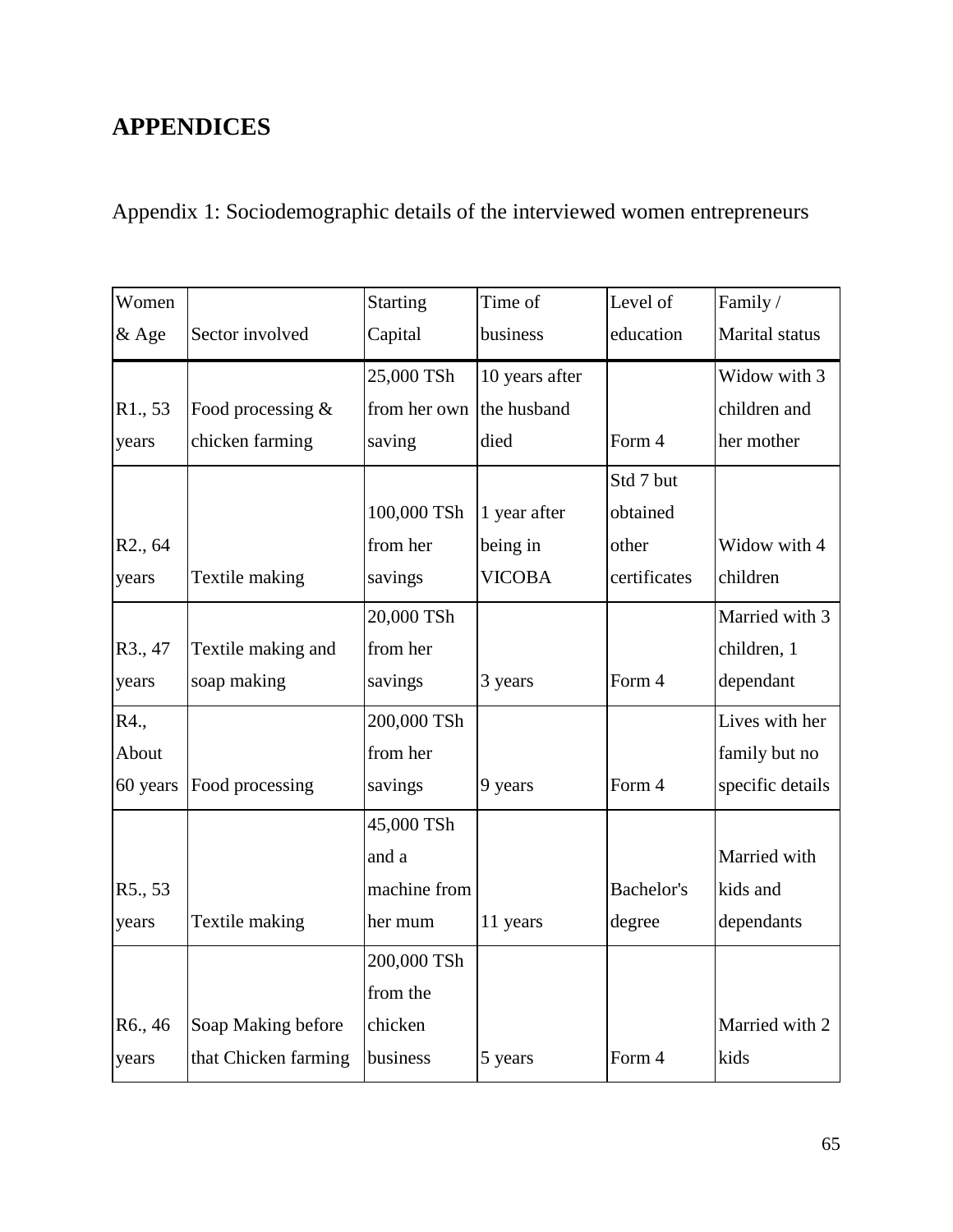|                                  |                             | 50,000 TSh                |                  |           |                 |
|----------------------------------|-----------------------------|---------------------------|------------------|-----------|-----------------|
|                                  | Textile making but          | from her                  |                  |           | Widow with 3    |
| R7., 50                          | along that selling tea      | niece and had             |                  |           | children and 1  |
| years                            | leaves                      | a machine                 | 2 years          | Form 4    | dependant       |
|                                  |                             | 2 million TSh             |                  |           |                 |
|                                  |                             | from husband              |                  |           | Married with 2  |
| R8., 41                          | <b>Textile Making after</b> | and                       |                  |           | children and 4  |
| years                            | she got sick (Fistula)      | institution               | 2 years          | Form 4    | dependants      |
|                                  |                             | She was                   |                  |           |                 |
|                                  |                             | given a                   |                  |           |                 |
|                                  | Textile making              | machine to                |                  |           |                 |
| R9., 49                          | alongside food              | work on                   |                  | College   | Married with 3  |
| years                            | catering services           | freely                    | 2 years          | education | children        |
|                                  | Food processing             | 200,000 TSh               |                  |           | Married with 4  |
| R <sub>10</sub> ., 67            | alongside bees and          | from her                  | Started since at | Advanced  | children, 4     |
| years                            | chicken farming             | savings                   | work (1994)      | Diploma   | dependants      |
| R <sub>11</sub> , 44             |                             | 360,000 TSh               |                  |           | Married, with 3 |
| years                            | Textile making              | from husband 5 years      |                  | Form 4    | children        |
| R <sub>12</sub> , 5 <sub>2</sub> | Batique making and          | 40,000 TSh                |                  |           | Married, with 4 |
| years                            | textiles                    | from husband 27 years     |                  | Std 7     | children        |
|                                  | Textile making and          | 10,000 TSh                | 14 years and 4   |           | Married, with 3 |
| R <sub>13</sub> , 39             | has opened her own          | from another              | years for her    |           | children, 2     |
| years                            | seamstress school           | business                  | school           | Form 4    | dependants      |
|                                  |                             |                           | Started 2010 but |           |                 |
|                                  |                             |                           | stopped for 3    |           | Widow, with 5   |
| R14., 47                         |                             | 100,000 TSh               | years due to     |           | children and 2  |
| years                            | Textile making              | from husband sick husband |                  | Form 4    | dependants      |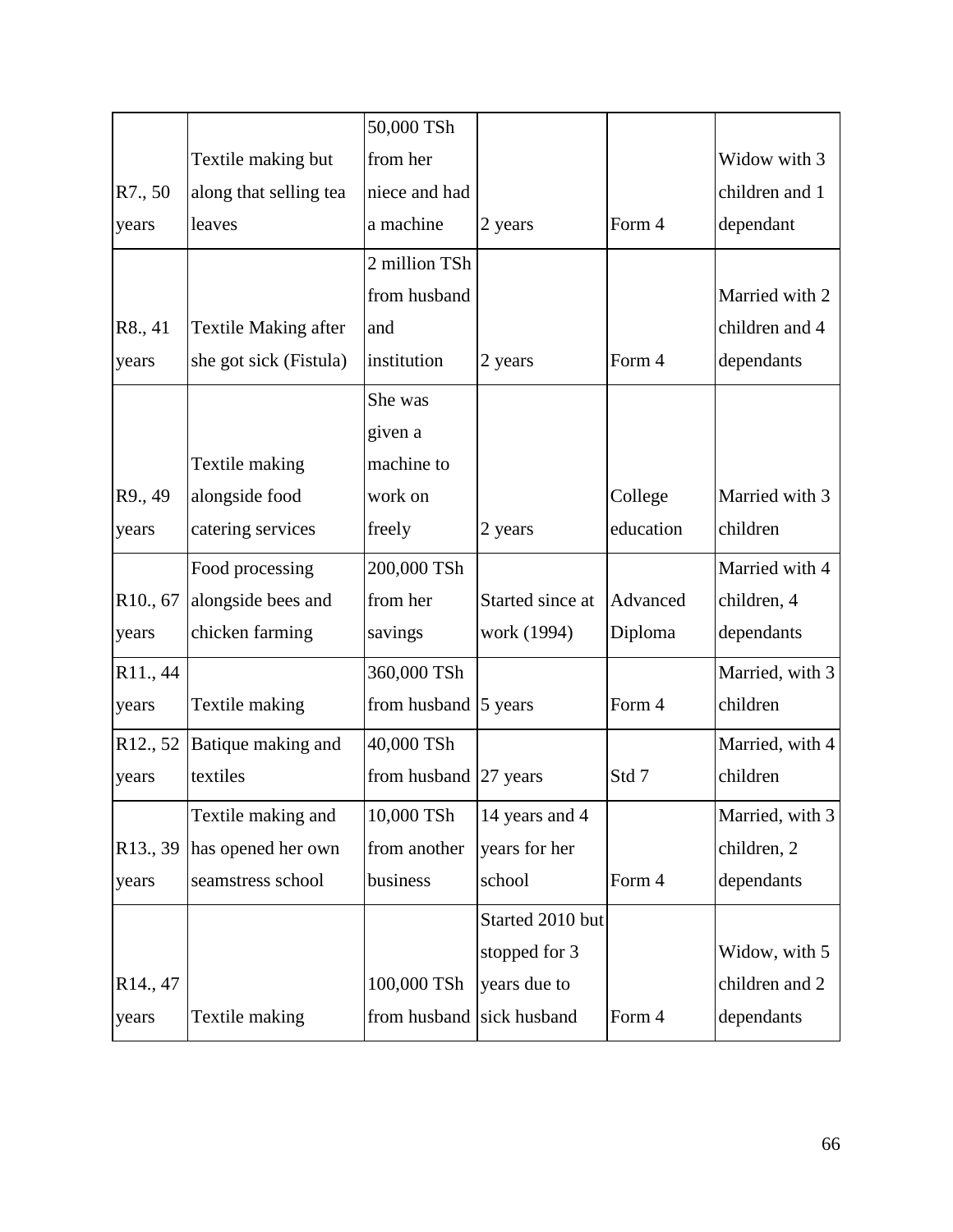|                      |                                 | 200,000 TSh  |                   |            | Married, 2      |
|----------------------|---------------------------------|--------------|-------------------|------------|-----------------|
| R <sub>15</sub> , 53 |                                 | from her     |                   |            | children and 2  |
| years                | Textile making                  | savings      | 3 years           | Diploma    | dependants      |
|                      | Food processing but             | 10,000 TSh   |                   |            | Married, 4      |
| R <sub>16</sub> , 63 | also had a KIOSK                | from other   | Started since at  |            | children, 2     |
| years                | (retail shop) at home           | business     | work (1987)       | Diploma    | dependants      |
|                      |                                 | 100,000 TSh  |                   |            | Married, 2      |
| R17., 44             |                                 | from her     | 6 years after she |            | children, 1     |
| years                | Soap making                     | savings      | resigned          | College    | dependant       |
|                      | Food processing                 | More than 1  | Textile since at  |            | Widow, 4        |
| R <sub>18</sub> , 60 | alongside textile               | million TSh  | work and now      |            | children and 3  |
| years                | making (seamstress)             | from a loan  | catering          | Diploma    | dependants      |
|                      |                                 | 50,000 TSh   | Officially 1 year |            |                 |
|                      | Soap making                     | from another | after             | Std 7      | Married, 4      |
| R <sub>19</sub> , 38 | alongside food                  | food vending | <b>MKUBWA</b>     | (Primary   | children and 2  |
| years                | vending occasionally.           | business     | program           | education) | dependants      |
|                      | Chicken farming                 |              |                   |            |                 |
|                      | officially after her            |              |                   |            |                 |
|                      | retirement but she had Around 1 |              | Officially as a   |            | Widow, 2        |
|                      | been faming since               | million TSh  | business in       |            | children who    |
| R20., 69             | when she was                    | from her     | 2008 after        | Bachelor's | are both living |
| years                | employed                        | savings      | retirement        | degree     | abroad (USA)    |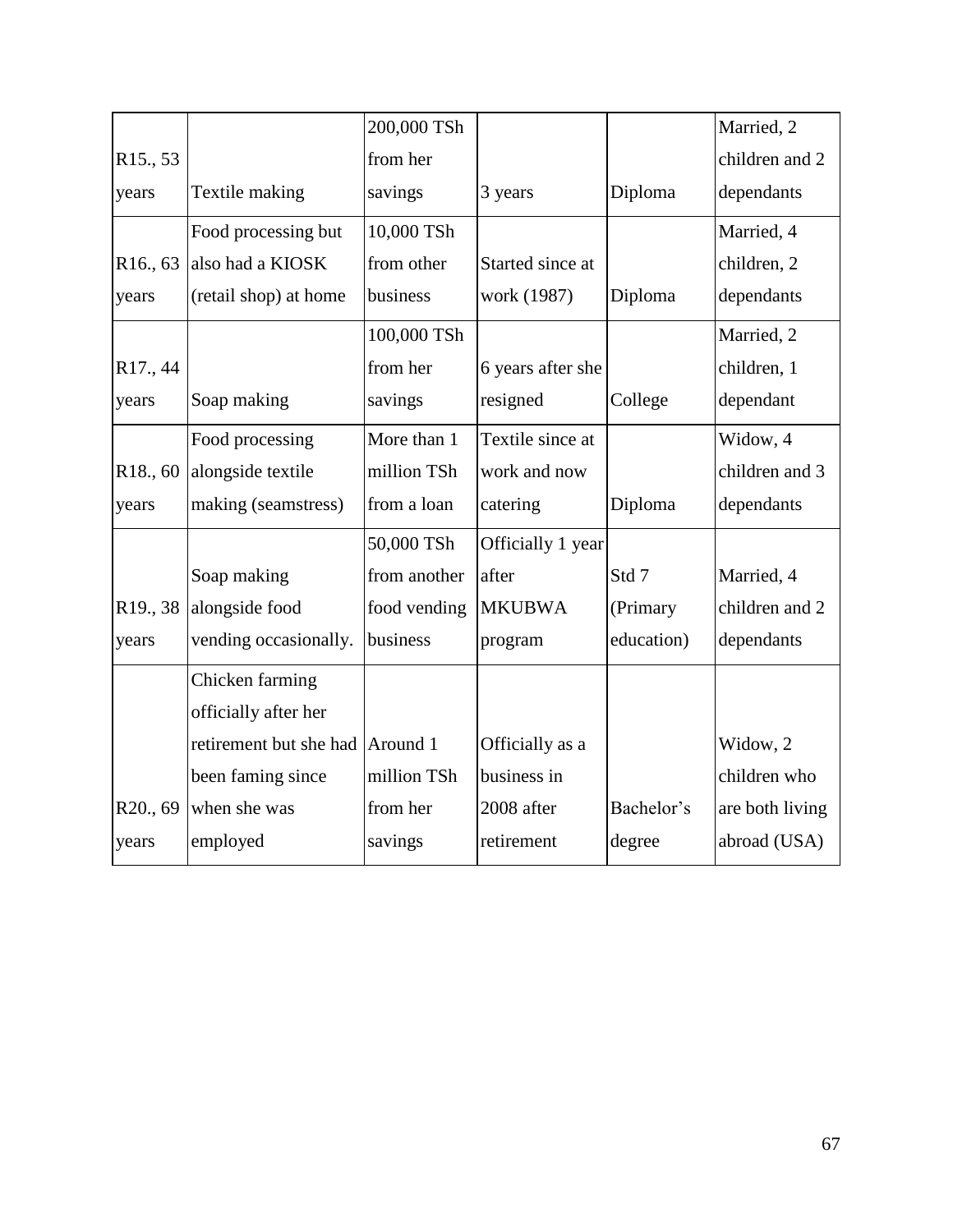# Appendix 2: Interview guide in English

## **Questions for the Interview**

The questions which were translated into Swahili language were divided into three sections, in order to acquire diverse knowledge about the respondents.

The first section looks at the demographic factors through which the respondents will explain about their age, level of education and marital status. The second section will be about their business environment and experience. The third section will be about their involvement with the NGO which for this case is Tanzania Gatsby Trust (TGT).

## A. Demographic questions

- 1. What is your name?
- 2. What is your age?
- 3. What is your level of education?
- 4. What is your marital status?

### B. Business related questions

- 1. What kind of business or activity are you doing? Why?
- 2. When did you start to do it? Why?
- 3. When did you decide to become an entrepreneur? Why?
- 4. Or what motivated you to become an entrepreneur? Why?
- 5. What capital did you start with? Why?
- 6. Where did you get the money/capital for your business? (was it from family, microfinance institution? Or which else?)
- 7. How far is your business going? (the state of the business)
- 8. How has the business improved your day to day life? (logics)
- 9. What kind of challenges have you encountered in relation to your business (economy, political, cultural related, what else?) how?
- 10. What motivated you to solve/overcome them? How did you solve them?
- 11. What else can you say about your activity?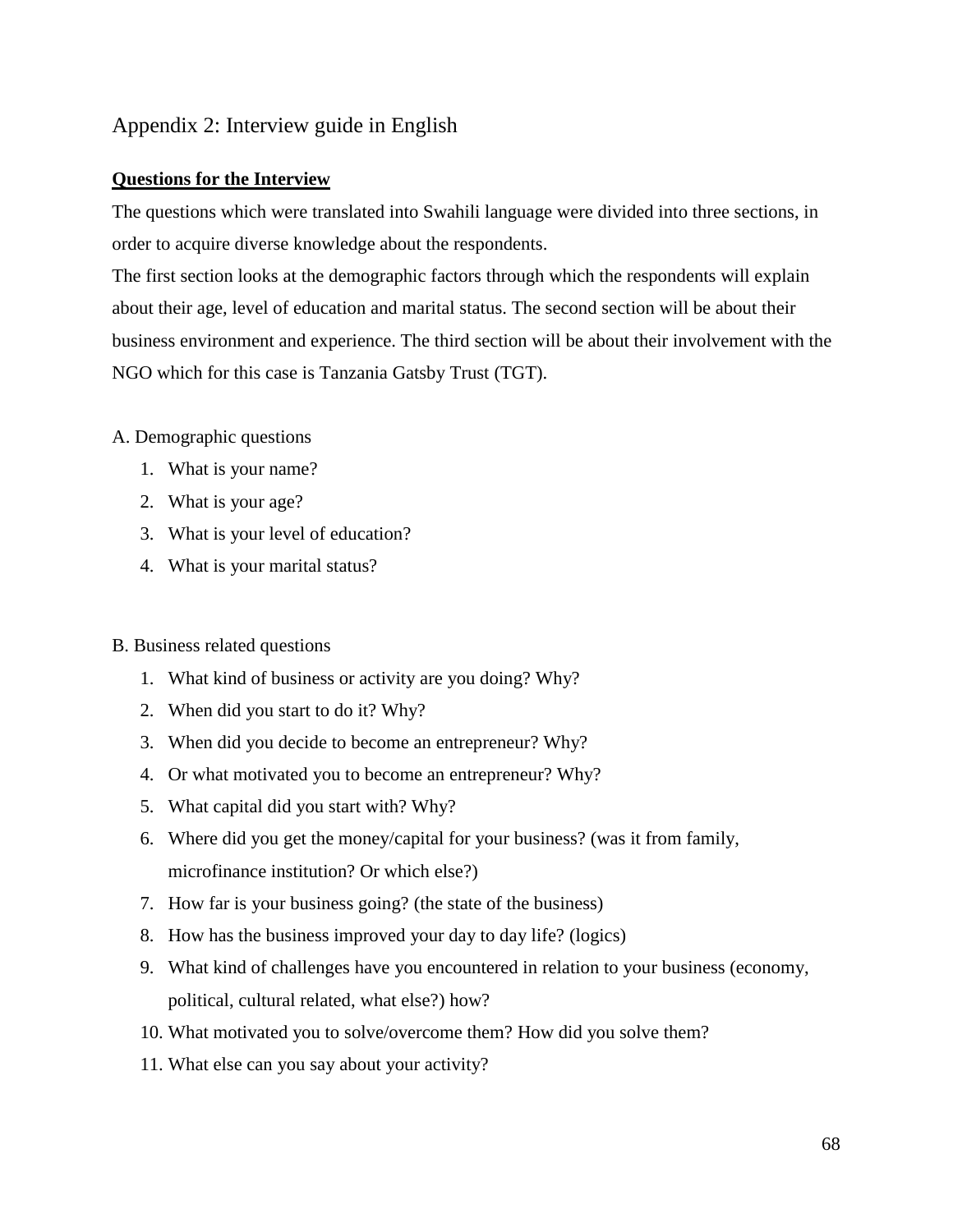- C. Questions related to the NGO or social enterprise?
	- 1. How are you involved with this organization?
	- 2. When did you become involved with this organization? Why?
	- 3. Are there any goals or expectations that you had when joining or becoming a member of the NGO?
	- 4. Were any of those goals met? How and why?
	- 5. What kind of support do you get from this organization? Credit? Training? Supervision? Etc.
	- 6. Has it helped your business? Why/why not?
	- 7. What else can you say about this organization?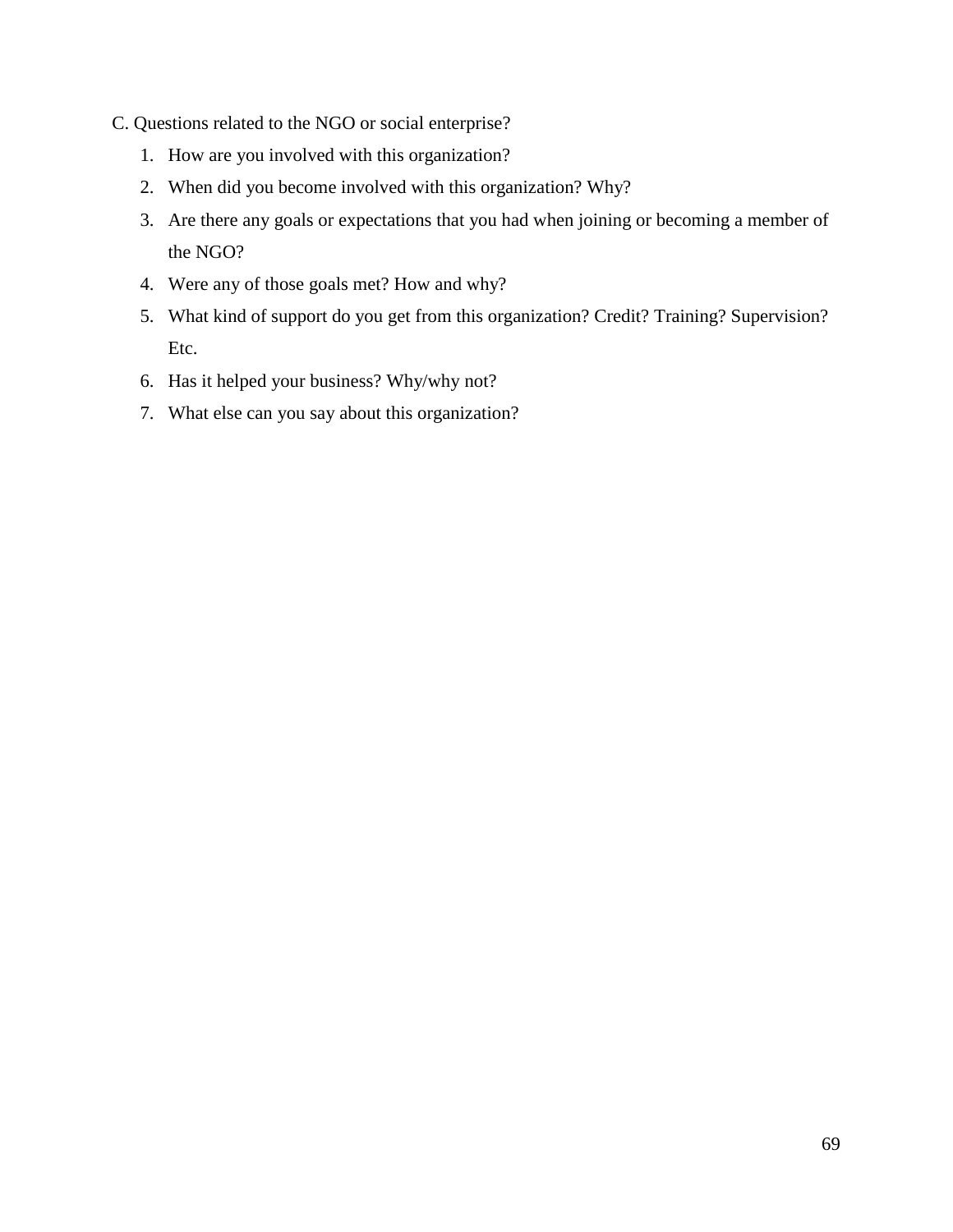## Appendix 3: Interview guide in Swahili

### Swahili Guide

Habari! Karibu katika mazungumzo yetu. Kwanza kabisa, nikushukuru kwa kukubali kukutana name siku ya leo. Kwa jina naitwa Ombeni Mwanga, mwanafunzi wa uzamili (masters) ya maendeleo na uhusiano wa kimataifa katika chuo cha Jyväskylä, Ufini. Niko hapa kwa ajili ya utafiti unaohusiana na wanawake wajasiriamali. Mahojiano haya yatachukua takribani saa moja. Uwepo wako ni muhimu ili kufanikisha utafiti huu na una uhuru wa kuamua kushiriki au kutoshiriki katika mazungumzo haya.

Jina lako halitatajwa mahali popote katika ripoti itakayoandikwa bila ridhaa yako. Na mazungumzo haya hayatapewa mtu mwingine yeyote zaidi ya timu ya utafiti, hivyo jisikie huru kutoa mawazo yako.

### A. Kipengele cha kwanza – Utambulisho

Baada ya kujitambulisha, ningependa kufaham zaidi kuhusu wewe. Unaitwa nani, unajishughulisha na nini nk

- 1. Jina lako nani?
- 2. Una umri wa miaka mingapi?
- 3. Una elimu ya kiwango gani?
- 4. Je umeolewa au unaishi mwenyewe? Una watoto wangapi? Unaishi mwenyewe au na ndugu zako?
- 5. Nini zaidi ungependa nifahamu kuhusu wewe?

#### B. Kipengele cha pili – Biashara

Sasa ningependa kusikia zaidi juu ya kipengele muhimu cha biashara yako

- 1. Je unajishughulisha na nini au unafanya biashara gani? Elezea kwanini hiyo?
- 2. Ulianza lini kujishughulisha na shughuli/biashara hii? Kwanini?
- 3. Nini hasa kilichokuvutia kuwa mjasiriamali kwa wakati huo? Kwanini? Unaweza kujiita wewe ni mjasiriamali? (Do you consider yourself an entrepreneur?)
- 4. Ulianza na mtaji wa kiasi gani, au upi?